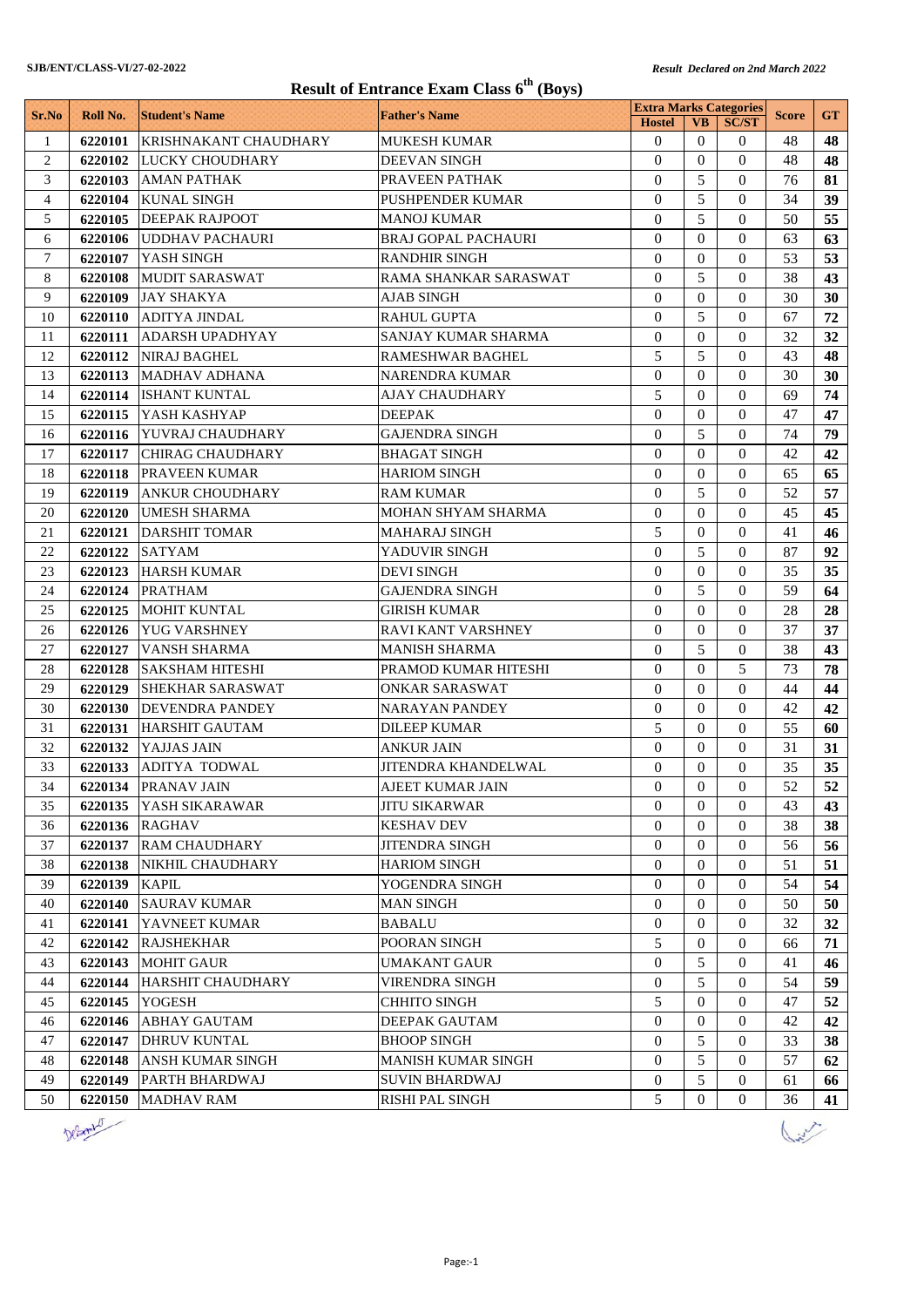| <b>Result of Entrance Exam Class 6th (Boys)</b> |          |                            |                                |                                                |                                    |                                  |              |           |
|-------------------------------------------------|----------|----------------------------|--------------------------------|------------------------------------------------|------------------------------------|----------------------------------|--------------|-----------|
| Sr.No                                           | Roll No. | <b>Student's Name</b>      | <b>Father's Name</b>           | <b>Extra Marks Categories</b><br><b>Hostel</b> | <b>VB</b>                          | <b>SC/ST</b>                     | <b>Score</b> | <b>GT</b> |
| 51                                              | 6220151  | <b>MRADUL PRATAP SINGH</b> | <b>HARISH KUMAR SINGH</b>      | 5                                              | $\Omega$                           | $\theta$                         | 42           | 47        |
| 52                                              | 6220152  | <b>HIMANK PACHAURI</b>     | <b>BANKEY BIHARI</b>           | $\Omega$                                       | 5                                  | $\Omega$                         | 50           | 55        |
| 53                                              | 6220153  | <b>MAYANK SINGH</b>        | <b>KULDEEP SINGH</b>           | $\Omega$                                       | $\Omega$                           | $\theta$                         | 48           | 48        |
| 54                                              | 6220154  | <b>KARNAV CHAUDHARY</b>    | <b>HAKIM SINGH</b>             | 5                                              | $\theta$                           | $\theta$                         | 59           | 64        |
| 55                                              | 6220155  | <b>RONIT CHAUDHARY</b>     | PIYUSH VERMA                   | $\theta$                                       | $\Omega$                           | $\Omega$                         | 67           | 67        |
| 56                                              | 6220156  | <b>TANISHK CHAUDHARY</b>   | <b>DINESH KUMAR CHAUDHRY</b>   | $\Omega$                                       | $\Omega$                           | $\Omega$                         | 78           | 78        |
| 57                                              | 6220157  | NAKUL CHAUDHARY            | HARISH CHANDRA CHAUDHARY       | $\theta$                                       | $\theta$                           | $\theta$                         | 52           | 52        |
| 58                                              | 6220158  | NAMAN CHAUDHARY            | HARISH CHADNRA CHAUDHARY       | $\Omega$                                       | $\Omega$                           | $\Omega$                         | 45           | 45        |
| 59                                              | 6220159  | KRISHNA CHAUDHARY          | RISHI KUMAR                    | $\Omega$                                       | $\Omega$                           | $\Omega$                         | 45           | 45        |
| 60                                              | 6220160  | <b>RAM PACHAURI</b>        | NEERAJ KUMAR PACHAURI          | $\Omega$                                       | $\Omega$                           | $\Omega$                         | 46           | 46        |
| 61                                              | 6220161  | <b>MOHIT</b>               | <b>SANJAY SINGH</b>            | $\theta$                                       | $\Omega$                           | $\mathbf{0}$                     | 25           | 25        |
| 62                                              | 6220162  | <b>KRISHNA RAJPUT</b>      | <b>KISHAN SINGH</b>            | $\overline{0}$                                 | $\theta$                           | $\theta$                         | 55           | 55        |
| 63                                              | 6220163  | <b>ARADHYA SINGH</b>       | <b>SATYA PAL SINGH</b>         | 5                                              | $\Omega$                           | $\theta$                         | 46           | 51        |
| 64                                              | 6220164  | <b>DEV CHAUDHARY</b>       | <b>ARUN SINGH</b>              | $\Omega$                                       | 5                                  | $\theta$                         | 69           | 74        |
| 65                                              | 6220165  | <b>JAI SINGH</b>           | <b>GOVARDHAN SINGH</b>         | $\theta$                                       | $\theta$                           | $\theta$                         | 42           | 42        |
| 66                                              | 6220166  | <b>VISHESH YADAV</b>       | <b>RAVI KUMAR YADAV</b>        | $\theta$                                       | $\theta$                           | $\Omega$                         | 33           | 33        |
| 67                                              | 6220167  | <b>ADARSH SHARMA</b>       | <b>DINESH SHARMA</b>           | 5                                              | $\theta$                           | $\theta$                         | 49           | 54        |
| 68                                              | 6220168  | <b>ANURAG KUMAR</b>        | PHORAN SINGH                   | $\theta$                                       | $\Omega$                           | 5                                | 29           | 34        |
| 69                                              | 6220169  | <b>SHIVAM CHAUDHARY</b>    | <b>DEVENDRA KUMAR</b>          | $\Omega$                                       | 5                                  | $\Omega$                         | 54           | 59        |
| 70                                              | 6220170  | <b>SUMIT KUMAR</b>         | <b>RAJU SINGH</b>              | $\Omega$                                       | $\Omega$                           | 5                                | 25           | 30        |
| 71                                              | 6220171  | <b>DIVYANSHU TOMAR</b>     | <b>BHISHM DATT SINGH TOMAR</b> | $\overline{0}$                                 | 5                                  | $\theta$                         | 45           | 50        |
| 72                                              | 6220172  | <b>ADITYA SINGH</b>        | PUSHPENDRA SINGH               | $\theta$                                       | $\theta$                           | $\theta$                         | 49           | 49        |
| 73                                              | 6220173  | <b>AYUSH POUNIA</b>        | <b>HARIOM VERMA</b>            | $\Omega$                                       | $\Omega$                           | $\theta$                         | 36           | 36        |
| 74                                              | 6220174  | NISHANT KUNTAL             | YADUBIR SINGH                  | $\Omega$                                       | $\Omega$                           | $\theta$                         | 49           | 49        |
| 75                                              | 6220175  | <b>AJAY SOLANKI</b>        | <b>DHARMENDRA SOLANKI</b>      | $\theta$                                       | $\Omega$                           | $\theta$                         | 25           | 25        |
| 76                                              | 6220176  | <b>GOVIND RAJPOOT</b>      | <b>LILA SINGH</b>              | $\theta$                                       | $\Omega$                           | $\Omega$                         | 50           | 50        |
| 77                                              | 6220177  | <b>SANU CHAUDHARY</b>      | <b>MAHIPAL SINGH</b>           | 5                                              | $\theta$                           | $\theta$                         | 33           | 38        |
| 78                                              | 6220178  | <b>SANDEEP RAJPOOT</b>     | <b>LILA SINGH</b>              | $\theta$                                       | $\Omega$                           | $\Omega$                         | 48           | 48        |
| 79                                              | 6220179  | <b>KRISHNA PANDEY</b>      | <b>RADHA KRISHNA</b>           | $\theta$                                       | 5                                  | $\Omega$                         | 75           | 80        |
| 80                                              | 6220180  | <b>KANHAIYA</b>            | PREM SINGH                     | $\Omega$                                       | 5                                  | $\Omega$                         | 27           | 32        |
| 81                                              | 6220181  | <b>SHIVAM KUMAR</b>        | <b>B P SINGH</b>               | $\theta$                                       | $\Omega$                           | $\Omega$                         | 28           | 28        |
| 82                                              | 6220182  | <b>DHRUV GOLA</b>          | <b>ANAND KISHOR GOLA</b>       | $\overline{0}$                                 | $\overline{0}$                     | $\overline{0}$                   | 44           | 44        |
| 83                                              |          | 6220183 JAY SHARMA         | <b>DINESH SHARMA</b>           | $\boldsymbol{0}$                               | 5                                  | $\boldsymbol{0}$                 | $47\,$       | 52        |
| 84                                              | 6220184  | SHIVAM CHAUDHARY           | <b>AJIT KUMAR</b>              | $\Omega$                                       | $\theta$                           | $\Omega$                         | 59           | 59        |
| 85                                              | 6220185  | <b>NAVEEN PARIHAR</b>      | SATYAVEER SINGH                | $\Omega$                                       | $\Omega$                           | $\Omega$                         | 21           | 21        |
| 86                                              | 6220186  | <b>PRAMOD KUMAR</b>        | <b>VINOD KUMAR</b>             | $\mathbf{0}$                                   | $\mathbf{0}$                       | $\mathbf{0}$                     | 54           | 54        |
| 87                                              | 6220187  | <b>DHRUV RAWAT</b>         | CHANDRAPAL                     | 5                                              | $\overline{0}$                     | $\Omega$                         | 34           | 39        |
| 88                                              | 6220188  | OM CHATURVEDI              | <b>MANISH CHATURVEDI</b>       | $\mathbf{0}$                                   | 5                                  | $\Omega$                         | 39           | 44        |
| 89                                              | 6220189  | <b>KARTIK MISHRA</b>       | ATAL BIHARI                    | $\boldsymbol{0}$                               | 5                                  | $\theta$                         | 74           | 79        |
| 90                                              | 6220190  | <b>HARDIK KAUSHIK</b>      | DINESH CHAND SHARMA            | $\overline{0}$                                 | $\Omega$                           | $\theta$                         | 31           | 31        |
| 91                                              | 6220191  | <b>VAIBHAV KUMAR</b>       | OM PRAKASH                     | 5                                              | $\bf{0}$                           | 0                                | 36           | 41        |
| 92                                              | 6220192  | <b>AASHISH TARKAR</b>      | <b>JAY SINGH</b>               | $\mathbf{0}$                                   | 5                                  | $\overline{0}$                   | 62           | 67        |
| 93                                              | 6220193  | TEJAS PARASHAR             | <b>VINEET KUMAR</b>            | $\mathbf{0}$                                   | $\overline{0}$                     | $\Omega$                         | 38           | 38        |
| 94                                              | 6220194  | MAYANK                     | RAMESHWAR SINGH                | 5                                              | $\overline{0}$                     | $\theta$                         | 39           | 44        |
| 95                                              | 6220195  | <b>KRISHNA KANT</b>        | PREM SINGH                     | $\Omega$                                       | $\Omega$                           | $\Omega$                         | 46           | 46        |
| 96                                              | 6220196  | <b>SHIVAM KUMAR</b>        | <b>RAKESH KUMAR</b>            | 5                                              | $\mathbf{0}$                       | $\mathbf{0}$                     | 55           | 60        |
| 97                                              | 6220197  | <b>BHAVY UPADHYAY</b>      | MUKESH KUMAR UPADHYAY          | $\mathbf{0}$                                   | 5                                  | $\Omega$                         | 39           | 44        |
| 98<br>99                                        | 6220198  | <b>SIDDHARTH KUMAR</b>     | <b>RAKESH KUMAR</b>            | 5                                              | $\overline{0}$                     | $\Omega$                         | 53           | 58        |
|                                                 | 6220199  | <b>KRISHANA SIROHI</b>     | <b>ROOP SINGH</b>              | 5<br>$\mathbf{0}$                              | $\boldsymbol{0}$<br>$\overline{0}$ | $\overline{0}$<br>$\overline{0}$ | 52<br>68     | 57        |
| 100                                             | 6220200  | <b>NITIN KUMAR</b>         | <b>BHARAT SINGH</b>            |                                                |                                    |                                  |              | 68        |



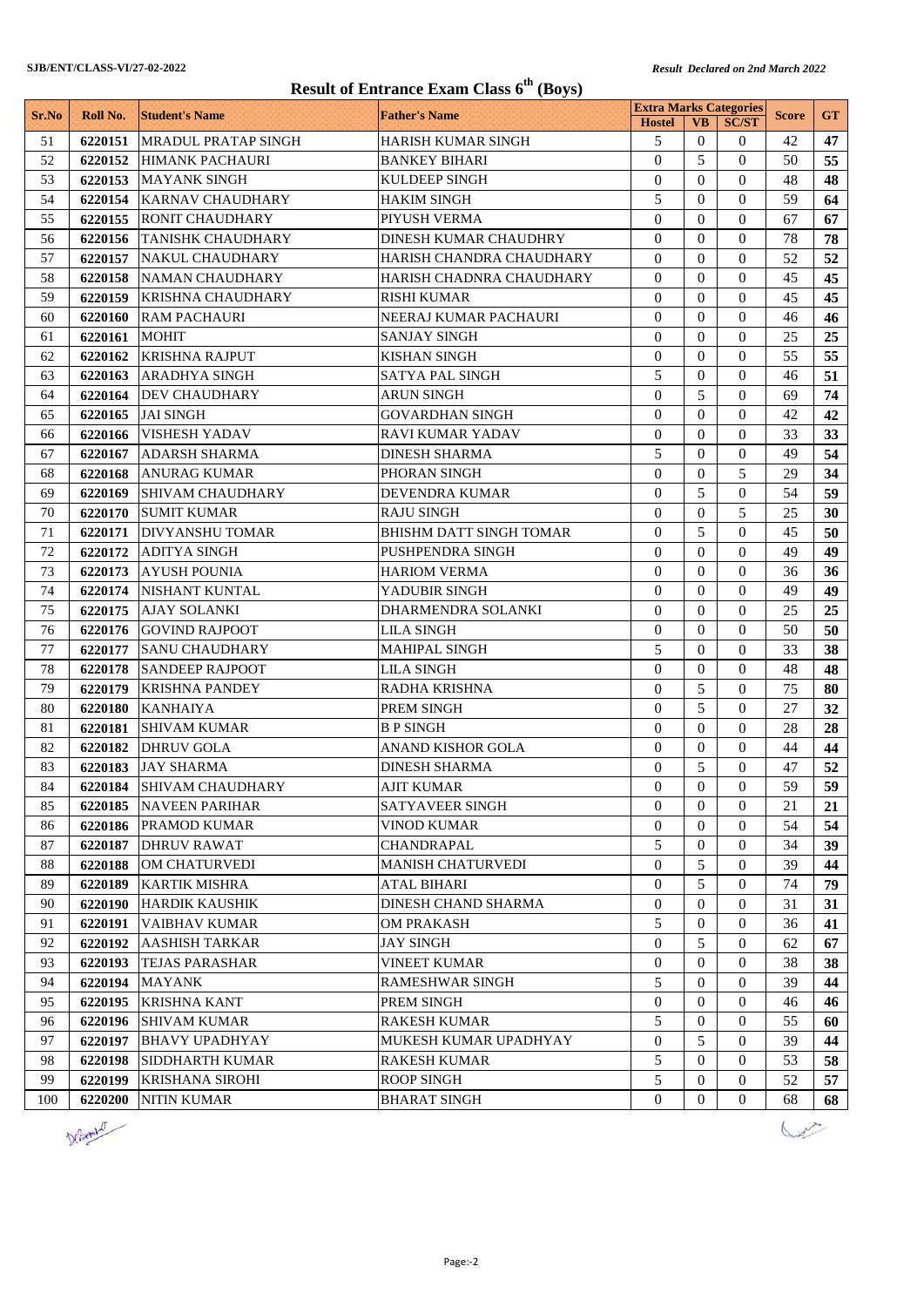|       | Result of Entrance Exam Class 6 <sup>th</sup> (Boys) |                             |                           |                                                |                |                  |              |           |
|-------|------------------------------------------------------|-----------------------------|---------------------------|------------------------------------------------|----------------|------------------|--------------|-----------|
| Sr.No | Roll No.                                             | <b>Student's Name</b>       | <b>Father's Name</b>      | <b>Extra Marks Categories</b><br><b>Hostel</b> | <b>VB</b>      | <b>SC/ST</b>     | <b>Score</b> | <b>GT</b> |
| 101   | 6220201                                              | PRANSHU KUNTAL              | <b>DEEP CHAND</b>         | $\overline{0}$                                 | 5              | $\overline{0}$   | 41           | 46        |
| 102   | 6220202                                              | <b>TARUN KUMAR</b>          | <b>HUKUM SINGH</b>        | $\theta$                                       | $\Omega$       | $\theta$         | 49           | 49        |
| 103   | 6220203                                              | <b>BUNTY</b>                | <b>BHURI SINGH</b>        | $\Omega$                                       | $\Omega$       | 5                | 27           | 32        |
| 104   | 6220204                                              | <b>MADHAV CHAHAR</b>        | <b>RAJBIR SINGH</b>       | $\Omega$                                       | 5              | $\theta$         | 68           | 73        |
| 105   |                                                      | 6220205 KUSHAGRA NIVERIA    | <b>NEMI SINGH</b>         | $\theta$                                       | $\theta$       | 5                | 47           | 52        |
| 106   |                                                      | 6220206 HARSH KUMAR         | <b>SUNIL KUMAR</b>        | $\theta$                                       | 5              | $\theta$         | 58           | 63        |
| 107   | 6220207                                              | <b>ANURAG BHARDWAJ</b>      | <b>RAKESH KUMAR</b>       | $\theta$                                       | $\theta$       | $\theta$         | 55           | 55        |
| 108   | 6220208                                              | <b>SHIVA SAINI</b>          | <b>SUGAN PRASAD</b>       | $\Omega$                                       | $\Omega$       | $\Omega$         | 66           | 66        |
| 109   | 6220209                                              | <b>KARTIK VARSHNEY</b>      | <b>MANOJ VARSHNEY</b>     | $\theta$                                       | 5              | $\mathbf{0}$     | 53           | 58        |
| 110   | 6220210                                              | <b>TANUJ</b>                | AMIT KUMAR                | $\theta$                                       | 5              | $\Omega$         | 79           | 84        |
| 111   | 6220211                                              | <b>NITIN KUMAR</b>          | KUSHAL PAL SINGH          | $\mathbf{0}$                                   | $\theta$       | $\mathbf{0}$     | 54           | 54        |
| 112   | 6220212                                              | YASH AGRAWAL                | ARVIND AGRAWAL            | $\overline{0}$                                 | $\theta$       | $\overline{0}$   | 43           | 43        |
| 113   | 6220213                                              | <b>VINAY GAUR</b>           | <b>DHEERAJ GAUR</b>       | $\overline{0}$                                 | 5              | $\Omega$         | 42           | 47        |
| 114   | 6220214                                              | <b>ARJUN DESHMA</b>         | MAHESH CHANDRA DESHMA     | $\theta$                                       | $\theta$       | $\theta$         | 43           | 43        |
| 115   |                                                      | 6220215 HIMANSHU CHAUDHRY   | <b>SOMESH CHAUDHARY</b>   | $\theta$                                       | $\theta$       | $\theta$         | 62           | 62        |
| 116   |                                                      | 6220216 KAVYANSH SHARMA     | DEVENDER KUMAR SHARMA     | $\theta$                                       | 5              | $\theta$         | 67           | 72        |
| 117   | 6220217                                              | <b>ADITYA CHAUDHARY</b>     | <b>MANINDER KHIRWAR</b>   | 5                                              | $\theta$       | $\theta$         | 71           | 76        |
| 118   | 6220218                                              | <b>UMESH PRATAP</b>         | SHELENDRA KUMAR           | $\theta$                                       | 5              | $\Omega$         | 64           | 69        |
| 119   | 6220219                                              | <b>ANANT SINGH</b>          | ATENDRA SINGH             | $\Omega$                                       | $\theta$       | $\Omega$         | 49           | 49        |
| 120   | 6220220                                              | <b>ANIKET SRIVASTAVA</b>    | ANUPAM SRIVASTAVA         | $\theta$                                       | $\Omega$       | $\Omega$         | 60           | 60        |
| 121   | 6220221                                              | <b>AAGASTIYA</b>            | SATYAPAL SINGH            | $\mathbf{0}$                                   | $\theta$       | $\mathbf{0}$     | 43           | 43        |
| 122   | 6220222                                              | <b>AASHISH KUMAR SINGH</b>  | <b>DINESH KUMAR SINGH</b> | $\overline{0}$                                 | $\Omega$       | $\theta$         | 43           | 43        |
| 123   |                                                      | 6220223 ABHAY SINGH THENUA  | <b>SURJIT SINGH</b>       | $\Omega$                                       | $\Omega$       | $\Omega$         | 38           | 38        |
| 124   |                                                      | 6220224 LOVE JEET SINGH     | <b>VIJAY SINGH</b>        | $\overline{0}$                                 | 5              | $\theta$         | 70           | 75        |
| 125   |                                                      | 6220225 ANKIT SINGH         | <b>MAHIPAL SINGH</b>      | 5                                              | $\theta$       | 5                | 51           | 56        |
| 126   |                                                      | 6220226   MAYANK SHARMA     | <b>PURUSHOTTAM</b>        | 5                                              | 5              | $\Omega$         | 26           | 31        |
| 127   | 6220227                                              | <b>KRISHNA THAKUR</b>       | <b>JAGVEER SINGH</b>      | $\theta$                                       | 5              | $\theta$         | 33           | 38        |
| 128   | 6220228                                              | <b>DRASHYA SINGH</b>        | PUSHPENDRA SINGH          | $\Omega$                                       | $\Omega$       | $\Omega$         | 55           | 55        |
| 129   | 6220229                                              | <b>SWASTIK AGRAWAL</b>      | <b>MADHUR AGRAWAL</b>     | $\theta$                                       | $\theta$       | $\mathbf{0}$     | 40           | 40        |
| 130   | 6220230                                              | <b>MEET CHAUDHARY</b>       | VIRENDRA SINGH            | $\Omega$                                       | $\Omega$       | $\Omega$         | 39           | 39        |
| 131   | 6220231                                              | <b>SANDEEP KUMAR</b>        | DHARMVIR SINGH            | $\mathbf{0}$                                   | 5              | $\mathbf{0}$     | 66           | 71        |
| 132   |                                                      | 6220232 SHOBHIT CHAUDHARY   | <b>PAWAN KUMAR</b>        | $\overline{0}$                                 | $\theta$       | $\overline{0}$   | 57           | 57        |
| 133   |                                                      | 6220233 CHIRAG CHAUDHARY    | SHYAMVEER SINGH           | $\boldsymbol{0}$                               | 5              | $\boldsymbol{0}$ | 54           | 59        |
| 134   |                                                      | 6220234   MANISH SINGH      | <b>JAGDISH SINGH</b>      | $\Omega$                                       | 5              | $\Omega$         | 54           | 59        |
| 135   |                                                      | 6220235 ARYAN UPADHYAY      | <b>DILIP KUMAR</b>        | $\Omega$                                       | 5              | $\Omega$         | 69           | 74        |
| 136   | 6220236                                              | VIRAT PRATAP SINGH          | NARENDRA SINGH KUSHWAH    | $\overline{0}$                                 | $\mathbf{0}$   | $\overline{0}$   | 38           | 38        |
| 137   |                                                      | 6220237 SUSHIL KRISHNA      | <b>BACHCHU SINGH</b>      | $\overline{0}$                                 | 5              | $\Omega$         | 79           | 84        |
| 138   |                                                      | 6220238 DEVRAJ SINGH KUNTAL | <b>RAJ KUMAR</b>          | $\overline{0}$                                 | 5              | $\overline{0}$   | 56           | 61        |
| 139   | 6220239                                              | <b>KESHAV GAUR</b>          | <b>SANJAY GAUR</b>        | $\mathbf{0}$                                   | $\overline{0}$ | $\overline{0}$   | 33           | 33        |
| 140   | 6220240                                              | <b>RAJEEV CHANDEL</b>       | VIJENDRA SINGH            | $\overline{0}$                                 | $\Omega$       | $\overline{0}$   | 33           | 33        |
| 141   | 6220241                                              | <b>CHANDRAPAL</b>           | <b>RAJPAL SINGH</b>       | $\overline{0}$                                 | $\theta$       | $\mathbf{0}$     | 59           | 59        |
| 142   | 6220242                                              | <b>MAYANK SINGH</b>         | PREM SINGH                | $\overline{0}$                                 | $\overline{0}$ | 5                | 51           | 56        |
| 143   | 6220243                                              | YASH KAUSHIK                | KHAGENDRA KAUSHIK         | $\overline{0}$                                 | 5              | 0                | 57           | 62        |
| 144   | 6220244                                              | <b>AYUSH KUMAR</b>          | <b>BASUDEV SINGH</b>      | $\overline{0}$                                 | $\overline{0}$ | 0                | 56           | 56        |
|       |                                                      | 6220245 DHRUV RAJ           |                           | $\Omega$                                       | 5              | $\Omega$         | 68           |           |
| 145   |                                                      |                             | <b>KUNWAR AJAY</b>        |                                                | 5              |                  |              | 73        |
| 146   | 6220246                                              | <b>ABHINAV SHARMA</b>       | <b>DILIP SHARMA</b>       | 5<br>5                                         |                | $\overline{0}$   | 46           | 51        |
| 147   |                                                      | 6220247 RUDRA PRATAP SINGH  | <b>SUNIL KUMAR</b>        |                                                | $\overline{0}$ | $\overline{0}$   | 34           | 39        |
| 148   | 6220248                                              | <b>GAURAV PANDEY</b>        | MUKESH PANDEY             | 5                                              | $\overline{0}$ | $\Omega$         | 43           | 48        |
| 149   | 6220249                                              | <b>ARYAN KUNTAL</b>         | <b>KOMAL SINGH</b>        | $\mathbf{0}$                                   | $\overline{0}$ | $\overline{0}$   | 60           | 60        |
| 150   | 6220250                                              | <b>SHANTANU SHARMA</b>      | VINEET KUMAR SHARMA       | 5                                              | 5              | $\overline{0}$   | 49           | 54        |

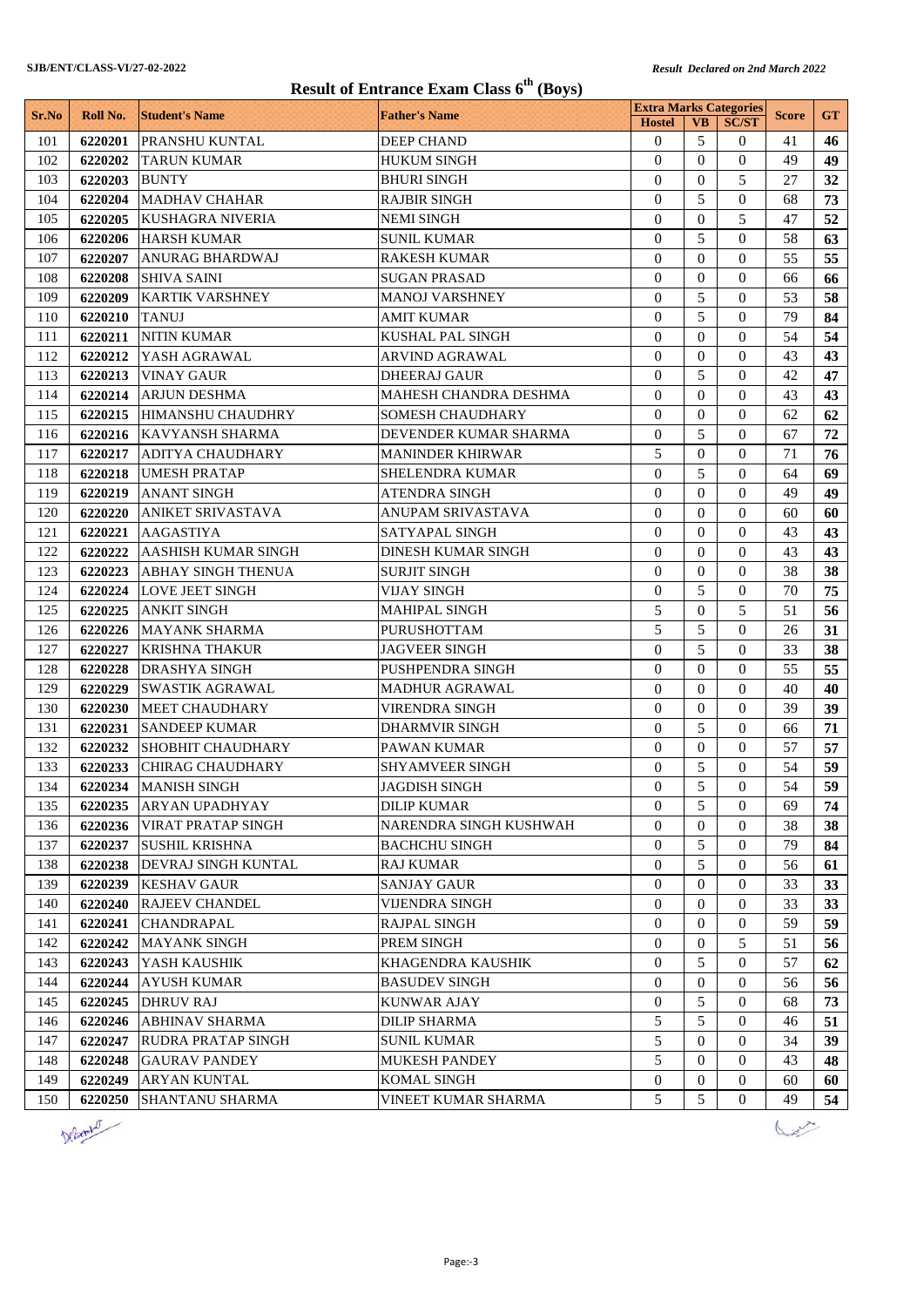| <b>Result of Entrance Exam Class 6<sup>th</sup> (Boys)</b> |          |                          |                            |                                                |                |                  |              |           |
|------------------------------------------------------------|----------|--------------------------|----------------------------|------------------------------------------------|----------------|------------------|--------------|-----------|
| Sr.No                                                      | Roll No. | <b>Student's Name</b>    | <b>Father's Name</b>       | <b>Extra Marks Categories</b><br><b>Hostel</b> | <b>VB</b>      | <b>SC/ST</b>     | <b>Score</b> | <b>GT</b> |
| 151                                                        | 6220251  | PUNEET KUNTAL            | SATYAPAL SINGH             | $\theta$                                       | 5              | 0                | 41           | 46        |
| 152                                                        | 6220252  | <b>HARIKESH</b>          | <b>RAKESH KUMAR</b>        | $\Omega$                                       | $\Omega$       | $\overline{0}$   | 62           | 62        |
| 153                                                        | 6220253  | DEVESH CHAUDHARY         | <b>MAHESH CHAUDHARY</b>    | $\theta$                                       | $\Omega$       | $\Omega$         | 32           | 32        |
| 154                                                        | 6220254  | <b>SHOURYA KUMAR</b>     | NAND KISHOR RAY            | $\theta$                                       | 5              | 0                | 38           | 43        |
| 155                                                        | 6220255  | <b>GARV CHAUDHARY</b>    | <b>RAM NIWAS VERMA</b>     | $\theta$                                       | 5              | $\Omega$         | 46           | 51        |
| 156                                                        | 6220256  | <b>PUNEET GOLA</b>       | BRAHAMCHARI                | $\theta$                                       | $\Omega$       | 0                | 35           | 35        |
| 157                                                        | 6220257  | DHARMENDRA SINGH KUNTAL  | <b>DURG SINGH</b>          | $\theta$                                       | 5              | $\overline{0}$   | 24           | 29        |
| 158                                                        | 6220258  | TEJ PRAKASH              | <b>KANHAIYA LAL</b>        | $\overline{0}$                                 | 5              | $\Omega$         | 27           | 32        |
| 159                                                        | 6220259  | <b>GAGAN KUNTAL</b>      | JAYPAL SINGH               | $\theta$                                       | 5              | 0                | 62           | 67        |
| 160                                                        | 6220260  | VISHAL SHARMA            | VIKASH SHARMA              | $\theta$                                       | 5              | 0                | 54           | 59        |
| 161                                                        | 6220261  | <b>DEVANSH CHAUDHARY</b> | <b>MANOJ KUMAR</b>         | $\overline{0}$                                 | 5              | 0                | 45           | 50        |
| 162                                                        | 6220262  | <b>SAMARTH CHAUDHARY</b> | <b>TEJBIR SINGH</b>        | $\overline{0}$                                 | $\Omega$       | $\overline{0}$   | 37           | 37        |
| 163                                                        | 6220263  | <b>KRISHNA SINGH</b>     | <b>VIRAG SINGH</b>         | $\theta$                                       | $\Omega$       | $\Omega$         | 25           | 25        |
| 164                                                        | 6220264  | <b>MHADEV PANDEY</b>     | KANHAIYA LAL PANDEY        | $\overline{0}$                                 | 0              | $\Omega$         | 62           | 62        |
| 165                                                        | 6220265  | <b>NAMAN SHARMA</b>      | <b>CHAIL BIHARI SHARMA</b> | $\theta$                                       | 5              | $\Omega$         | 41           | 46        |
| 166                                                        | 6220266  | <b>ADITYA SINGH</b>      | <b>RAMJEET SINGH</b>       | $\theta$                                       | $\Omega$       | 5                | 40           | 45        |
| 167                                                        | 6220267  | <b>SACHIN PANDEY</b>     | <b>NAND KISHOR</b>         | $\theta$                                       | $\Omega$       | $\Omega$         | 43           | 43        |
| 168                                                        | 6220268  | <b>ANUJ</b>              | <b>SATYVEER SINGH</b>      | $\theta$                                       | $\Omega$       | $\Omega$         | 59           | 59        |
| 169                                                        | 6220269  | <b>ROBIN</b>             | SATISH KUMAR               | $\overline{0}$                                 | 5              | 0                | 43           | 48        |
| 170                                                        | 6220270  | <b>KESHAV</b>            | BHAGWAN SINGH              | $\theta$                                       | $\Omega$       | 0                | 24           | 24        |
| 171                                                        | 6220271  | <b>YOGESH</b>            | <b>BRAJESH KUMAR</b>       | $\mathbf{0}$                                   | $\Omega$       | $\Omega$         | 34           | 34        |
| 172                                                        | 6220272  | <b>AKSHAT THAKUR</b>     | <b>KISHAN PAL SINGH</b>    | $\overline{0}$                                 | 5              | $\overline{0}$   | 32           | 37        |
| 173                                                        | 6220273  | <b>AKASH CHAHAR</b>      | <b>MANOJ KUMAR</b>         | $\Omega$                                       | 5              | 0                | 56           | 61        |
| 174                                                        | 6220274  | <b>ARYAN PATHAK</b>      | RAJESH KUMAR PATHAK        | $\overline{0}$                                 | $\Omega$       | $\Omega$         | 34           | 34        |
| 175                                                        | 6220275  | NITIN CHAUDHARY          | HARIOM SINGH               | $\theta$                                       | 5              | $\Omega$         | 87           | 92        |
| 176                                                        | 6220276  | <b>NEERAJ</b>            | <b>LAL SINGH</b>           | $\theta$                                       | 5              | 0                | 41           | 46        |
| 177                                                        | 6220277  | <b>RAHUL PANDEY</b>      | <b>MOHAN SHYAM</b>         | 5                                              | $\theta$       | $\overline{0}$   | 32           | 37        |
| 178                                                        | 6220278  | <b>KRISHNA SHARMA</b>    | <b>ASHOK KUMAR</b>         | 5                                              | $\Omega$       | 0                | 35           | 40        |
| 179                                                        | 6220279  | <b>MANISH PANDEY</b>     | SIYARAM                    | $\theta$                                       | 5              | 0                | 45           | 50        |
| 180                                                        | 6220280  | <b>PARTH SHARMA</b>      | <b>MANISH SHARMA</b>       | $\theta$                                       | $\Omega$       | 0                | 27           | 27        |
| 181                                                        | 6220281  | <b>KARTIK CHAUDHARY</b>  | <b>HARI OM KUMAR</b>       | 5                                              | $\Omega$       | 0                | 70           | 75        |
| 182                                                        | 6220282  | <b>MANISH GOPAL</b>      | <b>HAKIM SINGH</b>         | $\boldsymbol{0}$                               | 5              | $\overline{0}$   | 62           | 67        |
| 183                                                        |          | 6220283 AYUSHMAN         | SUNDAR                     | $\boldsymbol{0}$                               | 5              | $\boldsymbol{0}$ | 38           | 43        |
| 184                                                        | 6220284  | <b>RISHABH GARG</b>      | MAHAVEER GARG              | $\overline{0}$                                 | $\Omega$       | 0                | 24           | 24        |
| 185                                                        | 6220285  | <b>UJJAWAL CHAUDHARY</b> | RAGHURAJ CHAUDHARY         | 5                                              | 0              | 0                | 56           | 61        |
| 186                                                        | 6220286  | <b>JAY CHAUDHARY</b>     | <b>MAN SINGH</b>           | $\overline{0}$                                 | 5              | $\overline{0}$   | 35           | 40        |
| 187                                                        | 6220287  | <b>SHIV SAINI</b>        | NISHANT SAINI              | $\overline{0}$                                 | 5              | $\Omega$         | 25           | 30        |
| 188                                                        | 6220288  | <b>KARTIK SHARMA</b>     | SANJEEV KUMAR SHARMA       | $\overline{0}$                                 | $\overline{0}$ | 0                | 46           | 46        |
| 189                                                        | 6220289  | <b>ABHISHEK</b>          | VINOD KUMAR                | 0                                              | $\overline{0}$ | 0                | 55           | 55        |
| 190                                                        | 6220290  | <b>ARAV SINGH</b>        | PRAVINDRA SINGH            | $\overline{0}$                                 | $\Omega$       | 0                | 36           | 36        |
| 191                                                        | 6220291  | <b>ALOK CHAUDHARY</b>    | <b>GAJENDRA SINGH</b>      | 5                                              | $\theta$       | 0                | 61           | 66        |
| 192                                                        | 6220292  | <b>VEEKESH</b>           | PADAM SINGH                | $\overline{0}$                                 | $\overline{0}$ | 0                | 32           | 32        |
| 193                                                        | 6220293  | ANUJ KUMAR GAUTAM        | LATURI GAUTAM              | $\overline{0}$                                 | 5              | 0                | 58           | 63        |
| 194                                                        | 6220294  | <b>AYUSH KUMAR</b>       | MUKESH CHAND               | $\overline{0}$                                 | 0              | 0                | 44           | 44        |
| 195                                                        | 6220295  | <b>KRISHNA GURJAR</b>    | PADAM SINGH                | $\overline{0}$                                 | $\Omega$       | 0                | 47           | 47        |
| 196                                                        | 6220296  | <b>SHIVAM KUMAR</b>      | MANOJ KUMAR                | $\overline{0}$                                 | 5              | $\overline{0}$   | 25           | 30        |
| 197                                                        | 6220297  | <b>SLOK CHAUDHARY</b>    | <b>GAJENDRA SINGH</b>      | $\overline{0}$                                 | $\Omega$       | $\Omega$         | 36           | 36        |
| 198                                                        | 6220298  | <b>HARSH CHAUDHARY</b>   | <b>RAMBAHADUR</b>          | 5                                              | $\overline{0}$ | $\Omega$         | 31           | 36        |
| 199                                                        | 6220299  | DIVYANSH GAUTAM          | GIRISH KUMAR GAUTAM        | $\overline{0}$                                 | 0              | 0                | 41           | 41        |
| 200                                                        | 6220300  | VEDANSH AGRAWAL          | KUNJ VIHARI                | $\boldsymbol{0}$                               | 5              | 0                | 60           | 65        |

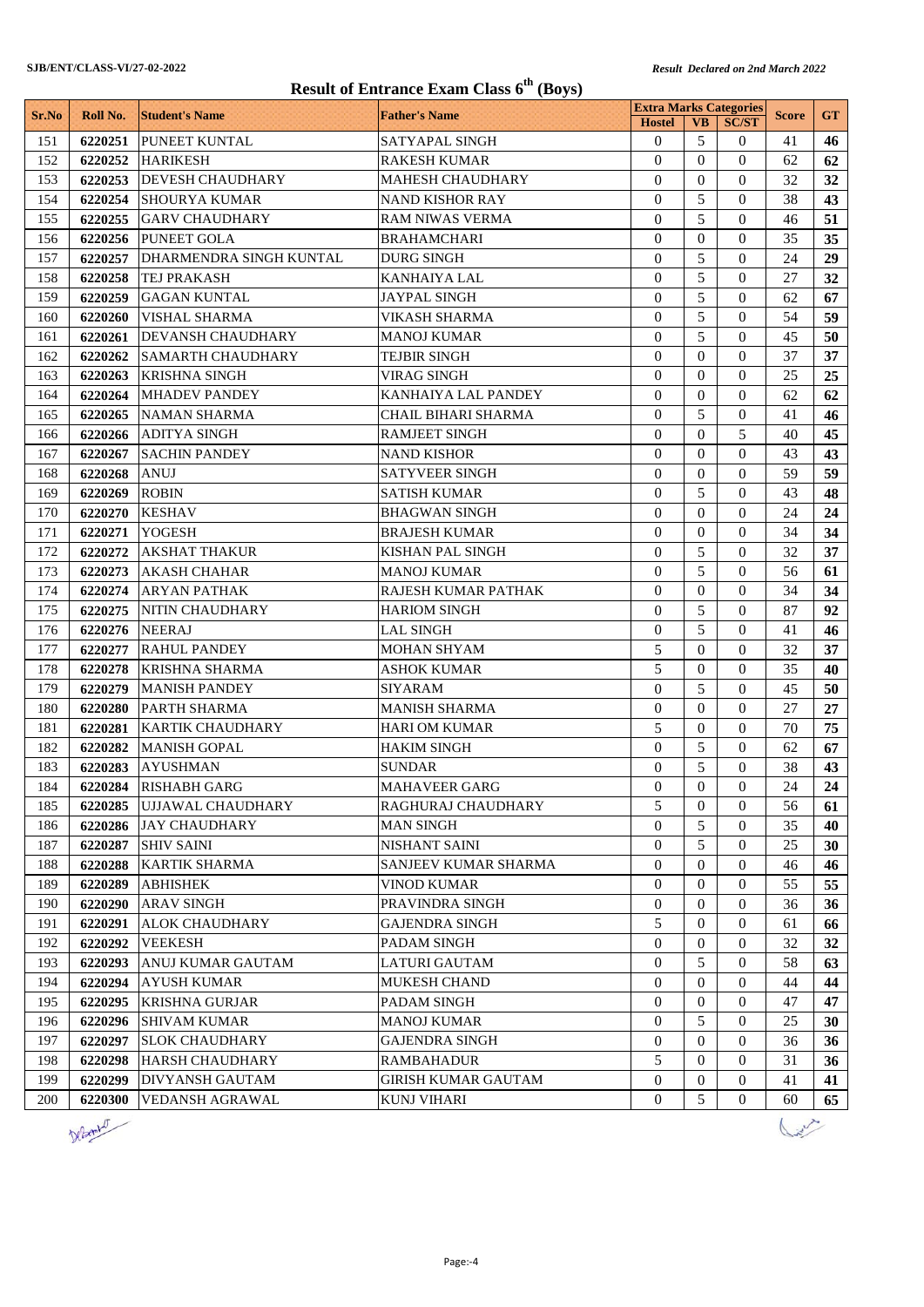| <b>Result of Entrance Exam Class 6<sup>th</sup> (Boys)</b> |                |                           |                         |                                                |                  |                  |              |           |
|------------------------------------------------------------|----------------|---------------------------|-------------------------|------------------------------------------------|------------------|------------------|--------------|-----------|
| Sr.No                                                      | Roll No.       | <b>Student's Name</b>     | <b>Father's Name</b>    | <b>Extra Marks Categories</b><br><b>Hostel</b> | <b>VB</b>        | <b>SC/ST</b>     | <b>Score</b> | <b>GT</b> |
| 201                                                        | 6220301        | <b>SUNIL YADAV</b>        | <b>JAGRAM</b>           | $\theta$                                       | $\Omega$         | $\sigma$         | 38           | 38        |
| 202                                                        | 6220302        | <b>PUSHPENDRA</b>         | <b>PURSHOTTAM</b>       | 5                                              | $\Omega$         | $\Omega$         | 45           | 50        |
| 203                                                        | 6220303        | <b>SAMAR SOLANKI</b>      | ATIP SINGH SOLANKI      | $\mathbf{0}$                                   | 5                | $\Omega$         | 51           | 56        |
| 204                                                        | 6220304        | <b>ANAY GAUTAM</b>        | <b>VISHNU GAUTAM</b>    | $\Omega$                                       | $\Omega$         | $\Omega$         | 33           | 33        |
| 205                                                        | 6220305        | <b>BHAVYA GOYAL</b>       | VINOD GOYAL             | $\theta$                                       | $\Omega$         | $\Omega$         | 45           | 45        |
| 206                                                        | 6220306        | <b>MIHIR AGRAWAL</b>      | <b>SAKET AGRAWAL</b>    | $\theta$                                       | $\Omega$         | $\Omega$         | 69           | 69        |
| 207                                                        | 6220307        | <b>SHOBHIT</b>            | <b>RAJAN LAL</b>        | $\Omega$                                       | $\Omega$         | $\Omega$         | 52           | 52        |
| 208                                                        | 6220308        | <b>SANSKAR</b>            | <b>RAJAN LAL</b>        | $\theta$                                       | $\Omega$         | $\Omega$         | 54           | 54        |
| 209                                                        | 6220309        | <b>ISHANT THAKUR</b>      | <b>BACHCHU SINGH</b>    | $\theta$                                       | $\Omega$         | $\Omega$         | 49           | 49        |
| 210                                                        | <b>6220310</b> | <b>LUCKY SHARMA</b>       | YOGESH SHARMA           | 5                                              | 5                | $\Omega$         | 65           | 70        |
| 211                                                        | 6220311        | YASH                      | KAMAL SINGH             | $\theta$                                       | $\Omega$         | $\Omega$         | 48           | 48        |
| 212                                                        | 6220312        | <b>KAUSHAL PANDEY</b>     | <b>MAHESH CHANDRA</b>   | 5                                              | $\Omega$         | $\Omega$         | 38           | 43        |
| 213                                                        | 6220313        | <b>KESHAV BHARADWAJ</b>   | LOKESH KUMAR SHARMA     | $\mathbf{0}$                                   | 5                | $\Omega$         | 65           | 70        |
| 214                                                        | 6220314        | <b>ADITYA KARNAWAT</b>    | <b>ANIL KUMAR</b>       | $\Omega$                                       | $\Omega$         | $\Omega$         | 34           | 34        |
| 215                                                        |                | 6220315 ANSHUMAN SOLANKI  | <b>DHARMENDRA KUMAR</b> | $\theta$                                       | $\mathbf{0}$     | $\Omega$         | 33           | 33        |
| 216                                                        |                | 6220316 VAIBHAV AGRAWAL   | <b>LOKESH GARG</b>      | $\theta$                                       | 5                | $\Omega$         | 54           | 59        |
| 217                                                        |                | 6220317 SAKSHAM GOYAL     | RAVI KANT GOYAL         | $\theta$                                       | $\Omega$         | $\Omega$         | 45           | 45        |
| 218                                                        | 6220318        | VARUN CHOUDHARY           | <b>MUKESH KUMAR</b>     | $\theta$                                       | $\Omega$         | $\Omega$         | 48           | 48        |
| 219                                                        | 6220319        | <b>VINAY KUMAR SINGH</b>  | <b>VIJAY SINGH</b>      | $\theta$                                       | $\Omega$         | $\Omega$         | 41           | 41        |
| 220                                                        | <b>6220320</b> | <b>AYUSH PACHAURI</b>     | <b>SUMIT KUMAR</b>      | $\Omega$                                       | $\Omega$         | $\Omega$         | 51           | 51        |
| 221                                                        | 6220321        | <b>PAVAN</b>              | MUKESH                  | $\theta$                                       | $\Omega$         | $\Omega$         | 52           | 52        |
| 222                                                        | 6220322        | <b>PUSHKAR PANDEY</b>     | AVDHESH KUMAR PANDEY    | $\Omega$                                       | $\Omega$         | $\Omega$         | 31           | 31        |
| 223                                                        | 6220323        | <b>GARVIT</b>             | <b>TEJPAL SINGH</b>     | $\Omega$                                       | $\Omega$         | $\Omega$         | 44           | 44        |
| 224                                                        | 6220324        | <b>ADARSH JOSHI</b>       | RAMRISHI SHARMA         | $\Omega$                                       | 5                | $\Omega$         | 45           | 50        |
| 225                                                        | 6220325        | <b>HEM KRISHN SHARMA</b>  | HARE KRISHN SHARMA      | $\Omega$                                       | 5                | $\Omega$         | 61           | 66        |
| 226                                                        | 6220326        | <b>TARUN KRISHAN</b>      | <b>RAM SWAROOP</b>      | $\Omega$                                       | 5                | $\Omega$         | 53           | 58        |
| 227                                                        | 6220327        | <b>UMANG GAUD</b>         | <b>DAUJI GAUD</b>       | $\Omega$                                       | 5                | $\Omega$         | 51           | 56        |
| 228                                                        | 6220328        | <b>PIYUSH KAUSHIK</b>     | DIN DAYAL SHARMA        | $\Omega$                                       | $\Omega$         | $\Omega$         | 40           | 40        |
| 229                                                        | 6220329        | <b>HARDIK CHAUDHARY</b>   | <b>GHAN SHYAM SINGH</b> | $\Omega$                                       | $\Omega$         | $\Omega$         | 38           | 38        |
| 230                                                        | 6220330        | SOMYA KUNTAL              | <b>SATYAVIR SINGH</b>   | $\theta$                                       | $\mathbf{0}$     | $\Omega$         | 56           | 56        |
| 231                                                        | 6220331        | AJEETESH GAUTAM           | NARENDRA GAUTAM         | $\Omega$                                       | $\Omega$         | $\Omega$         | 85           | 85        |
| 232                                                        | 6220332        | <b>BHOOMESH GAUTAM</b>    | RAMESH CHANDRA GAUTAM   | $\mathbf{0}$                                   | 5                | $\theta$         | 73           | 78        |
| 233                                                        |                | 6220333   MANVENDRA SINGH | DIGAMBER SINGH          | $\boldsymbol{0}$                               | $\boldsymbol{0}$ | $\boldsymbol{0}$ | $46\,$       | 46        |
| 234                                                        |                | 6220334   NISHANT SHARMA  | MUKESH BABOO SHARMA     | $\overline{0}$                                 | $\Omega$         | $\Omega$         | 55           | 55        |
| 235                                                        | 6220335        | <b>PRINCE KUNTAL</b>      | RAJENDRA SINGH          | $\overline{0}$                                 | $\bf{0}$         | $\Omega$         | 49           | 49        |
| 236                                                        | 6220336        | <b>ANSHU JOSHI</b>        | <b>MUKESH</b>           | 5                                              | $\mathbf{0}$     | $\theta$         | 38           | 43        |
| 237                                                        |                | 6220337 NAVNEET           | <b>MUKESH</b>           | 5                                              | $\mathbf{0}$     | $\theta$         | 23           | 28        |
| 238                                                        | 6220338        | <b>KRISHNA CHAUDHARY</b>  | <b>NARENDRA SINGH</b>   | $\mathbf{0}$                                   | 5                | $\theta$         | 80           | 85        |
| 239                                                        | 6220339        | KARAN VEER SARASWAT       | <b>SHAILENDRA KUMAR</b> | $\overline{0}$                                 | $\overline{0}$   | $\theta$         | 65           | 65        |
| 240                                                        | 6220340        | <b>KANHA RANA</b>         | RINKU RANA              | $\boldsymbol{0}$                               | 5                | 0                | 64           | 69        |
| 241                                                        | 6220341        | <b>DIVYANSH SARASWAT</b>  | AVANISH SARASWAT        | $\theta$                                       | 5                | 0                | 54           | 59        |
| 242                                                        | 6220342        | <b>DEV DUBEY</b>          | TARACHAND               | $\mathbf{0}$                                   | $\mathbf{0}$     | $\theta$         | 27           | 27        |
| 243                                                        | 6220343        | YASH DAGUR                | YOGENDRA DAGUR          | $\overline{0}$                                 | $\mathbf{0}$     | $\theta$         | 41           | 41        |
| 244                                                        | 6220344        | <b>HARSH KUMAR</b>        | <b>BRAJMOHAN</b>        | $\overline{0}$                                 | $\mathbf{0}$     | $\theta$         | 45           | 45        |
| 245                                                        | 6220345        | <b>RAGHAV PARASHAR</b>    | NAVNEET PARASHAR        | $\theta$                                       | 5                | $\theta$         | 62           | 67        |
| 246                                                        | 6220346        | <b>SHREYANSH SONI</b>     | <b>ANIL KUMAR</b>       | $\mathbf{0}$                                   | $\overline{0}$   | $\theta$         | 38           | 38        |
| 247                                                        | 6220347        | VANSH CHAUDHARY           | <b>RAKESH KUMAR</b>     | $\mathbf{0}$                                   | $\mathbf{0}$     | $\theta$         | 56           | 56        |
| 248                                                        | 6220348        | <b>AMIT KUMAR</b>         | GAJENDRA SINGH          | $\overline{0}$                                 | $\overline{0}$   | 5                | 33           | 38        |
| 249                                                        | 6220349        | <b>PARVINDRA SINGH</b>    | RAMESHWAR DAYAL         | $\boldsymbol{0}$                               | 5                | $\overline{0}$   | 29           | 34        |
| 250                                                        | 6220350        | <b>KRISHNA SHARMA</b>     | SAUNARAYAN SHARMA       | $\mathbf{0}$                                   | $\mathbf{0}$     | 0                | 43           | 43        |



 $\sqrt{2\pi}$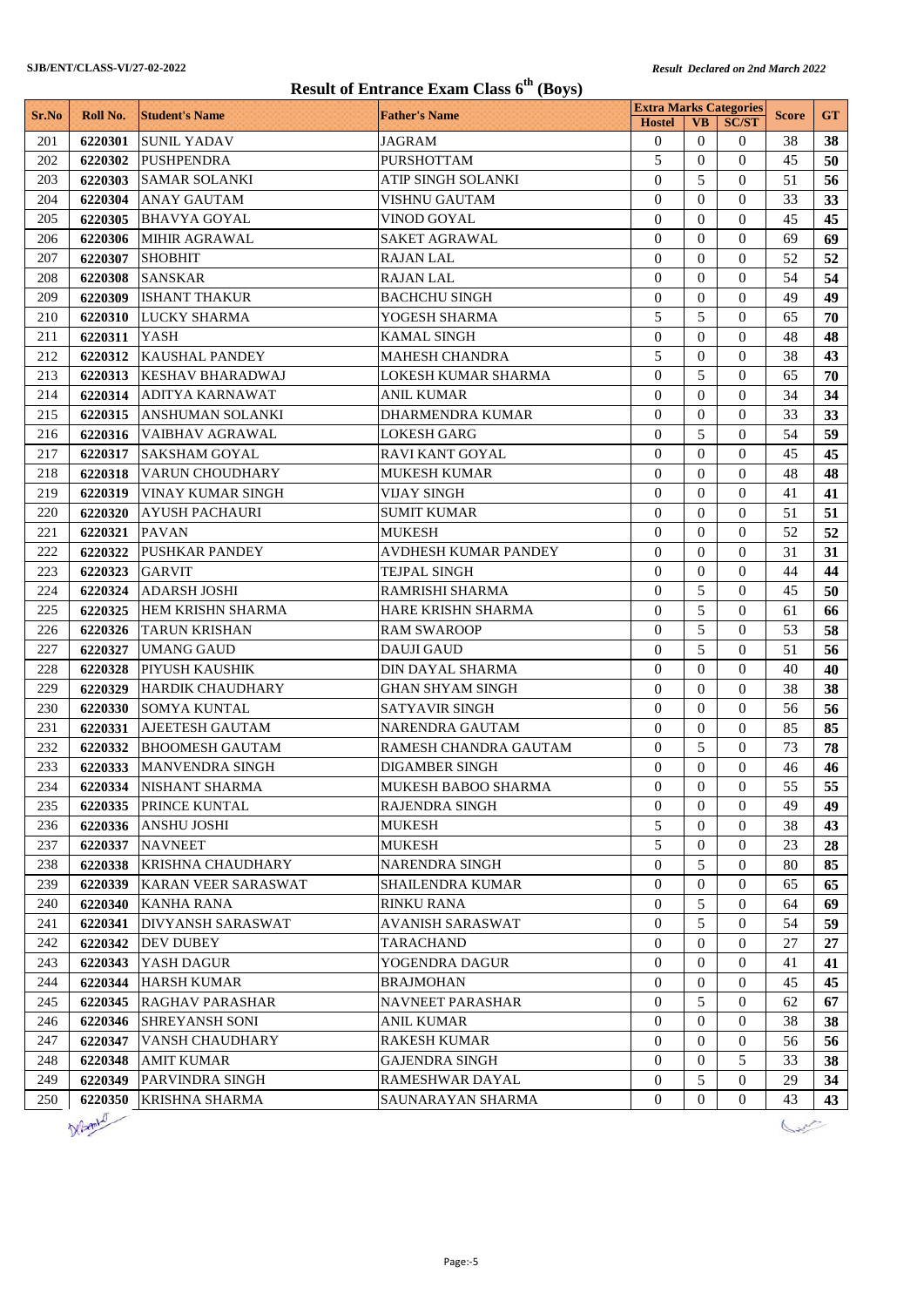|            | <b>Result of Entrance Exam Class 6<sup>th</sup> (Boys)</b> |                                            |                                            |                                  |                      |                      |              |           |  |
|------------|------------------------------------------------------------|--------------------------------------------|--------------------------------------------|----------------------------------|----------------------|----------------------|--------------|-----------|--|
| Sr.No      | Roll No.                                                   | <b>Student's Name</b>                      | <b>Father's Name</b>                       | <b>Extra Marks Categories</b>    |                      |                      | <b>Score</b> | <b>GT</b> |  |
|            |                                                            |                                            |                                            | <b>Hostel</b>                    | <b>VB</b>            | <b>SC/ST</b>         |              |           |  |
| 251        | 6220351                                                    | NITIN KUMAR SINGH                          | <b>MAHESH KUMAR</b>                        | $\Omega$                         | 5                    | $\Omega$             | 45           | 50        |  |
| 252        | 6220352                                                    | <b>RAHUL</b>                               | <b>KISHAN SINGH</b>                        | $\theta$                         | $\Omega$             | 5                    | 64           | 69        |  |
| 253        | 6220353                                                    | <b>KAVYA CHATURVEDI</b>                    | PRADEEP CHATURVEDI                         | $\theta$                         | $\Omega$             | $\Omega$             | 47           | 47        |  |
| 254        | 6220354                                                    | <b>VIRAT CHAUDHARY</b>                     | GAURAV DAGUR                               | $\theta$                         | $\Omega$             | $\Omega$             | 61           | 61        |  |
| 255        | 6220355                                                    | <b>DEVESH KUMAR</b>                        | <b>DINESH KUMAR</b>                        | $\theta$                         | $\Omega$             | $\Omega$             | 44           | 44        |  |
| 256        | 6220356                                                    | <b>SUJAL DHANGAR</b>                       | <b>BAL KISHAN</b>                          | 5                                | $\Omega$             | $\Omega$             | 61           | 66        |  |
| 257        | 6220357                                                    | PRATEEK GUPTA                              | NAVEEN KUMAR GUPTA                         | $\theta$                         | $\Omega$             | $\Omega$             | 44           | 44        |  |
| 258        | 6220358                                                    | <b>TUKTUK SHARMA</b>                       | YOGESH SHARMA                              | 5                                | $\Omega$             | $\Omega$             | 33           | 38        |  |
| 259        | 6220359                                                    | <b>SHUBHAM CHAUDHARY</b>                   | RAVI KANT                                  | $\overline{0}$                   | $\Omega$             | $\Omega$             | 58           | 58        |  |
| 260        | 6220360                                                    | <b>DEEPANSHU PANDEY</b>                    | YOGESH KUMAR PANDEY                        | $\theta$                         | $\Omega$             | $\Omega$             | 32           | 32        |  |
| 261        | 6220361                                                    | <b>KRISHNA</b>                             | <b>PAPPU</b>                               | $\theta$                         | $\Omega$             | $\Omega$             | 39           | 39        |  |
| 262        | 6220362                                                    | <b>NISHKARSH</b>                           | PAVAN KUMAR                                | $\theta$                         | $\Omega$             | $\Omega$             | 34           | 34        |  |
| 263        | 6220363                                                    | YUVRAJ YADAV                               | <b>CHANDAN SINGH</b>                       | 5                                | $\Omega$             | $\Omega$             | 48           | 53        |  |
| 264        | 6220364                                                    | <b>CHNADRESH</b>                           | <b>SUKHVEER SINGH</b>                      | 5<br>$\theta$                    | $\Omega$             | $\Omega$             | 41           | 46        |  |
| 265        | 6220365                                                    | <b>RAGHAV GARG</b>                         | MUKESH KUMAR GARG                          |                                  | 5                    | $\Omega$             | 66           | 71        |  |
| 266        | 6220366                                                    | <b>RISHABH GAUR</b>                        | <b>AMIT KUMAR</b>                          | $\theta$                         | $\Omega$             | $\Omega$             | 41           | 41        |  |
| 267        | 6220367                                                    | <b>SAURABH GOLA</b>                        | MADAN SINGH                                | $\overline{0}$                   | $\theta$             | $\Omega$             | 49           | 49        |  |
| 268        | 6220368                                                    | <b>HARSHIT CHAUDHARY</b>                   | JITENDRA SINGH                             | $\theta$                         | 5                    | $\Omega$             | 55           | 60        |  |
| 269        | 6220369                                                    | <b>SAKSHAM BANSAL</b>                      | RAKESH BANSAL                              | $\mathbf{0}$                     | $\mathbf{0}$         | $\theta$             | 50           | 50        |  |
| 270        | 6220370                                                    | <b>GOPAL PATHAK</b>                        | <b>KAUSHAL CHAND</b>                       | $\Omega$                         | $\Omega$             | $\Omega$             | 40           | 40        |  |
| 271        | 6220371                                                    | <b>SARVAGYA CHATURVEDI</b>                 | <b>JALAJ CHATURVEDI</b>                    | $\theta$                         | $\Omega$<br>$\Omega$ | $\Omega$<br>$\theta$ | 37<br>38     | 37        |  |
| 272<br>273 | 6220372                                                    | PUNEET CHAUDHARY<br><b>HARSH CHAUDHARY</b> | RAJENDRA SINGH<br>RAVI CHAND SINGH         | $\overline{0}$<br>$\overline{0}$ | $\Omega$             | $\Omega$             | 55           | 38        |  |
|            | 6220373                                                    |                                            |                                            |                                  |                      |                      |              | 55        |  |
| 274        | 6220374                                                    | <b>OM KAUSHIK</b>                          | <b>MUKESH KUMAR</b>                        | $\overline{0}$<br>$\theta$       | $\Omega$<br>$\Omega$ | $\Omega$<br>$\Omega$ | 52<br>45     | 52        |  |
| 275        | 6220375                                                    | <b>KESHAV CHOUDHARY</b>                    | <b>SUDHEER KUMAR</b><br><b>AMIT RAGHAV</b> | $\theta$                         | $\Omega$             | $\Omega$             | 39           | 45        |  |
| 276        | 6220376                                                    | UJJAWAL SINGH RAGHAV                       |                                            | $\theta$                         | $\Omega$             | $\Omega$             | 58           | 39<br>58  |  |
| 277<br>278 | 6220377<br>6220378                                         | <b>JATIN CHAUDHARY</b><br><b>RISHABH</b>   | MANVEER SINGH<br><b>CHANRAPAL SINGH</b>    | $\Omega$                         | $\Omega$             | $\Omega$             | 33           | 33        |  |
| 279        |                                                            | <b>RAGHURAJ THAKUR</b>                     | <b>TEJPAL SINGH</b>                        | $\overline{0}$                   | 5                    | $\Omega$             | 42           | 47        |  |
| 280        | 6220379<br>6220380                                         |                                            |                                            | $\Omega$                         | 5                    | $\Omega$             | 71           | 76        |  |
| 281        | 6220381                                                    | <b>ANKIT KUNTAL</b><br><b>AKHIL KUNTAL</b> | SHYAMBABU<br><b>RAVI SINGH</b>             | $\mathbf{0}$                     | 5                    | $\Omega$             | 70           | 75        |  |
| 282        | 6220382                                                    | <b>VISHAL TARKAR</b>                       | LAKHAN SINGH                               | $\mathbf{0}$                     | 5                    | $\theta$             | 68           | 73        |  |
| 283        | 6220383                                                    | <b>ARUN CHOUDHARY</b>                      | NARENDRA SINGH                             | $\overline{0}$                   | $\theta$             | $\Omega$             | 60           | 60        |  |
| 284        | 6220384                                                    | <b>VAIBHAV PRATAP SINGH</b>                | AJAY KUMAR                                 | $\overline{0}$                   | $\overline{0}$       | 5                    | 48           | 53        |  |
| 285        | 6220385                                                    | <b>AJAY</b>                                | <b>SUNDAR SINGH</b>                        | $\Omega$                         | $\Omega$             | $\Omega$             | 62           | 62        |  |
| 286        | 6220386                                                    | NIKHIL KUMAR SIWAISH                       | <b>SATISH CHAND</b>                        | $\overline{0}$                   | 5                    | $\theta$             | 64           | 69        |  |
| 287        | 6220387                                                    | SHREYANSH CHAUDHARY                        | RAM SHYAM CHAUDHARY                        | $\mathbf{0}$                     | 5                    | 0                    | 34           | 39        |  |
| 288        | 6220388                                                    | KUSHAGRA SARASWAT                          | HEMANT SARASWAT                            | $\overline{0}$                   | 5                    | $\theta$             | 26           | 31        |  |
| 289        | 6220389                                                    | <b>VEDANSH RAWAT</b>                       | <b>SUNIL RAWAT</b>                         | $\overline{0}$                   | 5                    | $\overline{0}$       | 69           | 74        |  |
| 290        | 6220390                                                    | <b>ARYAN FAUJDAR</b>                       | <b>OMVEER SINGH</b>                        | $\overline{0}$                   | 5                    | $\theta$             | 63           | 68        |  |
| 291        | 6220391                                                    | <b>ATUL KUMAR</b>                          | RISHIPAL SINGH                             | $\overline{0}$                   | $\mathbf{0}$         | $\theta$             | 39           | 39        |  |
| 292        | 6220392                                                    | NISHANT KUMAR                              | <b>KOSHAL KUMAR</b>                        | $\overline{0}$                   | $\mathbf{0}$         | $\theta$             | 29           | 29        |  |
| 293        | 6220393                                                    | MUKUL CHAUDHARY                            | KAVINDRA SINGH                             | $\overline{0}$                   | $\Omega$             | $\theta$             | 56           | 56        |  |
| 294        | 6220394                                                    | <b>MAYANK KUMAR</b>                        | <b>ASHOK KUMAR</b>                         | 5                                | $\mathbf{0}$         | $\theta$             | 36           | 41        |  |
| 295        | 6220395                                                    | <b>AARAV KUMAR RAWAT</b>                   | KRISHN KUMAR RAWAT                         | $\overline{0}$                   | $\Omega$             | $\Omega$             | 25           | 25        |  |
| 296        | 6220396                                                    | <b>RISHI</b>                               | VISHNU KUMAR                               | $\overline{0}$                   | 5                    | 0                    | 43           | 48        |  |
| 297        | 6220397                                                    | <b>BRAJRAJ BAISLA</b>                      | HUKAM SINGH                                | 0                                | $\mathbf{0}$         | 0                    | 34           | 34        |  |
| 298        | 6220398                                                    | <b>ARUN KUMAR</b>                          | <b>MANOJ KUMAR</b>                         | $\overline{0}$                   | $\Omega$             | $\theta$             | 29           | 29        |  |
| 299        | 6220399                                                    | <b>TANISH PANDEY</b>                       | TOSH KUMAR PANDEY                          | $\boldsymbol{0}$                 | $\overline{0}$       | $\boldsymbol{0}$     | 43           | 43        |  |
| 300        | 6220400                                                    | <b>HARISH BAISLA</b>                       | <b>HUKAM SINGH</b>                         | $\mathbf{0}$                     | $\overline{0}$       | $\overline{0}$       | 38           | 38        |  |



Live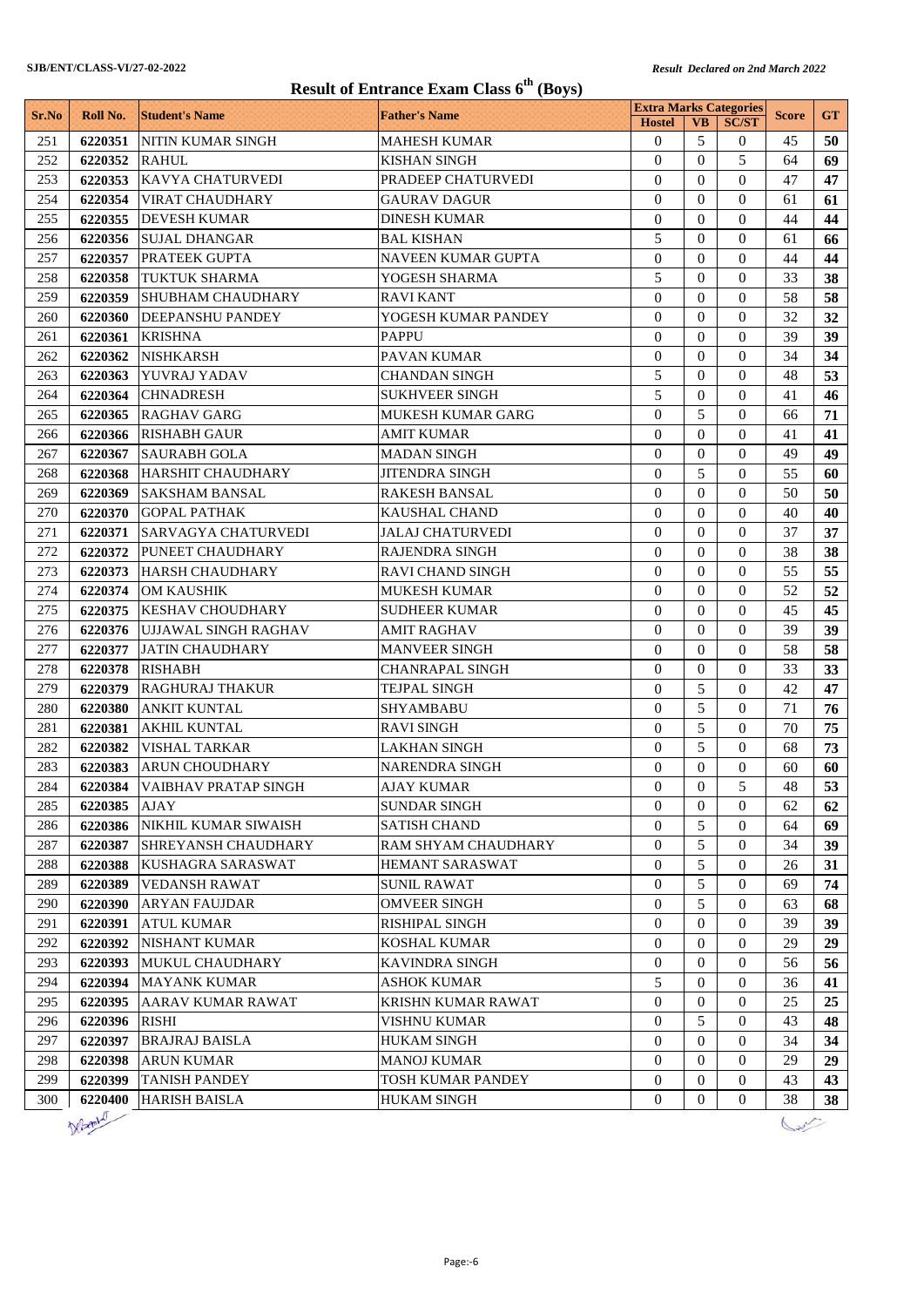## **SJB/ENT/CLASS-VI/27-02-2022** *Result Declared on 2nd March 2022 Result Declared on 2nd March 2022* **Result of Entrance Exam Class 6th (Boys)**

| <b>Result of Entrance Exam Class 6<sup>th</sup></b> (Boys)<br><b>Extra Marks Categories</b> |          |                           |                               |                |              |                |              |           |
|---------------------------------------------------------------------------------------------|----------|---------------------------|-------------------------------|----------------|--------------|----------------|--------------|-----------|
| Sr.No                                                                                       | Roll No. | <b>Student's Name</b>     | <b>Father's Name</b>          | <b>Hostel</b>  | <b>VB</b>    | <b>SC/ST</b>   | <b>Score</b> | <b>GT</b> |
| 301                                                                                         | 6220401  | <b>DAKSH GUPTA</b>        | DEVENDRA KUMAR GUPTA          | $\mathbf{0}$   | $\mathbf{0}$ | $\Omega$       | 40           | 40        |
| 302                                                                                         | 6220402  | <b>ANANT SHARMA</b>       | DEENBANDHU SAMADHIA           | $\Omega$       | 5            | $\Omega$       | 63           | 68        |
| 303                                                                                         | 6220403  | <b>SHIVAM AGRAWAL</b>     | <b>ASHISH AGRAWAL</b>         | $\Omega$       | $\Omega$     | $\Omega$       | 41           | 41        |
| 304                                                                                         | 6220404  | <b>ASHUTOSH BANSAL</b>    | DEEPAK BANSAL                 | $\overline{0}$ | $\Omega$     | $\Omega$       | 35           | 35        |
| 305                                                                                         | 6220405  | <b>ROVIN SINGH</b>        | <b>VIKRAM SINGH</b>           | $\theta$       | 5            | $\theta$       | 73           | 78        |
| 306                                                                                         | 6220406  | <b>ADITYA CHAUDHARY</b>   | DHARMENDRA KUMAR              | $\theta$       | $\Omega$     | $\Omega$       | 41           | 41        |
| 307                                                                                         | 6220407  | <b>DEVESH RANA</b>        | <b>DEVENDRA KUMAR</b>         | 5              | $\Omega$     | $\theta$       | 59           | 64        |
| 308                                                                                         | 6220408  | NAKUL SINGHAL             | MANISH KUMAR SINGHAL          | 5              | $\theta$     | $\Omega$       | 56           | 61        |
| 309                                                                                         | 6220409  | <b>DEVRAJ</b>             | <b>CHAUHAL SINGH</b>          | $\overline{0}$ | $\Omega$     | $\Omega$       | 34           | 34        |
| 310                                                                                         | 6220410  | <b>VIRAT</b>              | <b>CHANDRA PRAKASH</b>        | $\theta$       | $\Omega$     | $\Omega$       | 25           | 25        |
| 311                                                                                         | 6220411  | <b>KRISHNA PARASHAR</b>   | <b>UMESH SHARMA</b>           | $\theta$       | $\Omega$     | $\Omega$       | 51           | 51        |
| 312                                                                                         | 6220412  | <b>ADITYA SINGH</b>       | SATENDRA SINGH                | $\theta$       | $\Omega$     | $\theta$       | 64           | 64        |
| 313                                                                                         | 6220413  | ABHIMANYU SARASWAT        | PANKAJ KUMAR SARASWAT         | $\Omega$       | 5            | $\Omega$       | 58           | 63        |
| 314                                                                                         | 6220414  | <b>RUDRA PRATAP SINGH</b> | <b>MANOJ SINGH</b>            | 0              | 5            | $\Omega$       | 54           | 59        |
| 315                                                                                         | 6220415  | <b>NAVEEN AGRAWAL</b>     | <b>SURENDRA AGRAWAL</b>       | $\Omega$       | $\Omega$     | $\Omega$       | 53           | 53        |
| 316                                                                                         | 6220416  | <b>VINAYAK AGRAWAL</b>    | <b>ALOK AGRAWAL</b>           | $\theta$       | 5            | $\Omega$       | 57           | 62        |
| 317                                                                                         | 6220417  | <b>HARSHIT CHAUDHARY</b>  | <b>VINIT KUMAR</b>            | 5              | $\Omega$     | $\theta$       | 27           | 32        |
| 318                                                                                         | 6220418  | <b>CHIRAG KUMAR</b>       | <b>SUNIL KUMAR</b>            | 5              | $\Omega$     | $\Omega$       | 22           | 27        |
| 319                                                                                         | 6220419  | PRANJAL SARASWAT          | <b>VINOD KUMAR</b>            | $\overline{0}$ | $\Omega$     | $\Omega$       | 25           | 25        |
| 320                                                                                         | 6220420  | PRIYANSH AGRAWAL          | <b>RAKESH AGRAWAL</b>         | $\theta$       | 5            | $\Omega$       | 47           | 52        |
| 321                                                                                         | 6220421  | <b>VIVEK DHANGAR</b>      | <b>SANJAY KUMAR</b>           | $\theta$       | $\Omega$     | $\Omega$       | 37           | 37        |
| 322                                                                                         | 6220422  | <b>ALEX YADAV</b>         | <b>RANJEET SINGH</b>          | 5              | $\theta$     | $\theta$       | AB           | AB        |
| 323                                                                                         | 6220423  | <b>SACHIN KUMAR</b>       | <b>UDAYVEER SINGH</b>         | 5              | $\Omega$     | $\Omega$       | 40           | 45        |
| 324                                                                                         | 6220424  | <b>DUSHYANT SHARMA</b>    | NEERAJ KUMAR SHARMA           | $\overline{0}$ | $\Omega$     | $\Omega$       | 47           | 47        |
| 325                                                                                         | 6220425  | <b>JASHAN</b>             | <b>SANTVIR SINGH</b>          | 5              | $\Omega$     | $\theta$       | 42           | 47        |
| 326                                                                                         | 6220426  | NISHANT SINGH             | PREM SINGH                    | 5              | $\Omega$     | $\Omega$       | 39           | 44        |
| 327                                                                                         | 6220427  | <b>RAM KUMAR</b>          | <b>HARICHAND</b>              | 5              | $\Omega$     | $\theta$       | 68           | 73        |
| 328                                                                                         | 6220428  | MANVENDRA SINGH           | <b>RAJESH SINGH</b>           | $\theta$       | $\theta$     | $\Omega$       | 55           | 55        |
| 329                                                                                         | 6220429  | <b>DHRUV KUMAR</b>        | <b>DEVENDRA KUMAR</b>         | $\overline{0}$ | $\Omega$     | $\Omega$       | 63           | 63        |
| 330                                                                                         | 6220430  | <b>SHUBHAM</b>            | PRITAM PATAIL                 | $\theta$       | $\theta$     | $\Omega$       | 35           | 35        |
| 331                                                                                         | 6220431  | YASH THAKUR               | <b>MAHESH KUSHWAH</b>         | $\theta$       | $\mathbf{0}$ | $\Omega$       | 42           | 42        |
| 332                                                                                         | 6220432  | <b>LUV AGRAWAL</b>        | <b>GIRDHARI LAL</b>           | $\theta$       | 5            | $\theta$       | 26           | 31        |
| 333                                                                                         | 6220433  | YOGESH AGRAWAL            | RAVI KANT RAKESH GARG         | $\Omega$       | $\Omega$     | $\Omega$       | 43           | 43        |
| 334                                                                                         | 6220434  | <b>CHIRAG RAWAT</b>       | PUSHPENDRA KUMAR RAWAT        | 0              | $\theta$     | $\theta$       | 72           | 72        |
| 335                                                                                         | 6220435  | LAKSHYA CHATURVEDI        | UMESH CHAND CHATURVEDI        | $\Omega$       | $\Omega$     | $\Omega$       | 57           | 57        |
| 336                                                                                         | 6220436  | <b>SHREYAS MISHRA</b>     | SHAILENDRA KUMAR MISHRA       | $\overline{0}$ | 5            | 0              | 41           | 46        |
| 337                                                                                         | 6220437  | <b>SAURABH SINGH</b>      | CHANDRAPAL SINGH              | 0              | $\mathbf{0}$ | $\theta$       | 30           | 30        |
| 338                                                                                         | 6220438  | <b>KAVI KUMAR SINGH</b>   | <b>JITENDRA SINGH</b>         | 0              | $\mathbf{0}$ | 5              | 29           | 34        |
| 339                                                                                         | 6220439  | YASH KUMAR                | SURESH CHAND                  | 0              | $\mathbf{0}$ | $\mathbf{0}$   | 36           | 36        |
| 340                                                                                         | 6220440  | <b>HEMRAJ SINGH</b>       | HARMUKH SINGH                 | 0              | $\Omega$     | $\Omega$       | 52           | 52        |
| 341                                                                                         | 6220441  | YASH PANDEY               | NATVAR PANDEY                 | 0              | $\Omega$     | 0              | 23           | 23        |
| 342                                                                                         | 6220442  | <b>SUMIT KUMAR</b>        | HIRDESH KUMAR                 | $\overline{0}$ | $\Omega$     | $\Omega$       | 44           | 44        |
| 343                                                                                         | 6220443  | <b>RONAK SINGH</b>        | VIKRAM SINGH                  | 0              | $\Omega$     | $\Omega$       | 42           | 42        |
| 344                                                                                         | 6220444  | <b>MANISH SINGH</b>       | <b>OM PRAKASH</b>             | 0              | $\theta$     | 0              | 45           | 45        |
| 345                                                                                         | 6220445  | ANANT KUMAR GAUTAM        | SHIV KUMAR GAUTAM             | $\overline{0}$ | 5            | $\Omega$       | 52           | 57        |
| 346                                                                                         | 6220446  | <b>BHARAT GAUTAM</b>      | <b>SHIV KUMAR GAUTAM</b>      | $\overline{0}$ | $\Omega$     | 0              | 73           | 73        |
| 347                                                                                         | 6220447  | <b>NIKHIL KUMAR</b>       | <b>KARTAR SINGH</b>           | 0              | $\theta$     | $\theta$       | 70           | 70        |
| 348                                                                                         | 6220448  | RUDRA UPADHYAY            | <b>BALVIR PRASAD UPADHYAY</b> | 0              | 5            | $\Omega$       | 80           | 85        |
| 349                                                                                         | 6220449  | LAKSHYA PRATAP SINGH      | PUSHPENDRA SINGH              | 0              | 5            | $\overline{0}$ | 36           | 41        |
| 350                                                                                         | 6220450  | <b>MANAV SAINI</b>        | <b>RAMKISHOR SAINI</b>        | 0              | 5            | $\overline{0}$ | 67           | 72        |
|                                                                                             | Defamily |                           |                               |                |              |                |              |           |

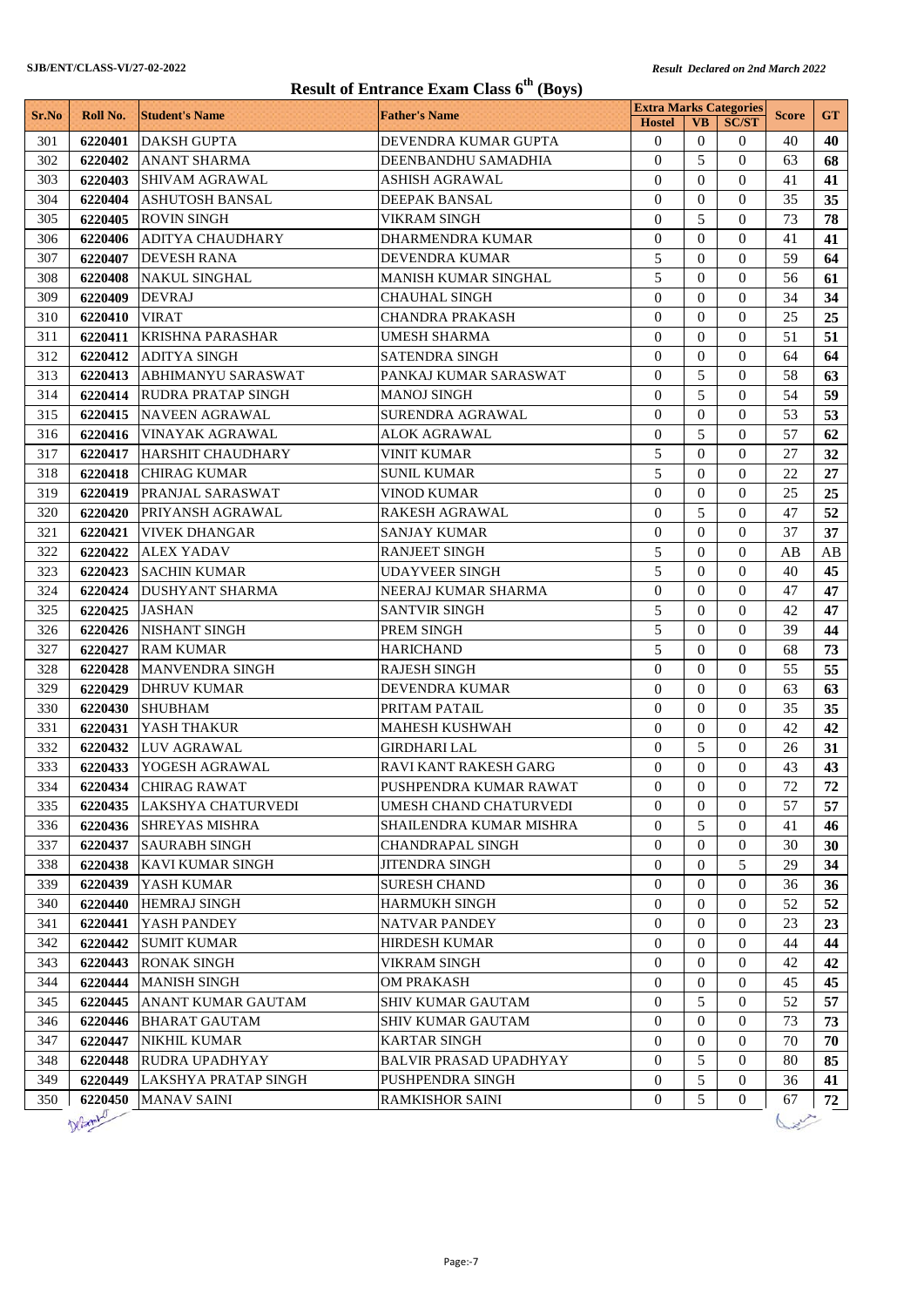| <b>Extra Marks Categories</b><br><b>GT</b><br><b>Father's Name</b><br>Sr.No<br>Roll No.<br><b>Student's Name</b><br><b>Score</b><br><b>Hostel</b><br><b>VB</b><br><b>SC/ST</b><br>351<br>6220451<br><b>ABHAY PRATAP SINGH</b><br><b>MUKESH KUMAR</b><br>$\theta$<br>$\Omega$<br>21<br>21<br>$\sigma$<br>$\Omega$<br>$\Omega$<br>352<br>6220452<br><b>NAMAN CHAUDHARY</b><br><b>JAGVIR SINGH</b><br>$\Omega$<br>68<br>68<br>5<br>353<br><b>HIMKAR SINGH</b><br><b>BHURA SINGH THAKUR</b><br>$\mathbf{0}$<br>$\Omega$<br>52<br>6220453<br>57<br>$\Omega$<br>$\Omega$<br>$\Omega$<br>49<br>354<br>6220454<br><b>SARTHAK VARSHNEY</b><br><b>SUSHIL KUMAR GUPTA</b><br>49<br>355<br>KAPIL PACHAURI<br>5<br><b>KIRTIPAL</b><br>$\Omega$<br>$\Omega$<br>61<br>6220455<br>66<br>$\Omega$<br>$\Omega$<br>$\Omega$<br>30<br>356<br>6220456<br><b>MAYANK KUNTAL</b><br><b>NEM SINGH</b><br>30<br>$\Omega$<br>31<br>$\Omega$<br>$\Omega$<br>357<br>6220457<br><b>PARV SHARMA</b><br><b>AVINASH SHARMA</b><br>31<br>$\overline{0}$<br>5<br>59<br>358<br><b>LAKSHYA SARASWAT</b><br><b>ARUN KUMAR SARASWAT</b><br>$\Omega$<br>64<br>6220458<br>5<br>52<br>359<br><b>YASH GURJAR</b><br><b>RAMESHWAR SINGH</b><br>$\Omega$<br>47<br>6220459<br>$\Omega$<br>$\Omega$<br>74<br>360<br><b>RAVI CHAUDHARY</b><br>SATYAVEER SINGH<br>$\Omega$<br>$\Omega$<br>74<br>6220460<br>$\Omega$<br>$\Omega$<br>361<br>6220461<br><b>ROHIT CHAUDHARY</b><br><b>MUKESH KUMAR</b><br>$\Omega$<br>66<br>66<br>$\theta$<br>$\Omega$<br>$\Omega$<br>31<br>362<br>6220462<br><b>ANMOL SARASWAT</b><br><b>LALCHAND SARASWAT</b><br>31<br>5<br><b>SHIVAM KHANDELWAL</b><br><b>DILIP KHANDELWAL</b><br>$\mathbf{0}$<br>$\theta$<br>27<br>363<br>6220463<br>32<br>54<br>364<br><b>BHAVESH SINGH</b><br><b>HARVIR SINGH</b><br>$\theta$<br>$\Omega$<br>54<br>6220464<br>$\Omega$<br>5<br>$\Omega$<br>$\Omega$<br>6220465<br>NIKET CHAUDHARY<br>YOGESH KUMAR<br>36<br>41<br>365<br>5<br>$\theta$<br>52<br><b>VAIDIK AGRAWAL</b><br>$\Omega$<br>366<br>6220466<br>SIDDHARTH AGRAWAL<br>47<br>$\theta$<br>$\Omega$<br>$\Omega$<br>23<br>367<br>6220467<br><b>ARJUN SARASWAT</b><br><b>GOPAL SARASWAT</b><br>23<br>$\theta$<br>32<br><b>DUSHYANT</b><br><b>BHOOPAL SINGH</b><br>$\Omega$<br>$\Omega$<br>368<br>32<br>6220468<br>$\theta$<br>25<br><b>KUNAL SHARMA</b><br><b>AKHILESH KUMAR SHARMA</b><br>$\Omega$<br>25<br>369<br>6220469<br>$\Omega$<br>$\Omega$<br>39<br>6220470<br>$\Omega$<br>$\Omega$<br>39<br>370<br><b>AJAY</b><br>OMKAR SAINI<br><b>SHASHWAT RAWAT</b><br>26<br>371<br>6220471<br><b>JITENDRA RAWAT</b><br>$\Omega$<br>$\Omega$<br>$\Omega$<br>26<br>5<br>$\Omega$<br>$\Omega$<br>42<br>372<br>HIRDYANSH BANSAL<br>47<br>6220472<br>YATINDRA BANSAL<br>373<br><b>VISHAL CHAUDHARY</b><br>SHAILENDRA SINGH<br>$\Omega$<br>$\Omega$<br>$\Omega$<br>21<br>6220473<br>21<br>5<br>374<br>NAITIK AGRAWAL<br>PRADEEP AGRAWAL<br>$\mathbf{0}$<br>$\Omega$<br>58<br>63<br>6220474<br>5<br>$\Omega$<br>$\Omega$<br>28<br>375<br>33<br>6220475<br><b>KANHA</b><br><b>OM PRAKASH</b><br>5<br><b>PRATEEK KUMAR</b><br>$\Omega$<br>58<br>376<br>DHARMVIR SINGH<br>$\Omega$<br>63<br>6220476<br>$\Omega$<br>$\Omega$<br>$\Omega$<br>32<br>377<br><b>BHASKAR SHARMA</b><br>RAMKRISHNA SHARMA<br>32<br>6220477<br>$\Omega$<br>78<br>378<br><b>SANTOSH KUMAR</b><br>$\Omega$<br>$\Omega$<br>78<br>6220478<br><b>CHIRAG</b><br>$\Omega$<br>379<br><b>SATYAM CHAUDHARY</b><br>SULENDRA CHAUDHARY<br>$\Omega$<br>$\Omega$<br>49<br>49<br>6220479<br>5<br>PULKIT SHARMA<br>$\Omega$<br>$\Omega$<br>49<br>54<br>380<br>6220480<br>NARENDRA KUMAR SHARMA<br>5<br>381<br>6220481<br>NISHANT KUMAR<br><b>HARIKESH KUMAR</b><br>$\Omega$<br>$\Omega$<br>44<br>49<br>382<br><b>SOHIT CHOUDHARY</b><br>6220482<br><b>KEDAR SINGH</b><br>$\mathbf{0}$<br>$\overline{0}$<br>$\theta$<br>44<br>44<br>5<br>29<br>383<br>6220483 BHAVISHYA RUHELA<br>$\boldsymbol{0}$<br>$\boldsymbol{0}$<br>34<br>TARUN RUHELA<br><b>DUSHYANT PANDEY</b><br>ANIL KUMAR PANDEY<br>5<br>384<br>$\overline{0}$<br>$\overline{0}$<br>32<br>37<br>6220484<br>$\overline{0}$<br>$\overline{0}$<br>385<br><b>DEEPANSHU KUMAR</b><br>0<br>40<br>6220485<br>BHAGWAN SINGH<br>40<br>$\mathbf{0}$<br>386<br><b>PRIYANSHU SINGH RAGHAV</b><br>0<br>$\theta$<br>62<br>62<br>6220486<br>RAJENDRA SINGH<br>387<br>$\mathbf{0}$<br><b>RISHAV SHARMA</b><br>RAKESH SHARMA<br>0<br>$\theta$<br>41<br>41<br>6220487<br>$\mathbf{0}$<br>0<br>$\theta$<br>39<br>388<br>6220488<br><b>MOHIT KUNTAL</b><br><b>LAL SINGH</b><br>39<br>389<br><b>PAARTH SHARMA</b><br>RAJ KUMAR SHARMA<br>$\theta$<br>32<br>32<br>6220489<br>0<br>0<br>5<br>$\boldsymbol{0}$<br>52<br>6220490<br>0<br>57<br>390<br> SHIVAM AGRAWAL<br>AMIT BABU AGRAWAL<br>5<br>391<br><b>SANKET AGRAWAL</b><br>YATENDRA KUMAR AGRAWAL<br>$\boldsymbol{0}$<br>22<br>6220491<br>0<br>27<br>DEEPAK TIWARI<br>392<br><b>PRATYUSH TIWARI</b><br>$\boldsymbol{0}$<br>0<br>$\overline{0}$<br>44<br>44<br>6220492<br>$\overline{0}$<br>0<br>$\overline{0}$<br>393<br>6220493<br><b>DEV PACHAURI</b><br><b>BHAGWAN DAS PACHAURI</b><br>61<br>61<br><b>KRISHNA RANA DHANGAR</b><br>5<br>394<br>6220494<br><b>CHOBH SINGH</b><br>0<br>$\overline{0}$<br>35<br>40<br>$\overline{0}$<br>$\theta$<br>39<br>395<br>6220495<br>AMAN BHARDWAJ<br>JITENDRA KUMAR SHARMA<br>0<br>39<br>396<br><b>TANMAY CHAUDHARY</b><br>PAVAN KUMAR<br>$\theta$<br>0<br>$\theta$<br>47<br>6220496<br>47<br>397<br>$\mathbf{0}$<br>6220497<br><b>ABHISHEK SINSINWAR</b><br>DORI LAL<br>$\mathbf{0}$<br>$\theta$<br>46<br>46<br>$\mathbf{0}$<br><b>GAJENDRA SINGH</b><br>$\overline{0}$<br>38<br>398<br>6220498<br>PARAGRAJ CHAUDHARY<br>0<br>38<br>399<br>29<br>29<br><b>RAJAT SHARMA</b><br>HEMANT SHARMA<br>$\boldsymbol{0}$<br>6220499<br>0<br>$\sigma$<br>$\boldsymbol{0}$<br>52<br>52<br>6220500<br><b>FALAN AGRAWAL</b><br><b>CHANDRA PRAKASH</b><br>0<br>0<br>400 | <b>Result of Entrance Exam Class 6<sup>th</sup> (Boys)</b> |  |  |  |  |  |  |  |
|---------------------------------------------------------------------------------------------------------------------------------------------------------------------------------------------------------------------------------------------------------------------------------------------------------------------------------------------------------------------------------------------------------------------------------------------------------------------------------------------------------------------------------------------------------------------------------------------------------------------------------------------------------------------------------------------------------------------------------------------------------------------------------------------------------------------------------------------------------------------------------------------------------------------------------------------------------------------------------------------------------------------------------------------------------------------------------------------------------------------------------------------------------------------------------------------------------------------------------------------------------------------------------------------------------------------------------------------------------------------------------------------------------------------------------------------------------------------------------------------------------------------------------------------------------------------------------------------------------------------------------------------------------------------------------------------------------------------------------------------------------------------------------------------------------------------------------------------------------------------------------------------------------------------------------------------------------------------------------------------------------------------------------------------------------------------------------------------------------------------------------------------------------------------------------------------------------------------------------------------------------------------------------------------------------------------------------------------------------------------------------------------------------------------------------------------------------------------------------------------------------------------------------------------------------------------------------------------------------------------------------------------------------------------------------------------------------------------------------------------------------------------------------------------------------------------------------------------------------------------------------------------------------------------------------------------------------------------------------------------------------------------------------------------------------------------------------------------------------------------------------------------------------------------------------------------------------------------------------------------------------------------------------------------------------------------------------------------------------------------------------------------------------------------------------------------------------------------------------------------------------------------------------------------------------------------------------------------------------------------------------------------------------------------------------------------------------------------------------------------------------------------------------------------------------------------------------------------------------------------------------------------------------------------------------------------------------------------------------------------------------------------------------------------------------------------------------------------------------------------------------------------------------------------------------------------------------------------------------------------------------------------------------------------------------------------------------------------------------------------------------------------------------------------------------------------------------------------------------------------------------------------------------------------------------------------------------------------------------------------------------------------------------------------------------------------------------------------------------------------------------------------------------------------------------------------------------------------------------------------------------------------------------------------------------------------------------------------------------------------------------------------------------------------------------------------------------------------------------------------------------------------------------------------------------------------------------------------------------------------------------------------------------------------------------------------------------------------------------------------------------------------------------------------------------------------------------------------------------------------------------------------------------------------------------------------------------------------------------------------------------------------------------------------------------------------------------------------------------------------------------------------------------------------------------------------------------------------------------------------------------------------------------|------------------------------------------------------------|--|--|--|--|--|--|--|
|                                                                                                                                                                                                                                                                                                                                                                                                                                                                                                                                                                                                                                                                                                                                                                                                                                                                                                                                                                                                                                                                                                                                                                                                                                                                                                                                                                                                                                                                                                                                                                                                                                                                                                                                                                                                                                                                                                                                                                                                                                                                                                                                                                                                                                                                                                                                                                                                                                                                                                                                                                                                                                                                                                                                                                                                                                                                                                                                                                                                                                                                                                                                                                                                                                                                                                                                                                                                                                                                                                                                                                                                                                                                                                                                                                                                                                                                                                                                                                                                                                                                                                                                                                                                                                                                                                                                                                                                                                                                                                                                                                                                                                                                                                                                                                                                                                                                                                                                                                                                                                                                                                                                                                                                                                                                                                                                                                                                                                                                                                                                                                                                                                                                                                                                                                                                                                                                                                         |                                                            |  |  |  |  |  |  |  |
|                                                                                                                                                                                                                                                                                                                                                                                                                                                                                                                                                                                                                                                                                                                                                                                                                                                                                                                                                                                                                                                                                                                                                                                                                                                                                                                                                                                                                                                                                                                                                                                                                                                                                                                                                                                                                                                                                                                                                                                                                                                                                                                                                                                                                                                                                                                                                                                                                                                                                                                                                                                                                                                                                                                                                                                                                                                                                                                                                                                                                                                                                                                                                                                                                                                                                                                                                                                                                                                                                                                                                                                                                                                                                                                                                                                                                                                                                                                                                                                                                                                                                                                                                                                                                                                                                                                                                                                                                                                                                                                                                                                                                                                                                                                                                                                                                                                                                                                                                                                                                                                                                                                                                                                                                                                                                                                                                                                                                                                                                                                                                                                                                                                                                                                                                                                                                                                                                                         |                                                            |  |  |  |  |  |  |  |
|                                                                                                                                                                                                                                                                                                                                                                                                                                                                                                                                                                                                                                                                                                                                                                                                                                                                                                                                                                                                                                                                                                                                                                                                                                                                                                                                                                                                                                                                                                                                                                                                                                                                                                                                                                                                                                                                                                                                                                                                                                                                                                                                                                                                                                                                                                                                                                                                                                                                                                                                                                                                                                                                                                                                                                                                                                                                                                                                                                                                                                                                                                                                                                                                                                                                                                                                                                                                                                                                                                                                                                                                                                                                                                                                                                                                                                                                                                                                                                                                                                                                                                                                                                                                                                                                                                                                                                                                                                                                                                                                                                                                                                                                                                                                                                                                                                                                                                                                                                                                                                                                                                                                                                                                                                                                                                                                                                                                                                                                                                                                                                                                                                                                                                                                                                                                                                                                                                         |                                                            |  |  |  |  |  |  |  |
|                                                                                                                                                                                                                                                                                                                                                                                                                                                                                                                                                                                                                                                                                                                                                                                                                                                                                                                                                                                                                                                                                                                                                                                                                                                                                                                                                                                                                                                                                                                                                                                                                                                                                                                                                                                                                                                                                                                                                                                                                                                                                                                                                                                                                                                                                                                                                                                                                                                                                                                                                                                                                                                                                                                                                                                                                                                                                                                                                                                                                                                                                                                                                                                                                                                                                                                                                                                                                                                                                                                                                                                                                                                                                                                                                                                                                                                                                                                                                                                                                                                                                                                                                                                                                                                                                                                                                                                                                                                                                                                                                                                                                                                                                                                                                                                                                                                                                                                                                                                                                                                                                                                                                                                                                                                                                                                                                                                                                                                                                                                                                                                                                                                                                                                                                                                                                                                                                                         |                                                            |  |  |  |  |  |  |  |
|                                                                                                                                                                                                                                                                                                                                                                                                                                                                                                                                                                                                                                                                                                                                                                                                                                                                                                                                                                                                                                                                                                                                                                                                                                                                                                                                                                                                                                                                                                                                                                                                                                                                                                                                                                                                                                                                                                                                                                                                                                                                                                                                                                                                                                                                                                                                                                                                                                                                                                                                                                                                                                                                                                                                                                                                                                                                                                                                                                                                                                                                                                                                                                                                                                                                                                                                                                                                                                                                                                                                                                                                                                                                                                                                                                                                                                                                                                                                                                                                                                                                                                                                                                                                                                                                                                                                                                                                                                                                                                                                                                                                                                                                                                                                                                                                                                                                                                                                                                                                                                                                                                                                                                                                                                                                                                                                                                                                                                                                                                                                                                                                                                                                                                                                                                                                                                                                                                         |                                                            |  |  |  |  |  |  |  |
|                                                                                                                                                                                                                                                                                                                                                                                                                                                                                                                                                                                                                                                                                                                                                                                                                                                                                                                                                                                                                                                                                                                                                                                                                                                                                                                                                                                                                                                                                                                                                                                                                                                                                                                                                                                                                                                                                                                                                                                                                                                                                                                                                                                                                                                                                                                                                                                                                                                                                                                                                                                                                                                                                                                                                                                                                                                                                                                                                                                                                                                                                                                                                                                                                                                                                                                                                                                                                                                                                                                                                                                                                                                                                                                                                                                                                                                                                                                                                                                                                                                                                                                                                                                                                                                                                                                                                                                                                                                                                                                                                                                                                                                                                                                                                                                                                                                                                                                                                                                                                                                                                                                                                                                                                                                                                                                                                                                                                                                                                                                                                                                                                                                                                                                                                                                                                                                                                                         |                                                            |  |  |  |  |  |  |  |
|                                                                                                                                                                                                                                                                                                                                                                                                                                                                                                                                                                                                                                                                                                                                                                                                                                                                                                                                                                                                                                                                                                                                                                                                                                                                                                                                                                                                                                                                                                                                                                                                                                                                                                                                                                                                                                                                                                                                                                                                                                                                                                                                                                                                                                                                                                                                                                                                                                                                                                                                                                                                                                                                                                                                                                                                                                                                                                                                                                                                                                                                                                                                                                                                                                                                                                                                                                                                                                                                                                                                                                                                                                                                                                                                                                                                                                                                                                                                                                                                                                                                                                                                                                                                                                                                                                                                                                                                                                                                                                                                                                                                                                                                                                                                                                                                                                                                                                                                                                                                                                                                                                                                                                                                                                                                                                                                                                                                                                                                                                                                                                                                                                                                                                                                                                                                                                                                                                         |                                                            |  |  |  |  |  |  |  |
|                                                                                                                                                                                                                                                                                                                                                                                                                                                                                                                                                                                                                                                                                                                                                                                                                                                                                                                                                                                                                                                                                                                                                                                                                                                                                                                                                                                                                                                                                                                                                                                                                                                                                                                                                                                                                                                                                                                                                                                                                                                                                                                                                                                                                                                                                                                                                                                                                                                                                                                                                                                                                                                                                                                                                                                                                                                                                                                                                                                                                                                                                                                                                                                                                                                                                                                                                                                                                                                                                                                                                                                                                                                                                                                                                                                                                                                                                                                                                                                                                                                                                                                                                                                                                                                                                                                                                                                                                                                                                                                                                                                                                                                                                                                                                                                                                                                                                                                                                                                                                                                                                                                                                                                                                                                                                                                                                                                                                                                                                                                                                                                                                                                                                                                                                                                                                                                                                                         |                                                            |  |  |  |  |  |  |  |
|                                                                                                                                                                                                                                                                                                                                                                                                                                                                                                                                                                                                                                                                                                                                                                                                                                                                                                                                                                                                                                                                                                                                                                                                                                                                                                                                                                                                                                                                                                                                                                                                                                                                                                                                                                                                                                                                                                                                                                                                                                                                                                                                                                                                                                                                                                                                                                                                                                                                                                                                                                                                                                                                                                                                                                                                                                                                                                                                                                                                                                                                                                                                                                                                                                                                                                                                                                                                                                                                                                                                                                                                                                                                                                                                                                                                                                                                                                                                                                                                                                                                                                                                                                                                                                                                                                                                                                                                                                                                                                                                                                                                                                                                                                                                                                                                                                                                                                                                                                                                                                                                                                                                                                                                                                                                                                                                                                                                                                                                                                                                                                                                                                                                                                                                                                                                                                                                                                         |                                                            |  |  |  |  |  |  |  |
|                                                                                                                                                                                                                                                                                                                                                                                                                                                                                                                                                                                                                                                                                                                                                                                                                                                                                                                                                                                                                                                                                                                                                                                                                                                                                                                                                                                                                                                                                                                                                                                                                                                                                                                                                                                                                                                                                                                                                                                                                                                                                                                                                                                                                                                                                                                                                                                                                                                                                                                                                                                                                                                                                                                                                                                                                                                                                                                                                                                                                                                                                                                                                                                                                                                                                                                                                                                                                                                                                                                                                                                                                                                                                                                                                                                                                                                                                                                                                                                                                                                                                                                                                                                                                                                                                                                                                                                                                                                                                                                                                                                                                                                                                                                                                                                                                                                                                                                                                                                                                                                                                                                                                                                                                                                                                                                                                                                                                                                                                                                                                                                                                                                                                                                                                                                                                                                                                                         |                                                            |  |  |  |  |  |  |  |
|                                                                                                                                                                                                                                                                                                                                                                                                                                                                                                                                                                                                                                                                                                                                                                                                                                                                                                                                                                                                                                                                                                                                                                                                                                                                                                                                                                                                                                                                                                                                                                                                                                                                                                                                                                                                                                                                                                                                                                                                                                                                                                                                                                                                                                                                                                                                                                                                                                                                                                                                                                                                                                                                                                                                                                                                                                                                                                                                                                                                                                                                                                                                                                                                                                                                                                                                                                                                                                                                                                                                                                                                                                                                                                                                                                                                                                                                                                                                                                                                                                                                                                                                                                                                                                                                                                                                                                                                                                                                                                                                                                                                                                                                                                                                                                                                                                                                                                                                                                                                                                                                                                                                                                                                                                                                                                                                                                                                                                                                                                                                                                                                                                                                                                                                                                                                                                                                                                         |                                                            |  |  |  |  |  |  |  |
|                                                                                                                                                                                                                                                                                                                                                                                                                                                                                                                                                                                                                                                                                                                                                                                                                                                                                                                                                                                                                                                                                                                                                                                                                                                                                                                                                                                                                                                                                                                                                                                                                                                                                                                                                                                                                                                                                                                                                                                                                                                                                                                                                                                                                                                                                                                                                                                                                                                                                                                                                                                                                                                                                                                                                                                                                                                                                                                                                                                                                                                                                                                                                                                                                                                                                                                                                                                                                                                                                                                                                                                                                                                                                                                                                                                                                                                                                                                                                                                                                                                                                                                                                                                                                                                                                                                                                                                                                                                                                                                                                                                                                                                                                                                                                                                                                                                                                                                                                                                                                                                                                                                                                                                                                                                                                                                                                                                                                                                                                                                                                                                                                                                                                                                                                                                                                                                                                                         |                                                            |  |  |  |  |  |  |  |
|                                                                                                                                                                                                                                                                                                                                                                                                                                                                                                                                                                                                                                                                                                                                                                                                                                                                                                                                                                                                                                                                                                                                                                                                                                                                                                                                                                                                                                                                                                                                                                                                                                                                                                                                                                                                                                                                                                                                                                                                                                                                                                                                                                                                                                                                                                                                                                                                                                                                                                                                                                                                                                                                                                                                                                                                                                                                                                                                                                                                                                                                                                                                                                                                                                                                                                                                                                                                                                                                                                                                                                                                                                                                                                                                                                                                                                                                                                                                                                                                                                                                                                                                                                                                                                                                                                                                                                                                                                                                                                                                                                                                                                                                                                                                                                                                                                                                                                                                                                                                                                                                                                                                                                                                                                                                                                                                                                                                                                                                                                                                                                                                                                                                                                                                                                                                                                                                                                         |                                                            |  |  |  |  |  |  |  |
|                                                                                                                                                                                                                                                                                                                                                                                                                                                                                                                                                                                                                                                                                                                                                                                                                                                                                                                                                                                                                                                                                                                                                                                                                                                                                                                                                                                                                                                                                                                                                                                                                                                                                                                                                                                                                                                                                                                                                                                                                                                                                                                                                                                                                                                                                                                                                                                                                                                                                                                                                                                                                                                                                                                                                                                                                                                                                                                                                                                                                                                                                                                                                                                                                                                                                                                                                                                                                                                                                                                                                                                                                                                                                                                                                                                                                                                                                                                                                                                                                                                                                                                                                                                                                                                                                                                                                                                                                                                                                                                                                                                                                                                                                                                                                                                                                                                                                                                                                                                                                                                                                                                                                                                                                                                                                                                                                                                                                                                                                                                                                                                                                                                                                                                                                                                                                                                                                                         |                                                            |  |  |  |  |  |  |  |
|                                                                                                                                                                                                                                                                                                                                                                                                                                                                                                                                                                                                                                                                                                                                                                                                                                                                                                                                                                                                                                                                                                                                                                                                                                                                                                                                                                                                                                                                                                                                                                                                                                                                                                                                                                                                                                                                                                                                                                                                                                                                                                                                                                                                                                                                                                                                                                                                                                                                                                                                                                                                                                                                                                                                                                                                                                                                                                                                                                                                                                                                                                                                                                                                                                                                                                                                                                                                                                                                                                                                                                                                                                                                                                                                                                                                                                                                                                                                                                                                                                                                                                                                                                                                                                                                                                                                                                                                                                                                                                                                                                                                                                                                                                                                                                                                                                                                                                                                                                                                                                                                                                                                                                                                                                                                                                                                                                                                                                                                                                                                                                                                                                                                                                                                                                                                                                                                                                         |                                                            |  |  |  |  |  |  |  |
|                                                                                                                                                                                                                                                                                                                                                                                                                                                                                                                                                                                                                                                                                                                                                                                                                                                                                                                                                                                                                                                                                                                                                                                                                                                                                                                                                                                                                                                                                                                                                                                                                                                                                                                                                                                                                                                                                                                                                                                                                                                                                                                                                                                                                                                                                                                                                                                                                                                                                                                                                                                                                                                                                                                                                                                                                                                                                                                                                                                                                                                                                                                                                                                                                                                                                                                                                                                                                                                                                                                                                                                                                                                                                                                                                                                                                                                                                                                                                                                                                                                                                                                                                                                                                                                                                                                                                                                                                                                                                                                                                                                                                                                                                                                                                                                                                                                                                                                                                                                                                                                                                                                                                                                                                                                                                                                                                                                                                                                                                                                                                                                                                                                                                                                                                                                                                                                                                                         |                                                            |  |  |  |  |  |  |  |
|                                                                                                                                                                                                                                                                                                                                                                                                                                                                                                                                                                                                                                                                                                                                                                                                                                                                                                                                                                                                                                                                                                                                                                                                                                                                                                                                                                                                                                                                                                                                                                                                                                                                                                                                                                                                                                                                                                                                                                                                                                                                                                                                                                                                                                                                                                                                                                                                                                                                                                                                                                                                                                                                                                                                                                                                                                                                                                                                                                                                                                                                                                                                                                                                                                                                                                                                                                                                                                                                                                                                                                                                                                                                                                                                                                                                                                                                                                                                                                                                                                                                                                                                                                                                                                                                                                                                                                                                                                                                                                                                                                                                                                                                                                                                                                                                                                                                                                                                                                                                                                                                                                                                                                                                                                                                                                                                                                                                                                                                                                                                                                                                                                                                                                                                                                                                                                                                                                         |                                                            |  |  |  |  |  |  |  |
|                                                                                                                                                                                                                                                                                                                                                                                                                                                                                                                                                                                                                                                                                                                                                                                                                                                                                                                                                                                                                                                                                                                                                                                                                                                                                                                                                                                                                                                                                                                                                                                                                                                                                                                                                                                                                                                                                                                                                                                                                                                                                                                                                                                                                                                                                                                                                                                                                                                                                                                                                                                                                                                                                                                                                                                                                                                                                                                                                                                                                                                                                                                                                                                                                                                                                                                                                                                                                                                                                                                                                                                                                                                                                                                                                                                                                                                                                                                                                                                                                                                                                                                                                                                                                                                                                                                                                                                                                                                                                                                                                                                                                                                                                                                                                                                                                                                                                                                                                                                                                                                                                                                                                                                                                                                                                                                                                                                                                                                                                                                                                                                                                                                                                                                                                                                                                                                                                                         |                                                            |  |  |  |  |  |  |  |
|                                                                                                                                                                                                                                                                                                                                                                                                                                                                                                                                                                                                                                                                                                                                                                                                                                                                                                                                                                                                                                                                                                                                                                                                                                                                                                                                                                                                                                                                                                                                                                                                                                                                                                                                                                                                                                                                                                                                                                                                                                                                                                                                                                                                                                                                                                                                                                                                                                                                                                                                                                                                                                                                                                                                                                                                                                                                                                                                                                                                                                                                                                                                                                                                                                                                                                                                                                                                                                                                                                                                                                                                                                                                                                                                                                                                                                                                                                                                                                                                                                                                                                                                                                                                                                                                                                                                                                                                                                                                                                                                                                                                                                                                                                                                                                                                                                                                                                                                                                                                                                                                                                                                                                                                                                                                                                                                                                                                                                                                                                                                                                                                                                                                                                                                                                                                                                                                                                         |                                                            |  |  |  |  |  |  |  |
|                                                                                                                                                                                                                                                                                                                                                                                                                                                                                                                                                                                                                                                                                                                                                                                                                                                                                                                                                                                                                                                                                                                                                                                                                                                                                                                                                                                                                                                                                                                                                                                                                                                                                                                                                                                                                                                                                                                                                                                                                                                                                                                                                                                                                                                                                                                                                                                                                                                                                                                                                                                                                                                                                                                                                                                                                                                                                                                                                                                                                                                                                                                                                                                                                                                                                                                                                                                                                                                                                                                                                                                                                                                                                                                                                                                                                                                                                                                                                                                                                                                                                                                                                                                                                                                                                                                                                                                                                                                                                                                                                                                                                                                                                                                                                                                                                                                                                                                                                                                                                                                                                                                                                                                                                                                                                                                                                                                                                                                                                                                                                                                                                                                                                                                                                                                                                                                                                                         |                                                            |  |  |  |  |  |  |  |
|                                                                                                                                                                                                                                                                                                                                                                                                                                                                                                                                                                                                                                                                                                                                                                                                                                                                                                                                                                                                                                                                                                                                                                                                                                                                                                                                                                                                                                                                                                                                                                                                                                                                                                                                                                                                                                                                                                                                                                                                                                                                                                                                                                                                                                                                                                                                                                                                                                                                                                                                                                                                                                                                                                                                                                                                                                                                                                                                                                                                                                                                                                                                                                                                                                                                                                                                                                                                                                                                                                                                                                                                                                                                                                                                                                                                                                                                                                                                                                                                                                                                                                                                                                                                                                                                                                                                                                                                                                                                                                                                                                                                                                                                                                                                                                                                                                                                                                                                                                                                                                                                                                                                                                                                                                                                                                                                                                                                                                                                                                                                                                                                                                                                                                                                                                                                                                                                                                         |                                                            |  |  |  |  |  |  |  |
|                                                                                                                                                                                                                                                                                                                                                                                                                                                                                                                                                                                                                                                                                                                                                                                                                                                                                                                                                                                                                                                                                                                                                                                                                                                                                                                                                                                                                                                                                                                                                                                                                                                                                                                                                                                                                                                                                                                                                                                                                                                                                                                                                                                                                                                                                                                                                                                                                                                                                                                                                                                                                                                                                                                                                                                                                                                                                                                                                                                                                                                                                                                                                                                                                                                                                                                                                                                                                                                                                                                                                                                                                                                                                                                                                                                                                                                                                                                                                                                                                                                                                                                                                                                                                                                                                                                                                                                                                                                                                                                                                                                                                                                                                                                                                                                                                                                                                                                                                                                                                                                                                                                                                                                                                                                                                                                                                                                                                                                                                                                                                                                                                                                                                                                                                                                                                                                                                                         |                                                            |  |  |  |  |  |  |  |
|                                                                                                                                                                                                                                                                                                                                                                                                                                                                                                                                                                                                                                                                                                                                                                                                                                                                                                                                                                                                                                                                                                                                                                                                                                                                                                                                                                                                                                                                                                                                                                                                                                                                                                                                                                                                                                                                                                                                                                                                                                                                                                                                                                                                                                                                                                                                                                                                                                                                                                                                                                                                                                                                                                                                                                                                                                                                                                                                                                                                                                                                                                                                                                                                                                                                                                                                                                                                                                                                                                                                                                                                                                                                                                                                                                                                                                                                                                                                                                                                                                                                                                                                                                                                                                                                                                                                                                                                                                                                                                                                                                                                                                                                                                                                                                                                                                                                                                                                                                                                                                                                                                                                                                                                                                                                                                                                                                                                                                                                                                                                                                                                                                                                                                                                                                                                                                                                                                         |                                                            |  |  |  |  |  |  |  |
|                                                                                                                                                                                                                                                                                                                                                                                                                                                                                                                                                                                                                                                                                                                                                                                                                                                                                                                                                                                                                                                                                                                                                                                                                                                                                                                                                                                                                                                                                                                                                                                                                                                                                                                                                                                                                                                                                                                                                                                                                                                                                                                                                                                                                                                                                                                                                                                                                                                                                                                                                                                                                                                                                                                                                                                                                                                                                                                                                                                                                                                                                                                                                                                                                                                                                                                                                                                                                                                                                                                                                                                                                                                                                                                                                                                                                                                                                                                                                                                                                                                                                                                                                                                                                                                                                                                                                                                                                                                                                                                                                                                                                                                                                                                                                                                                                                                                                                                                                                                                                                                                                                                                                                                                                                                                                                                                                                                                                                                                                                                                                                                                                                                                                                                                                                                                                                                                                                         |                                                            |  |  |  |  |  |  |  |
|                                                                                                                                                                                                                                                                                                                                                                                                                                                                                                                                                                                                                                                                                                                                                                                                                                                                                                                                                                                                                                                                                                                                                                                                                                                                                                                                                                                                                                                                                                                                                                                                                                                                                                                                                                                                                                                                                                                                                                                                                                                                                                                                                                                                                                                                                                                                                                                                                                                                                                                                                                                                                                                                                                                                                                                                                                                                                                                                                                                                                                                                                                                                                                                                                                                                                                                                                                                                                                                                                                                                                                                                                                                                                                                                                                                                                                                                                                                                                                                                                                                                                                                                                                                                                                                                                                                                                                                                                                                                                                                                                                                                                                                                                                                                                                                                                                                                                                                                                                                                                                                                                                                                                                                                                                                                                                                                                                                                                                                                                                                                                                                                                                                                                                                                                                                                                                                                                                         |                                                            |  |  |  |  |  |  |  |
|                                                                                                                                                                                                                                                                                                                                                                                                                                                                                                                                                                                                                                                                                                                                                                                                                                                                                                                                                                                                                                                                                                                                                                                                                                                                                                                                                                                                                                                                                                                                                                                                                                                                                                                                                                                                                                                                                                                                                                                                                                                                                                                                                                                                                                                                                                                                                                                                                                                                                                                                                                                                                                                                                                                                                                                                                                                                                                                                                                                                                                                                                                                                                                                                                                                                                                                                                                                                                                                                                                                                                                                                                                                                                                                                                                                                                                                                                                                                                                                                                                                                                                                                                                                                                                                                                                                                                                                                                                                                                                                                                                                                                                                                                                                                                                                                                                                                                                                                                                                                                                                                                                                                                                                                                                                                                                                                                                                                                                                                                                                                                                                                                                                                                                                                                                                                                                                                                                         |                                                            |  |  |  |  |  |  |  |
|                                                                                                                                                                                                                                                                                                                                                                                                                                                                                                                                                                                                                                                                                                                                                                                                                                                                                                                                                                                                                                                                                                                                                                                                                                                                                                                                                                                                                                                                                                                                                                                                                                                                                                                                                                                                                                                                                                                                                                                                                                                                                                                                                                                                                                                                                                                                                                                                                                                                                                                                                                                                                                                                                                                                                                                                                                                                                                                                                                                                                                                                                                                                                                                                                                                                                                                                                                                                                                                                                                                                                                                                                                                                                                                                                                                                                                                                                                                                                                                                                                                                                                                                                                                                                                                                                                                                                                                                                                                                                                                                                                                                                                                                                                                                                                                                                                                                                                                                                                                                                                                                                                                                                                                                                                                                                                                                                                                                                                                                                                                                                                                                                                                                                                                                                                                                                                                                                                         |                                                            |  |  |  |  |  |  |  |
|                                                                                                                                                                                                                                                                                                                                                                                                                                                                                                                                                                                                                                                                                                                                                                                                                                                                                                                                                                                                                                                                                                                                                                                                                                                                                                                                                                                                                                                                                                                                                                                                                                                                                                                                                                                                                                                                                                                                                                                                                                                                                                                                                                                                                                                                                                                                                                                                                                                                                                                                                                                                                                                                                                                                                                                                                                                                                                                                                                                                                                                                                                                                                                                                                                                                                                                                                                                                                                                                                                                                                                                                                                                                                                                                                                                                                                                                                                                                                                                                                                                                                                                                                                                                                                                                                                                                                                                                                                                                                                                                                                                                                                                                                                                                                                                                                                                                                                                                                                                                                                                                                                                                                                                                                                                                                                                                                                                                                                                                                                                                                                                                                                                                                                                                                                                                                                                                                                         |                                                            |  |  |  |  |  |  |  |
|                                                                                                                                                                                                                                                                                                                                                                                                                                                                                                                                                                                                                                                                                                                                                                                                                                                                                                                                                                                                                                                                                                                                                                                                                                                                                                                                                                                                                                                                                                                                                                                                                                                                                                                                                                                                                                                                                                                                                                                                                                                                                                                                                                                                                                                                                                                                                                                                                                                                                                                                                                                                                                                                                                                                                                                                                                                                                                                                                                                                                                                                                                                                                                                                                                                                                                                                                                                                                                                                                                                                                                                                                                                                                                                                                                                                                                                                                                                                                                                                                                                                                                                                                                                                                                                                                                                                                                                                                                                                                                                                                                                                                                                                                                                                                                                                                                                                                                                                                                                                                                                                                                                                                                                                                                                                                                                                                                                                                                                                                                                                                                                                                                                                                                                                                                                                                                                                                                         |                                                            |  |  |  |  |  |  |  |
|                                                                                                                                                                                                                                                                                                                                                                                                                                                                                                                                                                                                                                                                                                                                                                                                                                                                                                                                                                                                                                                                                                                                                                                                                                                                                                                                                                                                                                                                                                                                                                                                                                                                                                                                                                                                                                                                                                                                                                                                                                                                                                                                                                                                                                                                                                                                                                                                                                                                                                                                                                                                                                                                                                                                                                                                                                                                                                                                                                                                                                                                                                                                                                                                                                                                                                                                                                                                                                                                                                                                                                                                                                                                                                                                                                                                                                                                                                                                                                                                                                                                                                                                                                                                                                                                                                                                                                                                                                                                                                                                                                                                                                                                                                                                                                                                                                                                                                                                                                                                                                                                                                                                                                                                                                                                                                                                                                                                                                                                                                                                                                                                                                                                                                                                                                                                                                                                                                         |                                                            |  |  |  |  |  |  |  |
|                                                                                                                                                                                                                                                                                                                                                                                                                                                                                                                                                                                                                                                                                                                                                                                                                                                                                                                                                                                                                                                                                                                                                                                                                                                                                                                                                                                                                                                                                                                                                                                                                                                                                                                                                                                                                                                                                                                                                                                                                                                                                                                                                                                                                                                                                                                                                                                                                                                                                                                                                                                                                                                                                                                                                                                                                                                                                                                                                                                                                                                                                                                                                                                                                                                                                                                                                                                                                                                                                                                                                                                                                                                                                                                                                                                                                                                                                                                                                                                                                                                                                                                                                                                                                                                                                                                                                                                                                                                                                                                                                                                                                                                                                                                                                                                                                                                                                                                                                                                                                                                                                                                                                                                                                                                                                                                                                                                                                                                                                                                                                                                                                                                                                                                                                                                                                                                                                                         |                                                            |  |  |  |  |  |  |  |
|                                                                                                                                                                                                                                                                                                                                                                                                                                                                                                                                                                                                                                                                                                                                                                                                                                                                                                                                                                                                                                                                                                                                                                                                                                                                                                                                                                                                                                                                                                                                                                                                                                                                                                                                                                                                                                                                                                                                                                                                                                                                                                                                                                                                                                                                                                                                                                                                                                                                                                                                                                                                                                                                                                                                                                                                                                                                                                                                                                                                                                                                                                                                                                                                                                                                                                                                                                                                                                                                                                                                                                                                                                                                                                                                                                                                                                                                                                                                                                                                                                                                                                                                                                                                                                                                                                                                                                                                                                                                                                                                                                                                                                                                                                                                                                                                                                                                                                                                                                                                                                                                                                                                                                                                                                                                                                                                                                                                                                                                                                                                                                                                                                                                                                                                                                                                                                                                                                         |                                                            |  |  |  |  |  |  |  |
|                                                                                                                                                                                                                                                                                                                                                                                                                                                                                                                                                                                                                                                                                                                                                                                                                                                                                                                                                                                                                                                                                                                                                                                                                                                                                                                                                                                                                                                                                                                                                                                                                                                                                                                                                                                                                                                                                                                                                                                                                                                                                                                                                                                                                                                                                                                                                                                                                                                                                                                                                                                                                                                                                                                                                                                                                                                                                                                                                                                                                                                                                                                                                                                                                                                                                                                                                                                                                                                                                                                                                                                                                                                                                                                                                                                                                                                                                                                                                                                                                                                                                                                                                                                                                                                                                                                                                                                                                                                                                                                                                                                                                                                                                                                                                                                                                                                                                                                                                                                                                                                                                                                                                                                                                                                                                                                                                                                                                                                                                                                                                                                                                                                                                                                                                                                                                                                                                                         |                                                            |  |  |  |  |  |  |  |
|                                                                                                                                                                                                                                                                                                                                                                                                                                                                                                                                                                                                                                                                                                                                                                                                                                                                                                                                                                                                                                                                                                                                                                                                                                                                                                                                                                                                                                                                                                                                                                                                                                                                                                                                                                                                                                                                                                                                                                                                                                                                                                                                                                                                                                                                                                                                                                                                                                                                                                                                                                                                                                                                                                                                                                                                                                                                                                                                                                                                                                                                                                                                                                                                                                                                                                                                                                                                                                                                                                                                                                                                                                                                                                                                                                                                                                                                                                                                                                                                                                                                                                                                                                                                                                                                                                                                                                                                                                                                                                                                                                                                                                                                                                                                                                                                                                                                                                                                                                                                                                                                                                                                                                                                                                                                                                                                                                                                                                                                                                                                                                                                                                                                                                                                                                                                                                                                                                         |                                                            |  |  |  |  |  |  |  |
|                                                                                                                                                                                                                                                                                                                                                                                                                                                                                                                                                                                                                                                                                                                                                                                                                                                                                                                                                                                                                                                                                                                                                                                                                                                                                                                                                                                                                                                                                                                                                                                                                                                                                                                                                                                                                                                                                                                                                                                                                                                                                                                                                                                                                                                                                                                                                                                                                                                                                                                                                                                                                                                                                                                                                                                                                                                                                                                                                                                                                                                                                                                                                                                                                                                                                                                                                                                                                                                                                                                                                                                                                                                                                                                                                                                                                                                                                                                                                                                                                                                                                                                                                                                                                                                                                                                                                                                                                                                                                                                                                                                                                                                                                                                                                                                                                                                                                                                                                                                                                                                                                                                                                                                                                                                                                                                                                                                                                                                                                                                                                                                                                                                                                                                                                                                                                                                                                                         |                                                            |  |  |  |  |  |  |  |
|                                                                                                                                                                                                                                                                                                                                                                                                                                                                                                                                                                                                                                                                                                                                                                                                                                                                                                                                                                                                                                                                                                                                                                                                                                                                                                                                                                                                                                                                                                                                                                                                                                                                                                                                                                                                                                                                                                                                                                                                                                                                                                                                                                                                                                                                                                                                                                                                                                                                                                                                                                                                                                                                                                                                                                                                                                                                                                                                                                                                                                                                                                                                                                                                                                                                                                                                                                                                                                                                                                                                                                                                                                                                                                                                                                                                                                                                                                                                                                                                                                                                                                                                                                                                                                                                                                                                                                                                                                                                                                                                                                                                                                                                                                                                                                                                                                                                                                                                                                                                                                                                                                                                                                                                                                                                                                                                                                                                                                                                                                                                                                                                                                                                                                                                                                                                                                                                                                         |                                                            |  |  |  |  |  |  |  |
|                                                                                                                                                                                                                                                                                                                                                                                                                                                                                                                                                                                                                                                                                                                                                                                                                                                                                                                                                                                                                                                                                                                                                                                                                                                                                                                                                                                                                                                                                                                                                                                                                                                                                                                                                                                                                                                                                                                                                                                                                                                                                                                                                                                                                                                                                                                                                                                                                                                                                                                                                                                                                                                                                                                                                                                                                                                                                                                                                                                                                                                                                                                                                                                                                                                                                                                                                                                                                                                                                                                                                                                                                                                                                                                                                                                                                                                                                                                                                                                                                                                                                                                                                                                                                                                                                                                                                                                                                                                                                                                                                                                                                                                                                                                                                                                                                                                                                                                                                                                                                                                                                                                                                                                                                                                                                                                                                                                                                                                                                                                                                                                                                                                                                                                                                                                                                                                                                                         |                                                            |  |  |  |  |  |  |  |
|                                                                                                                                                                                                                                                                                                                                                                                                                                                                                                                                                                                                                                                                                                                                                                                                                                                                                                                                                                                                                                                                                                                                                                                                                                                                                                                                                                                                                                                                                                                                                                                                                                                                                                                                                                                                                                                                                                                                                                                                                                                                                                                                                                                                                                                                                                                                                                                                                                                                                                                                                                                                                                                                                                                                                                                                                                                                                                                                                                                                                                                                                                                                                                                                                                                                                                                                                                                                                                                                                                                                                                                                                                                                                                                                                                                                                                                                                                                                                                                                                                                                                                                                                                                                                                                                                                                                                                                                                                                                                                                                                                                                                                                                                                                                                                                                                                                                                                                                                                                                                                                                                                                                                                                                                                                                                                                                                                                                                                                                                                                                                                                                                                                                                                                                                                                                                                                                                                         |                                                            |  |  |  |  |  |  |  |
|                                                                                                                                                                                                                                                                                                                                                                                                                                                                                                                                                                                                                                                                                                                                                                                                                                                                                                                                                                                                                                                                                                                                                                                                                                                                                                                                                                                                                                                                                                                                                                                                                                                                                                                                                                                                                                                                                                                                                                                                                                                                                                                                                                                                                                                                                                                                                                                                                                                                                                                                                                                                                                                                                                                                                                                                                                                                                                                                                                                                                                                                                                                                                                                                                                                                                                                                                                                                                                                                                                                                                                                                                                                                                                                                                                                                                                                                                                                                                                                                                                                                                                                                                                                                                                                                                                                                                                                                                                                                                                                                                                                                                                                                                                                                                                                                                                                                                                                                                                                                                                                                                                                                                                                                                                                                                                                                                                                                                                                                                                                                                                                                                                                                                                                                                                                                                                                                                                         |                                                            |  |  |  |  |  |  |  |
|                                                                                                                                                                                                                                                                                                                                                                                                                                                                                                                                                                                                                                                                                                                                                                                                                                                                                                                                                                                                                                                                                                                                                                                                                                                                                                                                                                                                                                                                                                                                                                                                                                                                                                                                                                                                                                                                                                                                                                                                                                                                                                                                                                                                                                                                                                                                                                                                                                                                                                                                                                                                                                                                                                                                                                                                                                                                                                                                                                                                                                                                                                                                                                                                                                                                                                                                                                                                                                                                                                                                                                                                                                                                                                                                                                                                                                                                                                                                                                                                                                                                                                                                                                                                                                                                                                                                                                                                                                                                                                                                                                                                                                                                                                                                                                                                                                                                                                                                                                                                                                                                                                                                                                                                                                                                                                                                                                                                                                                                                                                                                                                                                                                                                                                                                                                                                                                                                                         |                                                            |  |  |  |  |  |  |  |
|                                                                                                                                                                                                                                                                                                                                                                                                                                                                                                                                                                                                                                                                                                                                                                                                                                                                                                                                                                                                                                                                                                                                                                                                                                                                                                                                                                                                                                                                                                                                                                                                                                                                                                                                                                                                                                                                                                                                                                                                                                                                                                                                                                                                                                                                                                                                                                                                                                                                                                                                                                                                                                                                                                                                                                                                                                                                                                                                                                                                                                                                                                                                                                                                                                                                                                                                                                                                                                                                                                                                                                                                                                                                                                                                                                                                                                                                                                                                                                                                                                                                                                                                                                                                                                                                                                                                                                                                                                                                                                                                                                                                                                                                                                                                                                                                                                                                                                                                                                                                                                                                                                                                                                                                                                                                                                                                                                                                                                                                                                                                                                                                                                                                                                                                                                                                                                                                                                         |                                                            |  |  |  |  |  |  |  |
|                                                                                                                                                                                                                                                                                                                                                                                                                                                                                                                                                                                                                                                                                                                                                                                                                                                                                                                                                                                                                                                                                                                                                                                                                                                                                                                                                                                                                                                                                                                                                                                                                                                                                                                                                                                                                                                                                                                                                                                                                                                                                                                                                                                                                                                                                                                                                                                                                                                                                                                                                                                                                                                                                                                                                                                                                                                                                                                                                                                                                                                                                                                                                                                                                                                                                                                                                                                                                                                                                                                                                                                                                                                                                                                                                                                                                                                                                                                                                                                                                                                                                                                                                                                                                                                                                                                                                                                                                                                                                                                                                                                                                                                                                                                                                                                                                                                                                                                                                                                                                                                                                                                                                                                                                                                                                                                                                                                                                                                                                                                                                                                                                                                                                                                                                                                                                                                                                                         |                                                            |  |  |  |  |  |  |  |
|                                                                                                                                                                                                                                                                                                                                                                                                                                                                                                                                                                                                                                                                                                                                                                                                                                                                                                                                                                                                                                                                                                                                                                                                                                                                                                                                                                                                                                                                                                                                                                                                                                                                                                                                                                                                                                                                                                                                                                                                                                                                                                                                                                                                                                                                                                                                                                                                                                                                                                                                                                                                                                                                                                                                                                                                                                                                                                                                                                                                                                                                                                                                                                                                                                                                                                                                                                                                                                                                                                                                                                                                                                                                                                                                                                                                                                                                                                                                                                                                                                                                                                                                                                                                                                                                                                                                                                                                                                                                                                                                                                                                                                                                                                                                                                                                                                                                                                                                                                                                                                                                                                                                                                                                                                                                                                                                                                                                                                                                                                                                                                                                                                                                                                                                                                                                                                                                                                         |                                                            |  |  |  |  |  |  |  |
|                                                                                                                                                                                                                                                                                                                                                                                                                                                                                                                                                                                                                                                                                                                                                                                                                                                                                                                                                                                                                                                                                                                                                                                                                                                                                                                                                                                                                                                                                                                                                                                                                                                                                                                                                                                                                                                                                                                                                                                                                                                                                                                                                                                                                                                                                                                                                                                                                                                                                                                                                                                                                                                                                                                                                                                                                                                                                                                                                                                                                                                                                                                                                                                                                                                                                                                                                                                                                                                                                                                                                                                                                                                                                                                                                                                                                                                                                                                                                                                                                                                                                                                                                                                                                                                                                                                                                                                                                                                                                                                                                                                                                                                                                                                                                                                                                                                                                                                                                                                                                                                                                                                                                                                                                                                                                                                                                                                                                                                                                                                                                                                                                                                                                                                                                                                                                                                                                                         |                                                            |  |  |  |  |  |  |  |
|                                                                                                                                                                                                                                                                                                                                                                                                                                                                                                                                                                                                                                                                                                                                                                                                                                                                                                                                                                                                                                                                                                                                                                                                                                                                                                                                                                                                                                                                                                                                                                                                                                                                                                                                                                                                                                                                                                                                                                                                                                                                                                                                                                                                                                                                                                                                                                                                                                                                                                                                                                                                                                                                                                                                                                                                                                                                                                                                                                                                                                                                                                                                                                                                                                                                                                                                                                                                                                                                                                                                                                                                                                                                                                                                                                                                                                                                                                                                                                                                                                                                                                                                                                                                                                                                                                                                                                                                                                                                                                                                                                                                                                                                                                                                                                                                                                                                                                                                                                                                                                                                                                                                                                                                                                                                                                                                                                                                                                                                                                                                                                                                                                                                                                                                                                                                                                                                                                         |                                                            |  |  |  |  |  |  |  |
|                                                                                                                                                                                                                                                                                                                                                                                                                                                                                                                                                                                                                                                                                                                                                                                                                                                                                                                                                                                                                                                                                                                                                                                                                                                                                                                                                                                                                                                                                                                                                                                                                                                                                                                                                                                                                                                                                                                                                                                                                                                                                                                                                                                                                                                                                                                                                                                                                                                                                                                                                                                                                                                                                                                                                                                                                                                                                                                                                                                                                                                                                                                                                                                                                                                                                                                                                                                                                                                                                                                                                                                                                                                                                                                                                                                                                                                                                                                                                                                                                                                                                                                                                                                                                                                                                                                                                                                                                                                                                                                                                                                                                                                                                                                                                                                                                                                                                                                                                                                                                                                                                                                                                                                                                                                                                                                                                                                                                                                                                                                                                                                                                                                                                                                                                                                                                                                                                                         |                                                            |  |  |  |  |  |  |  |
|                                                                                                                                                                                                                                                                                                                                                                                                                                                                                                                                                                                                                                                                                                                                                                                                                                                                                                                                                                                                                                                                                                                                                                                                                                                                                                                                                                                                                                                                                                                                                                                                                                                                                                                                                                                                                                                                                                                                                                                                                                                                                                                                                                                                                                                                                                                                                                                                                                                                                                                                                                                                                                                                                                                                                                                                                                                                                                                                                                                                                                                                                                                                                                                                                                                                                                                                                                                                                                                                                                                                                                                                                                                                                                                                                                                                                                                                                                                                                                                                                                                                                                                                                                                                                                                                                                                                                                                                                                                                                                                                                                                                                                                                                                                                                                                                                                                                                                                                                                                                                                                                                                                                                                                                                                                                                                                                                                                                                                                                                                                                                                                                                                                                                                                                                                                                                                                                                                         |                                                            |  |  |  |  |  |  |  |
|                                                                                                                                                                                                                                                                                                                                                                                                                                                                                                                                                                                                                                                                                                                                                                                                                                                                                                                                                                                                                                                                                                                                                                                                                                                                                                                                                                                                                                                                                                                                                                                                                                                                                                                                                                                                                                                                                                                                                                                                                                                                                                                                                                                                                                                                                                                                                                                                                                                                                                                                                                                                                                                                                                                                                                                                                                                                                                                                                                                                                                                                                                                                                                                                                                                                                                                                                                                                                                                                                                                                                                                                                                                                                                                                                                                                                                                                                                                                                                                                                                                                                                                                                                                                                                                                                                                                                                                                                                                                                                                                                                                                                                                                                                                                                                                                                                                                                                                                                                                                                                                                                                                                                                                                                                                                                                                                                                                                                                                                                                                                                                                                                                                                                                                                                                                                                                                                                                         |                                                            |  |  |  |  |  |  |  |
|                                                                                                                                                                                                                                                                                                                                                                                                                                                                                                                                                                                                                                                                                                                                                                                                                                                                                                                                                                                                                                                                                                                                                                                                                                                                                                                                                                                                                                                                                                                                                                                                                                                                                                                                                                                                                                                                                                                                                                                                                                                                                                                                                                                                                                                                                                                                                                                                                                                                                                                                                                                                                                                                                                                                                                                                                                                                                                                                                                                                                                                                                                                                                                                                                                                                                                                                                                                                                                                                                                                                                                                                                                                                                                                                                                                                                                                                                                                                                                                                                                                                                                                                                                                                                                                                                                                                                                                                                                                                                                                                                                                                                                                                                                                                                                                                                                                                                                                                                                                                                                                                                                                                                                                                                                                                                                                                                                                                                                                                                                                                                                                                                                                                                                                                                                                                                                                                                                         |                                                            |  |  |  |  |  |  |  |
|                                                                                                                                                                                                                                                                                                                                                                                                                                                                                                                                                                                                                                                                                                                                                                                                                                                                                                                                                                                                                                                                                                                                                                                                                                                                                                                                                                                                                                                                                                                                                                                                                                                                                                                                                                                                                                                                                                                                                                                                                                                                                                                                                                                                                                                                                                                                                                                                                                                                                                                                                                                                                                                                                                                                                                                                                                                                                                                                                                                                                                                                                                                                                                                                                                                                                                                                                                                                                                                                                                                                                                                                                                                                                                                                                                                                                                                                                                                                                                                                                                                                                                                                                                                                                                                                                                                                                                                                                                                                                                                                                                                                                                                                                                                                                                                                                                                                                                                                                                                                                                                                                                                                                                                                                                                                                                                                                                                                                                                                                                                                                                                                                                                                                                                                                                                                                                                                                                         |                                                            |  |  |  |  |  |  |  |
|                                                                                                                                                                                                                                                                                                                                                                                                                                                                                                                                                                                                                                                                                                                                                                                                                                                                                                                                                                                                                                                                                                                                                                                                                                                                                                                                                                                                                                                                                                                                                                                                                                                                                                                                                                                                                                                                                                                                                                                                                                                                                                                                                                                                                                                                                                                                                                                                                                                                                                                                                                                                                                                                                                                                                                                                                                                                                                                                                                                                                                                                                                                                                                                                                                                                                                                                                                                                                                                                                                                                                                                                                                                                                                                                                                                                                                                                                                                                                                                                                                                                                                                                                                                                                                                                                                                                                                                                                                                                                                                                                                                                                                                                                                                                                                                                                                                                                                                                                                                                                                                                                                                                                                                                                                                                                                                                                                                                                                                                                                                                                                                                                                                                                                                                                                                                                                                                                                         |                                                            |  |  |  |  |  |  |  |



Page:-8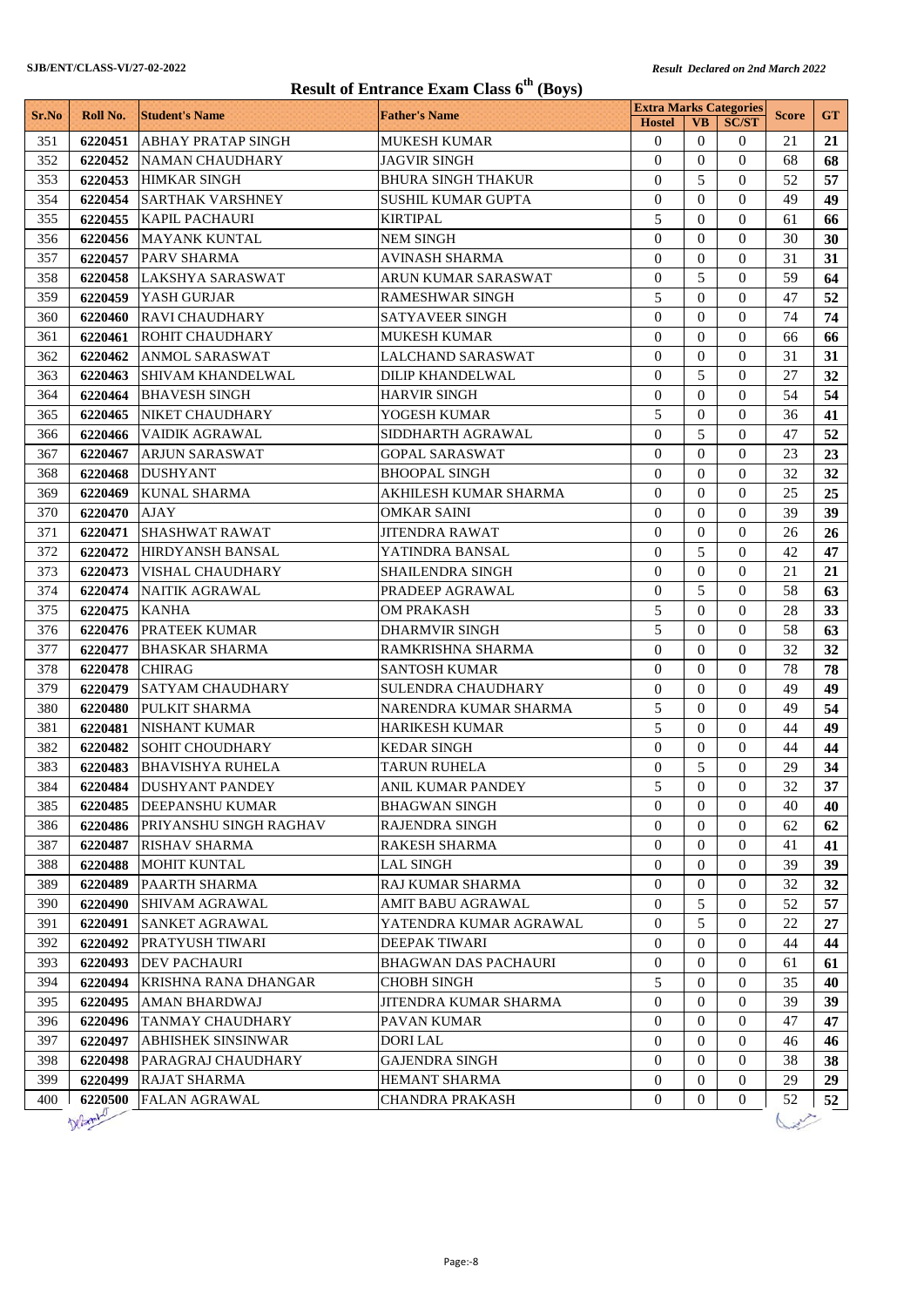|       | Result of Entrance Exam Class 6 <sup>th</sup> (Boys) |                               |                          |                                                |                |                |              |                 |
|-------|------------------------------------------------------|-------------------------------|--------------------------|------------------------------------------------|----------------|----------------|--------------|-----------------|
| Sr.No | Roll No.                                             | <b>Student's Name</b>         | <b>Father's Name</b>     | <b>Extra Marks Categories</b><br><b>Hostel</b> | <b>VB</b>      | <b>SC/ST</b>   | <b>Score</b> | <b>GT</b>       |
| 401   | 6220501                                              | <b>ABHAY UPADHYAY</b>         | DEVENDRA UPADHYAY        | 5                                              | 5              | $\Omega$       | 31           | 36              |
| 402   | 6220502                                              | YUKESH GOLA                   | HARIKISHAN GOLA          | $\overline{0}$                                 | 5              | $\Omega$       | 42           | 47              |
| 403   | 6220503                                              | <b>HARSHIT RAWAT</b>          | ANIL RAWAT               | $\Omega$                                       | $\Omega$       | $\Omega$       | 60           | 60              |
| 404   | 6220504                                              | <b>PARV AGRAWAL</b>           | NITIN AGRAWAL            | $\overline{0}$                                 | 5              | $\theta$       | 51           | 56              |
| 405   | 6220505                                              | YUVRAJ SINGH                  | <b>VINOD SINGH</b>       | $\Omega$                                       | $\Omega$       | $\theta$       | 48           | 48              |
| 406   | 6220506                                              | <b>ANIMESH SINGH</b>          | POORAN SINGH             | $\theta$                                       | 5              | $\Omega$       | 48           | 53              |
| 407   | 6220507                                              | <b>BHARAT KUSHWAH</b>         | NEMSINGH KUSHWAH         | $\theta$                                       | 5              | $\theta$       | 40           | 45              |
| 408   | 6220508                                              | NARISH SINGH KUNTAL           | SITA RAM                 | $\Omega$                                       | $\Omega$       | $\Omega$       | 29           | 29              |
| 409   | 6220509                                              | <b>MANAS MITTAL</b>           | DEEPAK MITTAL            | $\theta$                                       | $\Omega$       | $\Omega$       | 44           | 44              |
| 410   | 6220510                                              | PULKIT MITTAL                 | DEEPAK MITTAL            | $\theta$                                       | $\Omega$       | $\Omega$       | 62           | 62              |
| 411   | 6220511                                              | <b>PARTH GOLA</b>             | CHANDRABHAN GOLA         | $\theta$                                       | $\Omega$       | $\Omega$       | 49           | 49              |
| 412   | 6220512                                              | <b>NAMAN RAWAT</b>            | NEETESH KUMAR            | $\theta$                                       | $\Omega$       | $\Omega$       | 50           | 50              |
| 413   | 6220513                                              | <b>NIKHIL KUMAR</b>           | PURUSHOTAM SINGH         | $\theta$                                       | $\Omega$       | $\Omega$       | 36           | 36              |
| 414   | 6220514                                              | <b>VEDANT</b>                 | <b>VISHAN SWAROOP</b>    | 5                                              | $\theta$       | $\mathbf{0}$   | 25           | 30              |
| 415   | 6220515                                              | <b>DEVANSH BHARDWAJ</b>       | <b>BHIM DATT SHARMA</b>  | 5                                              | $\Omega$       | $\Omega$       | 34           | 39              |
| 416   | 6220516                                              | <b>ROVIN CHAUDHARY</b>        | <b>SATISH CHAUDHARY</b>  | $\theta$                                       | $\mathbf{0}$   | $\Omega$       | 36           | 36              |
| 417   |                                                      | 6220517 HARIOM SINGH KUNTAL   | VEDVIR SINGH             | $\overline{0}$                                 | $\Omega$       | $\Omega$       | 79           | 79              |
| 418   |                                                      | 6220518 KRISHNA CHAUDHARY     | <b>MANVENDRA SINGH</b>   | $\Omega$                                       | $\Omega$       | $\Omega$       | 46           | 46              |
| 419   |                                                      | 6220519 DIVIK KUMAR           | ASHUTOSH KUMAR           | 5                                              | $\Omega$       | $\Omega$       | AВ           | AB              |
| 420   | 6220520                                              | <b>PUSHPENDRA PANDEY</b>      | <b>MAHADEV PRASAD</b>    | 5                                              | $\Omega$       | $\Omega$       | 43           | 48              |
| 421   | 6220521                                              | <b>MAHATVA PANDIT</b>         | DORI LAL SHARMA          | $\theta$                                       | 5              | $\Omega$       | 69           | 74              |
| 422   | 6220522                                              | <b>INESH TIWARI</b>           | MANOJ KUMAR              | $\Omega$                                       | $\theta$       | $\Omega$       | 36           | 36              |
| 423   | 6220523                                              | <b>MADHAV GAUTAM</b>          | RAGHUVENDRA KUMAR GAUTAM | $\Omega$                                       | $\Omega$       | $\Omega$       | 42           | 42              |
| 424   | 6220524                                              | <b>MANVENDRA SINGH</b>        | SATYAVEER SINGH          | $\overline{0}$                                 | 5              | $\theta$       | 37           | 42              |
| 425   | 6220525                                              | <b>PIYUSH CHAUDHARY</b>       | <b>DURGA PRASAD</b>      | $\Omega$                                       | $\Omega$       | 5              | 44           | 49              |
| 426   | 6220526                                              | <b>SHANU CHAUDHARY</b>        | YADUVEER SINGH           | $\mathbf{0}$                                   | $\Omega$       | $\Omega$       | 70           | 70              |
| 427   | 6220527                                              | <b>SATYADEV</b>               | RAKESH KUMAR             | $\theta$                                       | $\Omega$       | 5              | 55           | 60              |
| 428   | 6220528                                              | <b>BHANU CHAUDHARY</b>        | YADUVEER SINGH           | $\Omega$                                       | $\Omega$       | $\theta$       | 56           | 56              |
| 429   | 6220529                                              | <b>SUBH SHUKLA</b>            | <b>AVINASH KUMAR</b>     | $\theta$                                       | $\Omega$       | $\Omega$       | 47           | 47              |
| 430   | 6220530                                              | <b>YASH</b>                   | SUBHASH CHANDRA SHARMA   | $\Omega$                                       | $\Omega$       | $\Omega$       | 62           | 62              |
| 431   | 6220531                                              | <b>KUSH YADAV</b>             | RAJESH KUMAR YADAV       | $\Omega$                                       | $\Omega$       | $\Omega$       | 34           | 34              |
| 432   | 6220532                                              | <b>ANMOL SHARMA</b>           | SUNIL KUMAR              | $\mathbf{0}$                                   | $\mathbf{0}$   | $\theta$       | 42           | 42              |
| 433   |                                                      | 6220533 RISHABH CHAUDHARY     | <b>NARDEV SINGH</b>      | 5                                              | $\Omega$       | $\Omega$       | 30           | 35 <sup>5</sup> |
| 434   | 6220534                                              | <b>ADARSH CHAUDHARY</b>       | <b>RAJAN SINGH</b>       | 5                                              | 5              | $\overline{0}$ | 62           | 67              |
| 435   | 6220535                                              | DIVYANSHU KAHNDELWAL          | PRAMOD KUMAR KHANDELWAL  | $\overline{0}$                                 | $\mathbf{0}$   | $\overline{0}$ | 33           | 33              |
| 436   | 6220536                                              | <b>VIPIN YADAV</b>            | <b>MANOJ YADAV</b>       | 0                                              | $\mathbf{0}$   | $\mathbf{0}$   | 66           | 66              |
| 437   | 6220537                                              | <b>ANANT SIROHI</b>           | YOGVIR SINGH             | $\overline{0}$                                 | 5              | $\mathbf{0}$   | 61           | 66              |
| 438   | 6220538                                              | <b>ANUJ CHAUDHARY</b>         | RAVINDRA KUMAR           | $\overline{0}$                                 | 5              | $\Omega$       | 31           | 36              |
| 439   | 6220539                                              | <b>AYUSH CHAUDHARY</b>        | <b>SHIV KUMAR</b>        | $\overline{0}$                                 | 5              | $\mathbf{0}$   | 79           | 84              |
| 440   | 6220540                                              | YATHARTH AGRAWAL              | RAJIV KUMAR AGRAWAL      | $\mathbf{0}$                                   | $\mathbf{0}$   | $\Omega$       | 50           | 50              |
| 441   | 6220541                                              | VAIDANT KUMAR                 | NARESH KUMAR             | 0                                              | 5              | 0              | 35           | 40              |
| 442   | 6220542                                              | <b>BHUVNESH SINGH FAUZDAR</b> | JITENDRA SINGH FAUZDAR   | $\mathbf{0}$                                   | 5              | 0              | 64           | 69              |
| 443   | 6220543                                              | <b>SACHIN</b>                 | DAUJI                    | $\overline{0}$                                 | $\mathbf{0}$   | $\mathbf{0}$   | 32           | 32              |
| 444   | 6220544                                              | <b>PRINCE SARASWAT</b>        | SHIV KUMAR SARASWAT      | $\mathbf{0}$                                   | 5              | $\overline{0}$ | 11           | 16              |
| 445   | 6220545                                              | <b>LOKESH DHANGAR</b>         | MUKESH KUMAR             | 5                                              | $\overline{0}$ | $\mathbf{0}$   | 45           | 50              |
| 446   | 6220546                                              | <b>ADITYA DAGUR</b>           | <b>RISHI KUMAR</b>       | $\boldsymbol{0}$                               | 5              | $\mathbf{0}$   | 30           | 35              |
| 447   | 6220547                                              | NISHANT KUNTAL                | RAVI KUMAR               | 5                                              | $\mathbf{0}$   | $\mathbf{0}$   | 71           | 76              |
| 448   | 6220548                                              | <b>GAURAV CHAUDHARY</b>       | RISHIPAL SINGH           | $\overline{0}$                                 | 5              | $\Omega$       | 59           | 64              |
| 449   | 6220549                                              | <b>ROHIT GURJAR</b>           | DAN SINGH                | $\boldsymbol{0}$                               | $\overline{0}$ | $\overline{0}$ | 61           | 61              |
| 450   | 6220550                                              | <b>RAHUL SHARMA</b>           | YOGESH SHARMA            | $\overline{0}$                                 | $\overline{0}$ | $\overline{0}$ | 66           | 66              |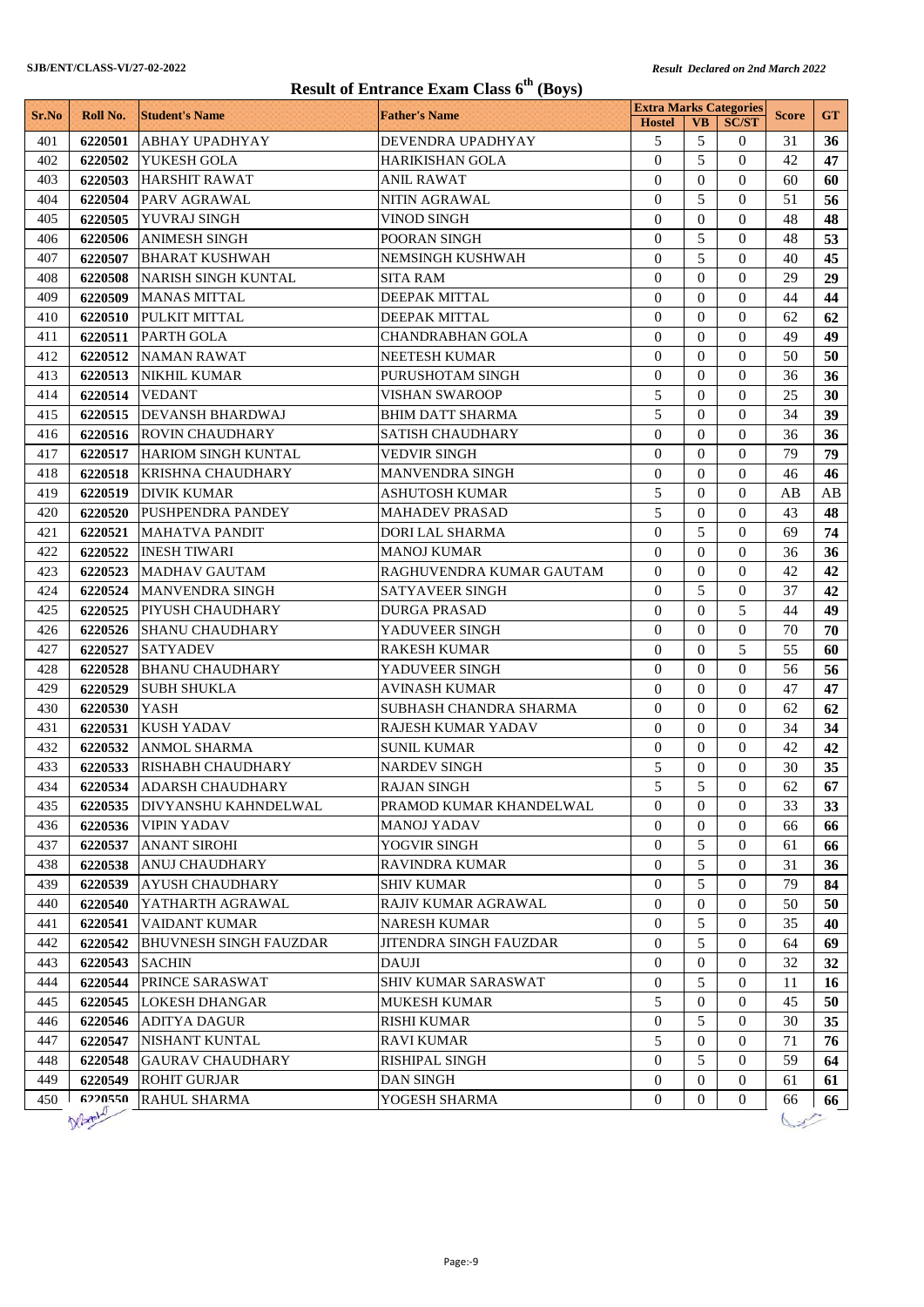|            | <b>Result of Entrance Exam Class 6<sup>th</sup> (Boys)</b> |                                                 |                                           |                                                |                          |                      |              |             |
|------------|------------------------------------------------------------|-------------------------------------------------|-------------------------------------------|------------------------------------------------|--------------------------|----------------------|--------------|-------------|
| Sr.No      | Roll No.                                                   | <b>Student's Name</b>                           | <b>Father's Name</b>                      | <b>Extra Marks Categories</b><br><b>Hostel</b> | <b>VB</b>                | <b>SC/ST</b>         | <b>Score</b> | <b>GT</b>   |
| 451        | 6220551                                                    | <b>MUKUL SINSINWAR</b>                          | MANOJ KUMAR                               | $\theta$                                       | $\Omega$                 | $\Omega$             | 29           | 29          |
| 452        | 6220552                                                    | <b>AJEET</b>                                    | <b>GIRRAJ SINGH</b>                       | $\theta$                                       | $\Omega$                 | $\Omega$             | 43           | 43          |
| 453        | 6220553                                                    | <b>GAURAV</b>                                   | <b>BRIJ KISHOR</b>                        | 5                                              | $\mathbf{0}$             | $\Omega$             | 52           | 57          |
| 454        | 6220554                                                    | <b>SUMIT</b>                                    | <b>JAYPRAKASH</b>                         | $\theta$                                       | 5                        | $\theta$             | 57           | 62          |
| 455        | 6220555                                                    | <b>AJAY PANDEY</b>                              | <b>DORI LAL PANDEY</b>                    | 0                                              | $\Omega$                 | $\Omega$             | 72           | 72          |
| 456        | 6220556                                                    | <b>KUNAL SHARMA</b>                             | <b>RAMKUMAR</b>                           | $\theta$                                       | $\theta$                 | $\theta$             | 54           | 54          |
| 457        | 6220557                                                    | <b>SHIVAM CHAUDHARY</b>                         | <b>VINOD KUMAR</b>                        | $\overline{0}$                                 | $\Omega$                 | $\Omega$             | 40           | 40          |
| 458        | 6220558                                                    | <b>MUKUL RATHOR</b>                             | <b>BAL KISHAN RATHOR</b>                  | 5                                              | 5                        | $\Omega$             | 61           | 66          |
| 459        | 6220559                                                    | <b>HOMESH SHARMA</b>                            | YOGESH KUMAR SHARMA                       | $\theta$                                       | $\Omega$                 | $\theta$             | 49           | 49          |
| 460        | 6220560                                                    | <b>DHRUV GAUR</b>                               | <b>SATYENDRA GAUR</b>                     | $\overline{0}$                                 | $\Omega$                 | $\Omega$             | 46           | 46          |
| 461        | 6220561                                                    | <b>DHRUV CHAUDHARY</b>                          | MOHIT CHAUDHARY                           | $\overline{0}$                                 | $\theta$                 | $\Omega$             | 59           | 59          |
| 462        | 6220562                                                    | <b>KRISH UPADHYAY</b>                           | <b>KRISHNA CHARAN</b>                     | $\theta$                                       | 5                        | $\Omega$             | 62           | 67          |
| 463        | 6220563                                                    | <b>DEEPAK RATHOUR</b>                           | <b>SATENDRA KUMAR</b>                     | $\theta$                                       | $\Omega$                 | $\Omega$             | 31           | 31          |
| 464        | 6220564                                                    | <b>NISHANT KUMAR</b>                            | YASHVENDRA SINGH                          | $\overline{0}$                                 | $\Omega$                 | $\Omega$             | 66           | 66          |
| 465        | 6220565                                                    | <b>SHIVAM KUMAR</b>                             | <b>UDAY PAL SINGH</b>                     | $\overline{0}$                                 | 5                        | $\Omega$             | 58           | 63          |
| 466        | 6220566                                                    | NISHANT CHAUDHARY                               | DHEERJ CHAUDHARY                          | $\theta$                                       | $\Omega$                 | $\Omega$             | 33           | 33          |
| 467        | 6220567                                                    | <b>SANAT UPADHYAY</b>                           | AJAY KUMAR UPADHYAY                       | $\overline{0}$                                 | $\Omega$                 | $\Omega$             | 80           | 80          |
| 468        | 6220568                                                    | <b>SHIVRAJ SINGH</b>                            | <b>MAHAVEER SINGH</b>                     | $\theta$                                       | $\Omega$                 | $\theta$             | 69           | 69          |
| 469        | 6220569                                                    | <b>NITIN</b>                                    | <b>UDAYVEER SINGH</b>                     | $\theta$                                       | $\Omega$                 | $\Omega$             | 50           | 50          |
| 470        | 6220570                                                    | <b>NAMAN GUPTA</b>                              | TIKAM CHAND GUPTA                         | $\overline{0}$                                 | $\Omega$                 | $\Omega$             | 48           | 48          |
| 471        | 6220571                                                    | <b>HEMANT SINGH</b>                             | <b>RAMVEER SINGH</b>                      | $\Omega$                                       | $\Omega$                 | $\theta$             | 32           | 32          |
| 472        | 6220572                                                    | MILAN PRATAP SINGH TOMAR                        | AMIT KUMAR SINGH TOMAR                    | $\theta$                                       | 5                        | $\Omega$             | 28           | 33          |
| 473        | 6220573                                                    | HIMANSHU KUNTAL                                 | JITENDRA KUNTAL                           | $\theta$                                       | $\Omega$                 | $\Omega$             | 33           | 33          |
| 474        | 6220574                                                    | <b>GARVIT AGRAWAL</b>                           | MUKESH AGRAWAL                            | $\overline{0}$                                 | $\Omega$                 | $\Omega$             | 36           | 36          |
| 475        | 6220575                                                    | <b>JAY BIDHURI</b>                              | <b>MANVEER SINGH</b>                      | 5                                              | $\mathbf{0}$             | $\Omega$             | 31           | 36          |
| 476        | 6220576                                                    | CHAITANYA GAUTAM                                | <b>ASHISH GAUTAM</b>                      | $\theta$                                       | 5                        | $\theta$             | 49           | 54          |
| 477        | 6220577                                                    | <b>DIWAKAR</b>                                  | <b>SITA RAM</b>                           | $\theta$                                       | $\Omega$                 | $\Omega$             | 73           | 73          |
| 478        | 6220578                                                    | DEV PRAKASH SINGH                               | <b>RAJENDRA SINGH</b>                     | $\theta$                                       | $\theta$                 | 5                    | 66           | 71          |
| 479        | 6220579                                                    | YASHVEER KUMAR                                  | <b>DHARMENDRA SINGH</b>                   | $\theta$                                       | $\Omega$                 | $\Omega$             | 42           | 42          |
| 480        | 6220580<br>6220581                                         | LAKSHYA PRATAP SINGH                            | YASHVENDRA SINGH<br><b>MANENDRA SINGH</b> | $\overline{0}$<br>$\Omega$                     | $\mathbf{0}$<br>$\Omega$ | $\Omega$<br>$\Omega$ | 27           | 27          |
| 481<br>482 | 6220582                                                    | <b>TUSHAR CHAUDHARY</b><br><b>MANISH SHARMA</b> | <b>DEVENDRA KUMAR</b>                     | $\overline{0}$                                 | $\mathbf{0}$             | $\theta$             | 35<br>41     | 35<br>41    |
| 483        | 6220583                                                    | NISHANT GURJAR                                  | <b>BHEEM SINGH</b>                        | $\boldsymbol{0}$                               | $\boldsymbol{0}$         | $\boldsymbol{0}$     | 37           | 37          |
| 484        | 6220584                                                    | <b>DHRUV</b>                                    | KHEMCHAND SHARMA                          | 5                                              | $\Omega$                 | $\Omega$             | 37           | 42          |
| 485        | 6220585                                                    | <b>SATENDRA GAUTAM</b>                          | RAM KUMAR GAUTAM                          | 0                                              | $\bf{0}$                 | $\Omega$             | 36           | 36          |
| 486        | 6220586                                                    | PULKIT CHAUDHARY                                | <b>SURESH KUMAR</b>                       | $\overline{0}$                                 | $\theta$                 | $\theta$             | 28           | 28          |
| 487        | 6220587                                                    | <b>ANANT UPADHYAY</b>                           | <b>MANOJ UPADHYAY</b>                     | $\overline{0}$                                 | $\mathbf{0}$             | $\mathbf{0}$         | 53           | 53          |
| 488        | 6220588                                                    | <b>BHARAT SHUKLA</b>                            | MUKESH KUMAR                              | $\overline{0}$                                 | 5                        | $\mathbf{0}$         | 22           | 27          |
| 489        | 6220589                                                    | <b>RUDRA SWAROOP</b>                            | <b>JITENDRA SWAROOP</b>                   | 0                                              | $\mathbf{0}$             | $\Omega$             | 39           | 39          |
| 490        | 6220590                                                    | <b>KRISHNA YADAV</b>                            | ANURAG YADAV                              | $\boldsymbol{0}$                               | $\mathbf{0}$             | $\theta$             | 26           | 26          |
| 491        | 6220591                                                    | ABHAY                                           | LAXMI NARAYAN                             | $\overline{0}$                                 | $\mathbf{0}$             | $\theta$             | 57           | 57          |
| 492        | 6220592                                                    | <b>GURUTV</b>                                   | RAKESH KUMAR SAINI                        | $\overline{0}$                                 | $\Omega$                 | $\theta$             | 35           | 35          |
| 493        | 6220593                                                    | <b>AYUSH BHARDWAJ</b>                           | <b>AJEET KUMAR</b>                        | 0                                              | $\mathbf{0}$             | $\theta$             | 39           | 39          |
| 494        | 6220594                                                    | <b>GANESH SHARMA</b>                            | SHYAM BABU SHARMA                         | 0                                              | $\mathbf{0}$             | $\theta$             | 45           | 45          |
| 495        | 6220595                                                    | <b>RAJ KUMAR</b>                                | <b>BRIJBASI</b>                           | 0                                              | $\mathbf{0}$             | $\theta$             | 27           | 27          |
| 496        | 6220596                                                    | <b>ARNAV SINGH</b>                              | <b>VINOD KUMAR</b>                        | 5                                              | $\mathbf{0}$             | $\theta$             | 61           | 66          |
| 497        | 6220597                                                    | <b>KRISH GAUTAM</b>                             | SACHIN GAUTAM                             | $\overline{0}$                                 | $\mathbf{0}$             | $\mathbf{0}$         | 43           | 43          |
| 498        | 6220598                                                    | <b>NISHIT SINGH</b>                             | <b>DEVENDRA SINGH</b>                     | $\overline{0}$                                 | $\Omega$                 | $\Omega$             | 38           | 38          |
| 499        | 6220599                                                    | PIYUSH GAUR                                     | <b>SHRINIVAS GAUR</b>                     | $\mathbf{0}$                                   | $\overline{0}$           | $\overline{0}$       | 43           | 43          |
| 500        | 6220600                                                    | <b>HARSH SARASWAT</b>                           | VED PRAKASH SHARMA                        | 0                                              | $\Omega$                 | $\Omega$             | 17           | $\Gamma$ 17 |
|            | Defamily                                                   |                                                 |                                           |                                                |                          |                      |              |             |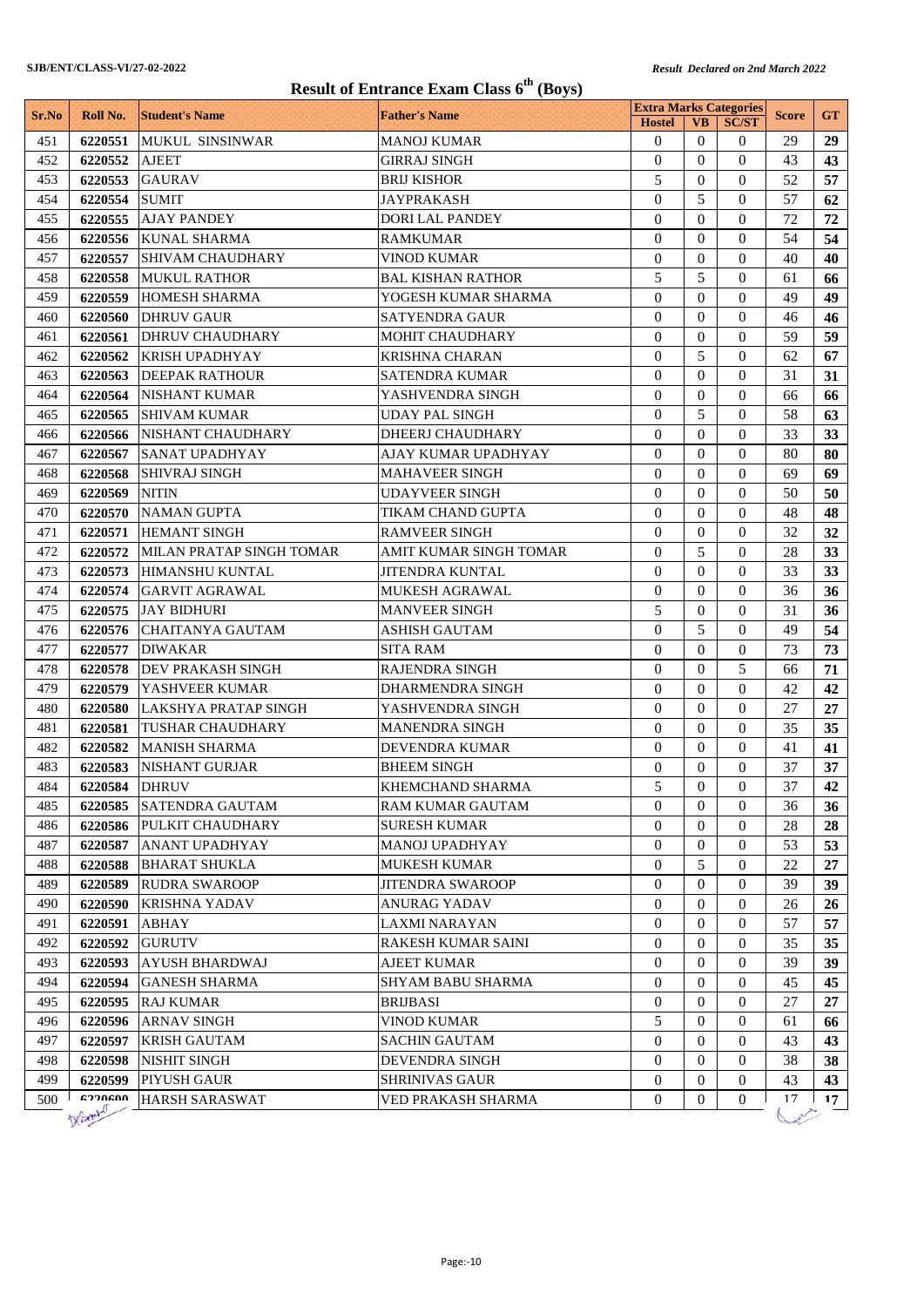|       | <b>Result of Entrance Exam Class 6<sup>th</sup> (Boys)</b> |                              |                           |                                                |                  |                  |              |                 |
|-------|------------------------------------------------------------|------------------------------|---------------------------|------------------------------------------------|------------------|------------------|--------------|-----------------|
| Sr.No | Roll No.                                                   | <b>Student's Name</b>        | <b>Father's Name</b>      | <b>Extra Marks Categories</b><br><b>Hostel</b> | <b>VB</b>        | <b>SC/ST</b>     | <b>Score</b> | <b>GT</b>       |
| 501   | 6220601                                                    | PUSHPENDRA SINGH CHAHAR      | RAGHUVIR SINGH            | $\overline{0}$                                 | $\theta$         | 0                | 35           | 35 <sub>1</sub> |
| 502   | 6220602                                                    | <b>MOHIT CHAUDHARY</b>       | <b>SATENDRA SINGH</b>     | $\Omega$                                       | $\Omega$         | $\Omega$         | 33           | 33              |
| 503   | 6220603                                                    | <b>VIHAAN SHARMA</b>         | PRASHANT SHARMA           | $\overline{0}$                                 | $\Omega$         | $\theta$         | 56           | 56              |
| 504   | 6220604                                                    | <b>DHAIRYA PACHAURI</b>      | <b>KHEM CHAND</b>         | $\Omega$                                       | $\Omega$         | $\theta$         | 30           | 30              |
| 505   | 6220605                                                    | <b>SHAMBHAV GAUTAM</b>       | <b>GOPAL GAUTAM</b>       | 5                                              | $\overline{0}$   | 0                | 47           | 52              |
| 506   | 6220606                                                    | DEEPANSHU PATHAK             | RAM NIWAS PATHAK          | $\theta$                                       | 5                | $\theta$         | 71           | 76              |
| 507   | 6220607                                                    | <b>SAMARTH GOYAL</b>         | VISHNU KUMAR GOYAL        | $\overline{0}$                                 | $\theta$         | $\theta$         | 36           | 36              |
| 508   | 6220608                                                    | <b>CHIRAG CHAUDHARY</b>      | <b>SURAJ SINGH</b>        | $\theta$                                       | $\Omega$         | $\theta$         | 49           | 49              |
| 509   | 6220609                                                    | <b>SANDEEP SINGH DHANGAR</b> | <b>BANWARI LAL BAGHEL</b> | $\theta$                                       | $\Omega$         | $\Omega$         | 34           | 34              |
| 510   | 6220610                                                    | <b>VISHAL SISODIA</b>        | <b>VINOD KUMAR</b>        | $\theta$                                       | 5                | 0                | 54           | 59              |
| 511   | 6220611                                                    | <b>SAMBHAV SONI</b>          | <b>RAJEEV VERMA</b>       | $\theta$                                       | 5                | 0                | 47           | 52              |
| 512   | 6220612                                                    | LAVYANSH BHARADWAJ           | AJAY KUMAR SHARMA         | $\theta$                                       | $\Omega$         | $\theta$         | 57           | 57              |
| 513   | 6220613                                                    | <b>BASANT FAUZDAR</b>        | <b>RAMAVTAR FAUZDAR</b>   | $\overline{0}$                                 | $\mathbf{0}$     | $\theta$         | 34           | 34              |
| 514   | 6220614                                                    | <b>PIYUSH CHOUDHARY</b>      | <b>UMESH KUMAR</b>        | $\theta$                                       | $\mathbf{0}$     | $\theta$         | 72           | 72              |
| 515   | 6220615                                                    | <b>DEEPANSHU SISODIYA</b>    | <b>GIRIRAJ SINGH</b>      | 5                                              | $\theta$         | $\Omega$         | 37           | 42              |
| 516   | 6220616                                                    | <b>SHIVAM AGRAWAL</b>        | SANJAY AGRAWAL            | $\overline{0}$                                 | $\theta$         | $\theta$         | 45           | 45              |
| 517   | 6220617                                                    | <b>DIVYANSH GAUTAM</b>       | <b>SACHIN KUMR GAUTAM</b> | $\overline{0}$                                 | 5                | $\theta$         | 33           | 38              |
| 518   | 6220618                                                    | <b>SUDHIR KUMAR</b>          | <b>HARIOM SINGH</b>       | 5                                              | $\Omega$         | $\theta$         | 33           | 38              |
| 519   | 6220619                                                    | <b>MANOJ KUMAR</b>           | <b>DEVENDRA KUMAR</b>     | $\theta$                                       | 5                | $\Omega$         | 29           | 34              |
| 520   | 6220620                                                    | <b>SHYAM SUNDAR</b>          | <b>SAHAB SINGH</b>        | 5                                              | $\mathbf{0}$     | 0                | 69           | 74              |
| 521   | 6220621                                                    | PRASHANT CHAUDHARY           | JOGENDRA SINGH            | $\theta$                                       | $\Omega$         | 0                | 61           | 61              |
| 522   | 6220622                                                    | <b>DHAIRYA PRATAP SINGH</b>  | <b>CHANDRA MOHAN</b>      | $\Omega$                                       | $\Omega$         | $\theta$         | 58           | 58              |
| 523   | 6220623                                                    | <b>RITESH</b>                | <b>GAYALAL</b>            | $\theta$                                       | $\Omega$         | 5                | 36           | 41              |
| 524   | 6220624                                                    | YASH CHAUDHARY               | <b>AMREESH CHAUDHARY</b>  | 5                                              | $\Omega$         | $\theta$         | 79           | 84              |
| 525   | 6220625                                                    | <b>RITIK KUNTAL</b>          | <b>VIPIN</b>              | 5                                              | $\overline{0}$   | 0                | 41           | 46              |
| 526   | 6220626                                                    | <b>ANSHUMAN</b>              | DHARMENDRA SINGH          | $\theta$                                       | $\Omega$         | 0                | 35           | 35              |
| 527   | 6220627                                                    | PRINCE BHATI                 | <b>MADAN PAL SINGH</b>    | 5                                              | $\Omega$         | $\theta$         | 42           | 47              |
| 528   | 6220628                                                    | <b>YATIN</b>                 | RAM BIHARI                | $\Omega$                                       | $\Omega$         | $\theta$         | 36           | 36              |
| 529   | 6220629                                                    | <b>PARAS JADON</b>           | <b>BHOOPESH KUMAR</b>     | $\Omega$                                       | 5                | $\Omega$         | 70           | 75              |
| 530   | 6220630                                                    | <b>KRISHNA KANT</b>          | RAJVIR SINGH              | $\theta$                                       | 5                | 0                | 44           | 49              |
| 531   | 6220631                                                    | <b>NETIK SINGH KUNTAL</b>    | <b>MANVENDRA SINGH</b>    | $\mathbf{0}$                                   | $\Omega$         | 0                | 43           | 43              |
| 532   | 6220632                                                    | <b>ABHINAV VERMA</b>         | <b>SATISH CHAND VERMA</b> | $\overline{0}$                                 | 5                | $\overline{0}$   | 36           | 41              |
| 533   |                                                            | 6220633 LUV CHAUDHARY        | ANKIT CHAUDHARY           | 5                                              | $\boldsymbol{0}$ | $\boldsymbol{0}$ | $40\,$       | 45              |
| 534   | 6220634                                                    | <b>TEJASVA VARSHNEY</b>      | VIJAY VARSHNEY            | $\overline{0}$                                 | $\overline{0}$   | 0                | 41           | 41              |
| 535   | 6220635                                                    | <b>RAMNARESH SINGH</b>       | <b>MAHENDRA SINGH</b>     | $\overline{0}$                                 | $\theta$         | 0                | 34           | 34              |
| 536   | 6220636                                                    | <b>DHRUV SIROHI</b>          | <b>MANOJ KUMAR</b>        | 5                                              | $\mathbf{0}$     | 0                | 38           | 43              |
| 537   | 6220637                                                    | <b>PRASHANT KUNTAL</b>       | <b>HEMANT KUMAR</b>       | 5                                              | $\mathbf{0}$     | 0                | 29           | 34              |
| 538   | 6220638                                                    | <b>AYUSH SHARMA</b>          | PAVAN KUMAR               | $\mathbf{0}$                                   | $\mathbf{0}$     | $\Omega$         | 38           | 38              |
| 539   | 6220639                                                    | <b>DIVYANSHU</b>             | <b>UDAY SINGH</b>         | $\overline{0}$                                 | $\mathbf{0}$     | 0                | 50           | 50              |
| 540   | 6220640                                                    | <b>SUMIT KUMAR</b>           | SHAMBHU DAYAL             | $\mathbf{0}$                                   | 5                | 0                | 51           | 56              |
| 541   | 6220641                                                    | <b>LOVE CHAHAR</b>           | SHISHUPAL SINGH           | $\mathbf{0}$                                   | 5                | 0                | 69           | 74              |
| 542   | 6220642                                                    | <b>OTTAM</b>                 | SATYAVEER SINGH           | $\mathbf{0}$                                   | $\mathbf{0}$     | 0                | 37           | 37              |
| 543   | 6220643                                                    | <b>VINOD SINGH</b>           | <b>SUBEDAR SINGH</b>      | 5                                              | $\mathbf{0}$     | 0                | 41           | 46              |
| 544   | 6220644                                                    | <b>DEV TALAN</b>             | <b>SUDHIR TALAN</b>       | 5                                              | $\mathbf{0}$     | 0                | AB           | AB              |
| 545   | 6220645                                                    | <b>SURYANSH</b>              | <b>RAJESH KUMAR</b>       | 5                                              | $\mathbf{0}$     | 0                | 43           | 48              |
| 546   | 6220646                                                    | <b>ISHANT TYAGI</b>          | <b>SUBHASH CHAND</b>      | $\overline{0}$                                 | 5                | 0                | 56           | 61              |
| 547   | 6220647                                                    | <b>SAKET PACHAURI</b>        | SUBHASH CHAND             | $\overline{0}$                                 | 5                | $\mathbf{0}$     | 26           | 31              |
| 548   | 6220648                                                    | <b>ATHARVA CHAHAR</b>        | YOGRAJ SINGH              | $\overline{0}$                                 | 5                | $\Omega$         | 85           | 90              |
| 549   | 6220649                                                    | <b>KUSHANK BHATI</b>         | NETRAPAL SINGH            | $\overline{0}$                                 | $\overline{0}$   | $\overline{0}$   | 25           | 25              |
| 550   | 6220650                                                    | <b>PRATEEK CHAUHAN</b>       | RAJESH KUMAR              | 5                                              | 0                | 0                | 42           | 47              |



 $\sqrt{\frac{1}{2}}$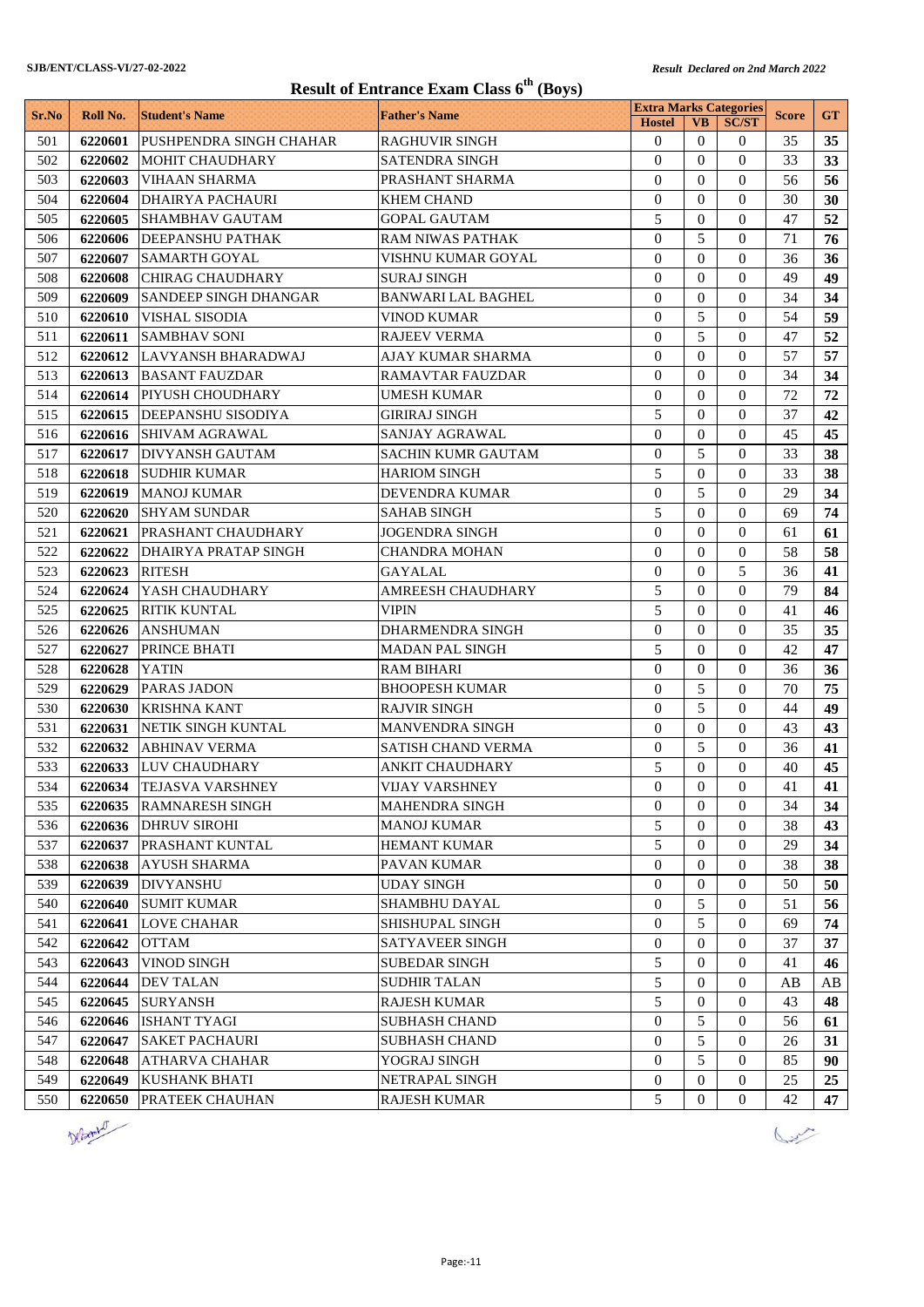| <b>Result of Entrance Exam Class 6th (Boys)</b> |                    |                                                |                                                  |                               |                      |                      |              |           |
|-------------------------------------------------|--------------------|------------------------------------------------|--------------------------------------------------|-------------------------------|----------------------|----------------------|--------------|-----------|
| Sr.No                                           | Roll No.           | <b>Student's Name</b>                          | <b>Father's Name</b>                             | <b>Extra Marks Categories</b> |                      |                      | <b>Score</b> | <b>GT</b> |
|                                                 |                    |                                                |                                                  | <b>Hostel</b>                 | <b>VB</b>            | <b>SC/ST</b>         |              |           |
| 551                                             | 6220651            | <b>ABHINAV CHAUHAN</b>                         | <b>KILASH SINGH</b>                              | 5                             | $\Omega$             | $\Omega$             | 59           | 64        |
| 552                                             | 6220652            | <b>SAKSHAM</b>                                 | <b>DILEEP SINGH</b><br><b>MOHAN SHYAM PANDEY</b> | $\overline{0}$                | $\Omega$             | $\Omega$             | 53           | 53        |
| 553                                             | 6220653            | MANISH PANDEY                                  |                                                  | $\overline{0}$<br>5           | $\Omega$             | $\Omega$             | 29           | 29        |
| 554                                             |                    | 6220654 LAV KUSH                               | HEMENDRA AGARWAL                                 | $\theta$                      | $\Omega$<br>5        | $\Omega$             | 65           | 70        |
| 555                                             | 6220655            | <b>BINAYAK VED KAUSHIK</b>                     | <b>KAPIL KAUSHIK</b>                             |                               |                      | $\Omega$             | 81           | 86        |
| 556                                             | 6220656            | <b>KULDEEP RAJAWAT</b>                         | <b>GAJENDRA SINGH</b>                            | $\Omega$                      | $\Omega$             | $\Omega$             | 54           | 54        |
| 557                                             | 6220657            | <b>TANISH SHARMA</b>                           | RAVI SHARMA                                      | $\overline{0}$                | $\Omega$<br>5        | $\Omega$             | 26           | 26        |
| 558                                             | 6220658            | <b>LAKSHYA SHARMA</b>                          | RAJEEV                                           | $\Omega$                      |                      | $\Omega$             | 41           | 46        |
| 559<br>560                                      | 6220659<br>6220660 | <b>MAYANK CHAUDHARY</b><br><b>RAHUL PANDEY</b> | MUKESH KUMAR<br><b>GOVINDRAM</b>                 | $\mathbf{0}$<br>5             | $\Omega$<br>$\Omega$ | $\Omega$<br>$\Omega$ | 45<br>40     | 45<br>45  |
| 561                                             | 6220661            | <b>AVDHESH KUMAR SINGH</b>                     | <b>SAHDEO SINGH</b>                              | $\mathbf{0}$                  | $\Omega$             | $\Omega$             | 37           | 37        |
|                                                 |                    |                                                |                                                  | 5                             | $\Omega$             | $\Omega$             | 37           |           |
| 562<br>563                                      | 6220662<br>6220663 | ARNAV SINGH<br><b>ANAND</b>                    | <b>GAJINDER SINGH</b><br><b>DEEPAK VERMA</b>     | $\Omega$                      | $\Omega$             | $\Omega$             | 29           | 42<br>29  |
| 564                                             |                    | <b>PRASHANT KUMAR</b>                          | <b>GORADAN SINGH</b>                             | $\Omega$                      | 5                    | $\Omega$             | 52           | 57        |
| 565                                             | 6220664<br>6220665 | <b>NAMAN KUMAR</b>                             | <b>BHUPENDRA SINGH</b>                           | $\theta$                      | $\Omega$             | $\Omega$             | 57           | 57        |
| 566                                             | 6220666            | <b>NAVNEET SINGH</b>                           | <b>BHUPENDRA SINGH</b>                           | $\theta$                      | $\Omega$             | $\Omega$             | 58           | 58        |
| 567                                             | 6220667            | YASH KUMAR                                     | RAJESH SINGH                                     | $\overline{0}$                | $\Omega$             | $\Omega$             | 37           | 37        |
| 568                                             | 6220668            | <b>SONU YADAV</b>                              | <b>JAYPAL SINGH</b>                              | 5                             | $\Omega$             | $\Omega$             | 45           | 50        |
| 569                                             | 6220669            | NIKHIL CHAUDHARY                               | RAM PRAKASH CHAUDHARY                            | 5                             | $\Omega$             | $\mathbf{0}$         | 35           | 40        |
| 570                                             | 6220670            | <b>RIDDHIMAN AGRAWAL</b>                       | VISHAL AGRAWAL                                   | 5                             | $\Omega$             | $\Omega$             | 63           | 68        |
| 571                                             | 6220671            | <b>KRISHNA DHANGAR</b>                         | <b>KIRATPAL DHANGAR</b>                          | 5                             | $\Omega$             | $\Omega$             | 51           | 56        |
| 572                                             | 6220672            | <b>ADITYA SINGH</b>                            | TILAK SINGH                                      | 5                             | $\Omega$             | $\Omega$             | 51           | 56        |
| 573                                             | 6220673            | <b>HITESH CHAUDHARY</b>                        | <b>DINESH KUMAR</b>                              | $\theta$                      | $\Omega$             | $\Omega$             | 52           | 52        |
| 574                                             | 6220674            | <b>YUVRAJ</b>                                  | <b>GANGARAM</b>                                  | $\overline{0}$                | 5                    | $\Omega$             | 34           | 39        |
| 575                                             | 6220675            | <b>CHITRANSH PANDEY</b>                        | <b>RAJENDRA PRASAD</b>                           | 5                             | $\Omega$             | $\Omega$             | 14           | 19        |
| 576                                             | 6220676            | <b>VISHAL KUMAR</b>                            | <b>VIJAY KUMAR</b>                               | $\mathbf{0}$                  | $\Omega$             | $\Omega$             | 41           | 41        |
| 577                                             | 6220677            | <b>BALRAM YADUVANSHI</b>                       | BHAGAT SINGH YADUVANSHI                          | $\Omega$                      | $\Omega$             | $\Omega$             | 27           | 27        |
| 578                                             | 6220678            | YUVRAJ SINGH                                   | <b>MUKESH KUMAR</b>                              | $\Omega$                      | $\Omega$             | $\Omega$             | 33           | 33        |
| 579                                             | 6220679            | <b>KRISHNA YADAV</b>                           | <b>LAXMI NARAYAN YADAV</b>                       | $\mathbf{0}$                  | $\Omega$             | $\Omega$             | 30           | 30        |
| 580                                             | 6220680            | <b>AYUSH PRATAP SINGH</b>                      | NARENDRA PRATAP SINGH                            | 5                             | $\Omega$             | $\Omega$             | 48           | 53        |
| 581                                             | 6220681            | <b>ABHISHEK</b>                                | <b>GOPI CHAND</b>                                | $\mathbf{0}$                  | $\mathbf{0}$         | $\Omega$             | 32           | 32        |
| 582                                             | 6220682            | <b>VIKASH SHARMA</b>                           | <b>DORI LAL SHARMA</b>                           | $\theta$                      | $\mathbf{0}$         | $\Omega$             | 25           | 25        |
| 583                                             | 6220683            | <b>DIVY</b>                                    | ARUN KUMAR SINGHAL                               | 5                             | $\theta$             | $\Omega$             | 32           | 37        |
| 584                                             | 6220684            | <b>MOHIT TOMAR</b>                             | <b>HEMANT KUMAR</b>                              | $\mathbf{0}$                  | $\overline{0}$       | 0                    | 41           | 41        |
| 585                                             | 6220685            | <b>SOHIT GAUTAM</b>                            | <b>DWARIKA PRASAD</b>                            | $\Omega$                      | $\Omega$             | $\Omega$             | 41           | 41        |
| 586                                             | 6220686            | RITIK CHAUDHARY                                | JITENDRA SINGH                                   | $\boldsymbol{0}$              | 0                    | 0                    | 48           | 48        |
| 587                                             | 6220687            | <b>NIKUNJ VERMA</b>                            | VISHNU KUMAR                                     | $\boldsymbol{0}$              | 5                    | 0                    | 81           | 86        |
| 588                                             | 6220688            | <b>VIRAT JADON</b>                             | <b>ROHIT KUMAR</b>                               | $\overline{0}$                | $\Omega$             | $\theta$             | 59           | 59        |
| 589                                             | 6220689            | LKSHYA GAUTAM                                  | RAMAN BIHARI GAUTAM                              | $\mathbf{0}$                  | $\overline{0}$       | $\overline{0}$       | 33           | 33        |
| 590                                             | 6220690            | <b>ANUJ CHAUDHARY</b>                          | <b>RAKESH KUMAR</b>                              | $\overline{0}$                | 5                    | $\overline{0}$       | 74           | 79        |
| 591                                             | 6220691            | NEETESH SARASWAT                               | NAVARTN SARASWAT                                 | $\mathbf{0}$                  | $\mathbf{0}$         | $\overline{0}$       | 68           | 68        |
| 592                                             | 6220692            | <b>MEHUL GAUTAM</b>                            | <b>SHAILENDRA KUMAR</b>                          | $\mathbf{0}$                  | $\overline{0}$       | $\overline{0}$       | 37           | 37        |
| 593                                             | 6220693            | <b>ABHAY CHHONKAR</b>                          | <b>KAPTAN SINGH</b>                              | $\mathbf{0}$                  | 5                    | $\Omega$             | 30           | 35        |
| 594                                             | 6220694            | <b>ADITYA CHHONKAR</b>                         | <b>DASHRATH SINGH</b>                            | $\overline{0}$                | 5                    | $\theta$             | 50           | 55        |
| 595                                             | 6220695            | NISHANT SHARMA                                 | <b>BHOODEV PRASAD</b>                            | $\overline{0}$                | $\overline{0}$       | $\Omega$             | 17           | 17        |
| 596                                             | 6220696            | <b>TARUN KRISHAN</b>                           | <b>MANPAL</b>                                    | $\boldsymbol{0}$              | $\theta$             | 0                    | 48           | 48        |
| 597                                             | 6220697            | <b>VIVEK CHAUDHARY</b>                         | SATYVEER SINGH                                   | $\boldsymbol{0}$              | $\overline{0}$       | 0                    | 36           | 36        |
| 598                                             | 6220698            | <b>DHRUV AGRAWAL</b>                           | <b>NAVEEN AGRAWAL</b>                            | 5                             | $\Omega$             | $\theta$             | 35           | 40        |
| 599                                             | 6220699            | <b>SHAURYA</b>                                 | <b>BHAGAT SINGH</b>                              | $\mathbf{0}$                  | $\overline{0}$       | 0                    | 40           | 40        |
| 600                                             | 6220700            | <b>ANKUSH</b>                                  | <b>CHARAN SINGH</b>                              | $\overline{0}$                | 0                    | $\overline{0}$       | 36           | 36        |



Live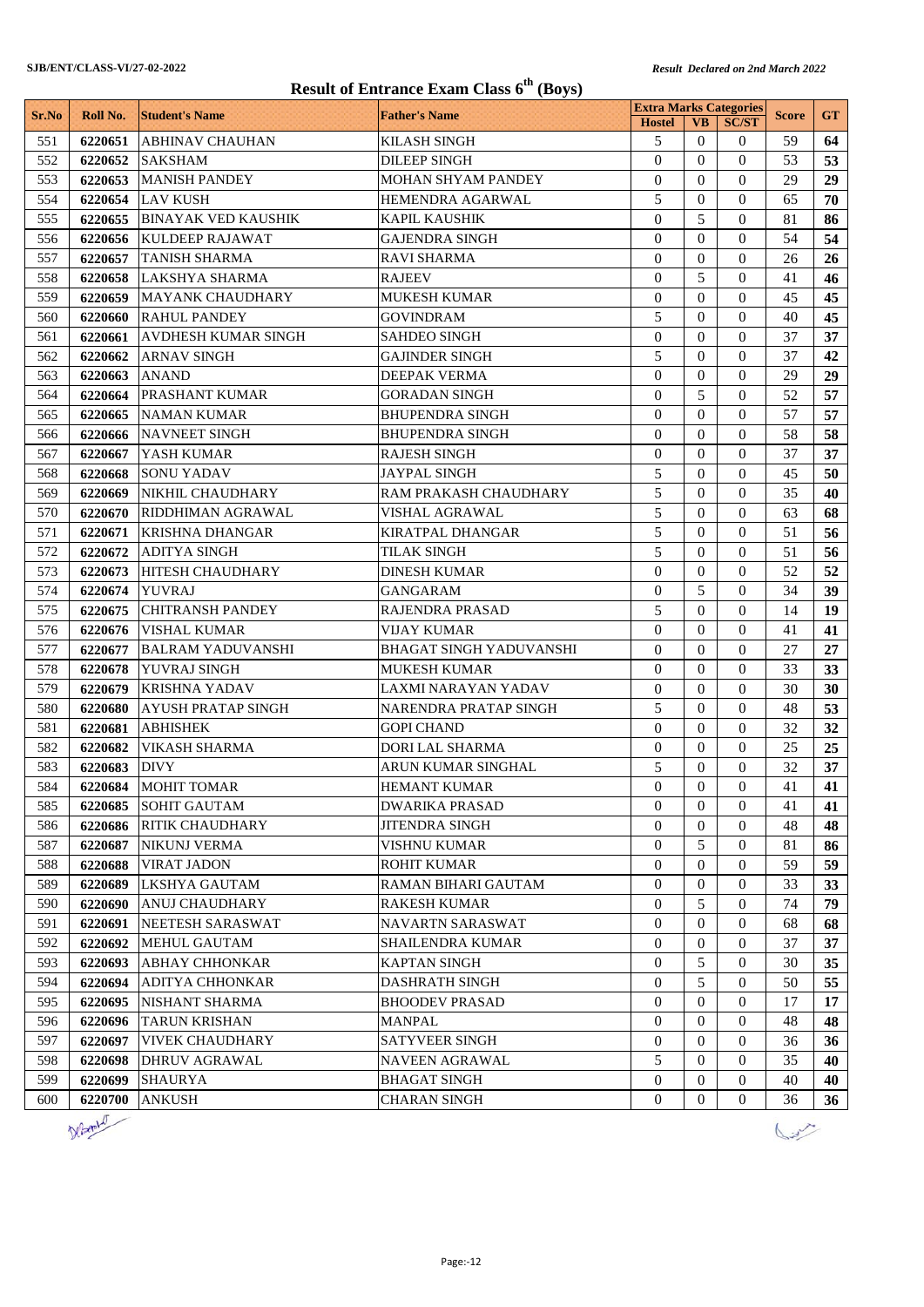|       |          |                            | <b>Result of Entrance Exam Class 6<sup>th</sup> (Boys)</b> |                  | <b>Extra Marks Categories</b> |                  |              |           |
|-------|----------|----------------------------|------------------------------------------------------------|------------------|-------------------------------|------------------|--------------|-----------|
| Sr.No | Roll No. | <b>Student's Name</b>      | <b>Father's Name</b>                                       | <b>Hostel</b>    | <b>VB</b>                     | <b>SC/ST</b>     | <b>Score</b> | <b>GT</b> |
| 601   | 6220701  | <b>ABHIMANYU CHAUDHARY</b> | <b>BHAWAR SINGH</b>                                        | $\theta$         | 5                             | $\overline{0}$   | 41           | 46        |
| 602   | 6220702  | <b>SAGAR BHARDWAJ</b>      | <b>VED PRAKASH</b>                                         | $\theta$         | $\Omega$                      | $\Omega$         | 32           | 32        |
| 603   | 6220703  | <b>GOPESH KUMAR</b>        | <b>MAHESH KUMAR</b>                                        | $\overline{0}$   | $\Omega$                      | $\Omega$         | 75           | 75        |
| 604   | 6220704  | <b>ANOOP KUMAR</b>         | <b>OM PRAKASH</b>                                          | $\Omega$         | $\Omega$                      | $\Omega$         | 66           | 66        |
| 605   | 6220705  | <b>LOVE SINGH</b>          | TEJVEER SINGH                                              | $\theta$         | $\Omega$                      | $\Omega$         | 21           | 21        |
| 606   | 6220706  | <b>SAMARTH SINSINWAR</b>   | <b>MANVENDRA SINGH</b>                                     | $\theta$         | 5                             | $\Omega$         | 51           | 56        |
| 607   | 6220707  | <b>SARANSH</b>             | <b>GOVIND PRASAD SHARMA</b>                                | 5                | 5                             | $\Omega$         | 28           | 33        |
| 608   | 6220708  | YOGENDRA SINGH             | VINOD KUMAR                                                | $\overline{0}$   | $\Omega$                      | $\Omega$         | 32           | 32        |
| 609   | 6220709  | <b>LALIT</b>               | <b>JAGVEER SINGH</b>                                       | $\theta$         | 5                             | $\Omega$         | 75           | 80        |
| 610   | 6220710  | <b>VISHAL KUMAR</b>        | <b>VINOD KUMAR</b>                                         | $\mathbf{0}$     | $\Omega$                      | $\overline{0}$   | 65           | 65        |
| 611   | 6220711  | <b>LALIT SINGH</b>         | <b>SANTOSH KUMAR</b>                                       | $\theta$         | 5                             | $\Omega$         | 60           | 65        |
| 612   | 6220712  | <b>RUPAM CHAUDHARY</b>     | <b>DHARMENDRA KUMAR</b>                                    | $\overline{0}$   | $\Omega$                      | $\overline{0}$   | 66           | 66        |
| 613   | 6220713  | <b>NARESH CHAUDHARY</b>    | PREMPAL SINGH                                              | $\overline{0}$   | $\Omega$                      | $\Omega$         | 65           | 65        |
| 614   | 6220714  | <b>HARENDRA PATEL</b>      | <b>RAMVEER PATEL</b>                                       | $\overline{0}$   | $\Omega$                      | $\Omega$         | 83           | 83        |
| 615   | 6220715  | <b>KRISHNA</b>             | <b>MADAN LAL</b>                                           | $\theta$         | 5                             | $\Omega$         | 57           | 62        |
| 616   | 6220716  | <b>ROHIT KUMAR</b>         | <b>MUNESH KUMAR</b>                                        | $\Omega$         | $\Omega$                      | $\Omega$         | 38           | 38        |
| 617   | 6220717  | <b>VIVEK SINGH</b>         | <b>BHOODEV SINGH</b>                                       | $\Omega$         | $\Omega$                      | $\Omega$         | 66           | 66        |
| 618   | 6220718  | AKSHAY KUMAR TENGURIYA     | RAM PRAKASH SHARMA                                         | $\overline{0}$   | $\Omega$                      | $\Omega$         | 36           | 36        |
| 619   | 6220719  | <b>RAM UPADHYAY</b>        | <b>NARESH KUMAR</b>                                        | $\theta$         | $\Omega$                      | $\Omega$         | 57           | 57        |
| 620   | 6220720  | <b>YASH TENGURIYA</b>      | DHARMENDRA SHARMA                                          | $\mathbf{0}$     | $\Omega$                      | $\overline{0}$   | 42           | 42        |
| 621   | 6220721  | <b>NAITIK YADAV</b>        | <b>SONU</b>                                                | $\Omega$         | $\Omega$                      | $\Omega$         | 69           | 69        |
| 622   | 6220722  | <b>SUMIT</b>               | ROHITASH SINGH                                             | $\overline{0}$   | $\Omega$                      | $\Omega$         | 41           | 41        |
| 623   | 6220723  | <b>DEVANSH CHAUDHARY</b>   | <b>SAMAY SINGH</b>                                         | $\overline{0}$   | $\Omega$                      | $\Omega$         | 50           | 50        |
| 624   | 6220724  | <b>MOHIT</b>               | <b>MOHAN SINGH</b>                                         | $\theta$         | $\Omega$                      | $\Omega$         | 29           | 29        |
| 625   | 6220725  | <b>LAVKESH SHIV</b>        | <b>SHIV KUMAR</b>                                          | $\theta$         | $\Omega$                      | 5                | 48           | 53        |
| 626   | 6220726  | <b>MAYANK RAGHAV</b>       | <b>LANGURIYA</b>                                           | $\Omega$         | $\Omega$                      | $\Omega$         | 30           | 30        |
| 627   | 6220727  | PRINCE SHARMA              | <b>MANOJ SHARMA</b>                                        | $\Omega$         | $\Omega$                      | $\Omega$         | 41           | 41        |
| 628   | 6220728  | <b>RISHABH RAWAT</b>       | NARSINGH BALLABH SHARMA                                    | $\overline{0}$   | $\Omega$                      | $\Omega$         | 62           | 62        |
| 629   | 6220729  | <b>ABHINAV KUMAR</b>       | <b>ARUN KUMAR</b>                                          | $\theta$         | $\Omega$                      | $\Omega$         | 37           | 37        |
|       | 6220730  | <b>GARUN RAWAT</b>         | RAJENDRA PRASAD YADAV                                      | 5                | $\overline{0}$                | $\overline{0}$   | 27           | 32        |
| 630   |          |                            |                                                            |                  |                               |                  |              |           |
| 631   | 6220731  | <b>MOHIT CHAUDHARY</b>     | <b>AMAR SINGH</b>                                          | $\Omega$         | $\Omega$                      | $\Omega$         | 26           | 26        |
| 632   | 6220732  | <b>VISHAL KAUSHIK</b>      | <b>JAGANNATH SHARMA</b>                                    | $\theta$         | $\Omega$                      | $\overline{0}$   | 30           | 30        |
| 633   |          | 6220733 AADARSH BHARDWAJ   | OM PRAKASH BHARDWAJ                                        | $\boldsymbol{0}$ | $\boldsymbol{0}$              | $\boldsymbol{0}$ | 41           | 41        |
| 634   | 6220734  | <b>RAJIV KUNTAL</b>        | <b>MAHARAJ SINGH</b>                                       | 5                | $\Omega$                      | $\Omega$         | 30           | 35        |
| 635   |          | 6220735   DEVESH KUMAR     | SANJAY KUMAR PONIA                                         | 5                | $\Omega$                      | $\Omega$         | 63           | 68        |
| 636   | 6220736  | <b>KARTIK CHAUDHARY</b>    | <b>NARENDRA SINGH</b>                                      | $\theta$         | $\Omega$                      | $\Omega$         | 29           | 29        |
| 637   | 6220737  | <b>SUMIT SHARMA</b>        | HIRDESH KUMAR                                              | $\boldsymbol{0}$ | $\Omega$                      | $\overline{0}$   | 55           | 55        |
| 638   | 6220738  | <b>LUCKY RAWAT</b>         | RAM PRAKASH RAWAT                                          | 0                | $\overline{0}$                | $\overline{0}$   | 36           | 36        |
| 639   | 6220739  | <b>KARTIK SAXENA</b>       | <b>GAURAV SAXENA</b>                                       | $\overline{0}$   | 5                             | $\Omega$         | 45           | 50        |
| 640   | 6220740  | <b>MOHIT SHARMA</b>        | CHANDRA PRAKASH SHARMA                                     | 0                | $\overline{0}$                | $\overline{0}$   | 59           | 59        |
| 641   | 6220741  | <b>ADITYA SINGH</b>        | MUKESH KUMAR SINGH                                         | $\overline{0}$   | 5                             | $\overline{0}$   | 74           | 79        |
| 642   | 6220742  | <b>AARUSH</b>              | <b>HARBHAN SINGH</b>                                       | 0                | $\overline{0}$                | $\overline{0}$   | 26           | 26        |
| 643   | 6220743  | KANHA                      | <b>JWALA SINGH</b>                                         | 0                | $\overline{0}$                | $\overline{0}$   | 42           | 42        |
| 644   | 6220744  | <b>JATIN PARASHAR</b>      | DEVESH KUMAR SHARMA                                        | $\theta$         | $\Omega$                      | $\Omega$         | 35           | 35        |
| 645   | 6220745  | <b>SIDDHARTH NAIN</b>      | <b>SHAUKIN BABU</b>                                        | $\mathbf{0}$     | $\Omega$                      | $\overline{0}$   | 31           | 31        |
| 646   | 6220746  | <b>DUSHYANT KUMAR</b>      | <b>KALI CHARAN</b>                                         | $\theta$         | $\Omega$                      | 5                | 51           | 56        |
| 647   | 6220747  | <b>JITENDRA KHERWAR</b>    | KAILASH YADAV                                              | 0                | $\overline{0}$                | $\overline{0}$   | 66           | 66        |
| 648   | 6220748  | <b>MAYANK KUMAR</b>        | <b>ANKUR KUMAR</b>                                         | 0                | 5                             | $\overline{0}$   | 43           | 48        |
| 649   | 6220749  | <b>NISHANT</b>             | <b>HARI CHAND</b>                                          | $\overline{0}$   | $\Omega$                      | $\Omega$         | 59           | 59        |
| 650   | 6220750  | ABHAY                      | <b>DEVENDRA SINGH</b>                                      | $\overline{0}$   | $\Omega$                      | $\overline{0}$   | 58           | 58        |
|       |          |                            |                                                            |                  |                               |                  |              |           |



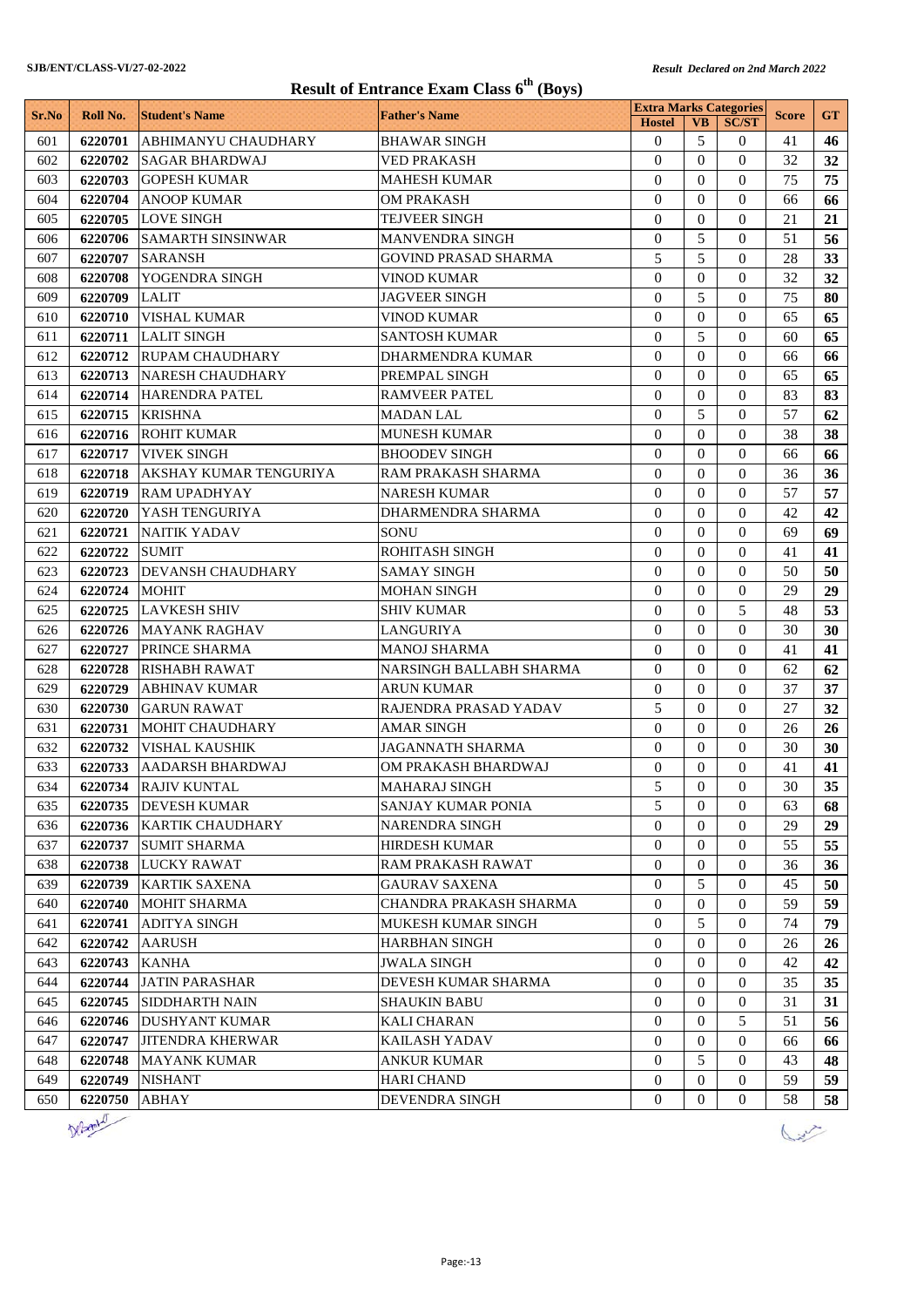| <b>Result of Entrance Exam Class 6<sup>th</sup> (Boys)</b> |          |                                  |                           |                               |                       |                   |              |           |  |
|------------------------------------------------------------|----------|----------------------------------|---------------------------|-------------------------------|-----------------------|-------------------|--------------|-----------|--|
| Sr.No                                                      | Roll No. | <b>Student's Name</b>            | <b>Father's Name</b>      | <b>Extra Marks Categories</b> |                       |                   | <b>Score</b> | <b>GT</b> |  |
| 651                                                        | 6220751  | <b>DEEPAK PANDEY</b>             | <b>MAHADEV PANDEY</b>     | <b>Hostel</b><br>$\Omega$     | <b>VB</b><br>$\Omega$ | <b>SC/ST</b><br>0 | 20           | 20        |  |
| 652                                                        | 6220752  | <b>MAYANK DESHWAL</b>            | MANOJ KUMAR               | $\theta$                      | $\Omega$              | $\Omega$          | 64           | 64        |  |
| 653                                                        | 6220753  | <b>YOGKSHEM</b>                  | <b>BHIM SINGH</b>         | $\Omega$                      | $\Omega$              | $\Omega$          | 35           | 35        |  |
| 654                                                        | 6220754  | YASH THAKUR                      | SHISHUPAL SINGH           | $\mathbf{0}$                  | $\overline{0}$        | $\Omega$          | 74           | 74        |  |
| 655                                                        | 6220755  | PRASHANT SHARMA                  | NAND KISHOR SHARMA        | $\Omega$                      | $\Omega$              | $\theta$          | 78           | 78        |  |
| 656                                                        | 6220756  | <b>YUVRAJ</b>                    | <b>GOPAL</b>              | $\theta$                      | 5                     | $\Omega$          | 43           | 48        |  |
| 657                                                        | 6220757  | <b>AAGMAN SHARMA</b>             | <b>KEDAR SHARMA</b>       | $\overline{0}$                | $\theta$              | $\theta$          | 41           | 41        |  |
| 658                                                        | 6220758  | <b>YUVRAJ SINGH</b>              | TEJ SINGH                 | $\overline{0}$                | $\Omega$              | $\Omega$          | 42           | 42        |  |
| 659                                                        | 6220759  | <b>ADITYA SINGH</b>              | NARENDRA SINGH            | 5                             | 5                     | $\Omega$          | 50           | 55        |  |
| 660                                                        | 6220760  | <b>AYUSH KUNTAL</b>              | <b>UPENDRA SINGH</b>      | $\theta$                      | $\Omega$              | $\Omega$          | 28           | 28        |  |
| 661                                                        | 6220761  | YASH VARDHAN SINGH               | GYAN SINGH                | $\theta$                      | 5                     | $\Omega$          | 77           | 82        |  |
| 662                                                        | 6220762  | VANSH CHAUDHARY                  | AMIT KUMAR                | $\overline{0}$                | 5                     | $\Omega$          | 78           | 83        |  |
| 663                                                        | 6220763  | <b>ROHIT CHAUDHARY</b>           | <b>RAVINDRA SINGH</b>     | $\theta$                      | 5                     | $\Omega$          | AB           | AB        |  |
| 664                                                        | 6220764  | <b>TAPESH</b>                    | <b>HARKISHAN</b>          | $\mathbf{0}$                  | $\Omega$              | $\Omega$          | 45           | 45        |  |
| 665                                                        | 6220765  | <b>SHIVAM</b>                    | <b>BHANWAR SINGH</b>      | $\theta$                      | $\Omega$              | $\Omega$          | 52           | 52        |  |
| 666                                                        | 6220766  | <b>DHRUV</b>                     | <b>UDAY SINGH</b>         | 5                             | $\mathbf{0}$          | $\Omega$          | 45           | 50        |  |
| 667                                                        | 6220767  | <b>VIKASH CHAUDHARY</b>          | KARAMVEER CHAUDHARY       | $\theta$                      | 5                     | $\theta$          | 34           | 39        |  |
| 668                                                        | 6220768  | <b>KUNAL GUPTA</b>               | PREM CHAND GIPTA          | $\Omega$                      | 5                     | $\Omega$          | 28           | 33        |  |
| 669                                                        | 6220769  | <b>GOPAL GUPTA</b>               | DHRUV KUMAR GUTA          | $\theta$                      | 5                     | $\Omega$          | 35           | 40        |  |
| 670                                                        | 6220770  | <b>YUVRAJ SINGH</b>              | <b>GAURAV SINGH</b>       | $\theta$                      | $\Omega$              | $\theta$          | 30           | 30        |  |
| 671                                                        | 6220771  | <b>ANANT DHAKRE</b>              | YADVENDRA SINGH DHAKREY   | $\Omega$                      | $\Omega$              | $\Omega$          | 39           | 39        |  |
| 672                                                        | 6220772  | <b>KAPIL TOMAR</b>               | MALKHAN TOMAR             | $\overline{0}$                | $\theta$              | $\theta$          | 60           | 60        |  |
| 673                                                        | 6220773  | <b>DEVANSH</b>                   | <b>DINESH KUMAR SINGH</b> | 5                             | $\Omega$              | $\theta$          | 44           | 49        |  |
| 674                                                        | 6220774  | <b>PARAMJEET SINGH CHAUDHARY</b> | <b>BOBY CHAUDHARY</b>     | 5                             | $\Omega$              | $\theta$          | 49           | 54        |  |
| 675                                                        | 6220775  | <b>ABHINAV CHAUDHARY</b>         | YADU SINGH                | $\Omega$                      | $\Omega$              | $\theta$          | 49           | 49        |  |
| 676                                                        | 6220776  | YASH CHAUDHARY                   | <b>MUKESH VERMA</b>       | $\theta$                      | $\Omega$              | $\Omega$          | 35           | 35        |  |
| 677                                                        | 6220777  | <b>DEV THAKUR</b>                | SHIV RAM                  | $\overline{0}$                | $\theta$              | $\theta$          | 21           | 21        |  |
| 678                                                        | 6220778  | <b>RAJA</b>                      | <b>DESHRAJ SINGH</b>      | $\overline{0}$                | $\Omega$              | $\theta$          | 47           | 47        |  |
| 679                                                        | 6220779  | <b>VINAY SHARMA</b>              | PANKAJ KUMAR              | 5                             | $\Omega$              | $\theta$          | 43           | 48        |  |
| 680                                                        | 6220780  | <b>SHIV KUMAR</b>                | <b>DAULAT SINGH</b>       | $\theta$                      | $\Omega$              | $\Omega$          | 44           | 44        |  |
| 681                                                        | 6220781  | <b>KARAN CHAUDHARY</b>           | VIJAY SINGH               | $\theta$                      | $\Omega$              | $\Omega$          | 37           | 37        |  |
| 682                                                        | 6220782  | <b>KRISHAN GOPAL</b>             | DEVENDRA SINGH            | 5                             | $\mathbf{0}$          | $\theta$          | 21           | 26        |  |
| 683                                                        |          | 6220783 KARAN CHAUDHARY          | NARENDRA SINGH            | $\Omega$                      | $\Omega$              | $\Omega$          | 69           | 69        |  |
| 684                                                        | 6220784  | <b>KAPIL UPADHYAY</b>            | JAGANNATH UPADHYAY        | $\overline{0}$                | $\overline{0}$        | $\overline{0}$    | 57           | 57        |  |
| 685                                                        | 6220785  | <b>DHEERAJ UPADHYAY</b>          | <b>GIRRAJ UPADHYAY</b>    | $\overline{0}$                | $\Omega$              | $\overline{0}$    | 53           | 53        |  |
| 686                                                        | 6220786  | <b>PANKAJ</b>                    | DHARMVIR SINGH            | 5                             | $\mathbf{0}$          | $\theta$          | 31           | 36        |  |
| 687                                                        | 6220787  | <b>MRADUL MISHRA</b>             | DEVESH MISHRA             | $\overline{0}$                | 5                     | $\theta$          | 28           | 33        |  |
| 688                                                        | 6220788  | <b>ISHU KUNTAL</b>               | JITNEDRA KUMAR SINGH      | $\overline{0}$                | $\Omega$              | $\theta$          | 38           | 38        |  |
| 689                                                        | 6220789  | <b>SHREYAS VARMAN</b>            | RAJESH VARMAN             | $\overline{0}$                | $\mathbf{0}$          | 5                 | 45           | 50        |  |
| 690                                                        | 6220790  | PRINCE SISODIA                   | <b>JITENDRA SISODIA</b>   | $\overline{0}$                | $\mathbf{0}$          | $\theta$          | 33           | 33        |  |
| 691                                                        | 6220791  | <b>ANANT VERMA</b>               | ANKIT CHAUDHARY           | 5                             | $\theta$              | 0                 | 32           | 37        |  |
| 692                                                        | 6220792  | <b>MANISH</b>                    | SHYAM LAL                 | $\boldsymbol{0}$              | $\mathbf{0}$          | 0                 | 39           | 39        |  |
| 693                                                        | 6220793  | <b>SANSKAR GUPTA</b>             | <b>GAURAV GUPTA</b>       | 5                             | $\mathbf{0}$          | $\theta$          | 47           | 52        |  |
| 694                                                        | 6220794  | <b>GOPAL KRISHAN</b>             | PAWAN KUMAR               | $\mathbf{0}$                  | $\overline{0}$        | $\overline{0}$    | 28           | 28        |  |
| 695                                                        | 6220795  | PRINCE CHAUDHARY                 | <b>JAGJEET SINGH</b>      | $\overline{0}$                | $\overline{0}$        | $\overline{0}$    | 29           | 29        |  |
| 696                                                        | 6220796  | <b>KRISHNA SHARMA</b>            | GANGA PRASAD SHARMA       | $\overline{0}$                | $\mathbf{0}$          | $\theta$          | 37           | 37        |  |
| 697                                                        | 6220797  | <b>DARSHDEEP SAH</b>             | SUDHANSHU P SAH           | $\boldsymbol{0}$              | $\mathbf{0}$          | $\theta$          | 49           | 49        |  |
| 698                                                        | 6220798  | <b>CHIRAG SINGH</b>              | <b>SUDHIR KUMAR</b>       | $\overline{0}$                | $\mathbf{0}$          | 5                 | 27           | 32        |  |
| 699                                                        | 6220799  | ARYANSH CHAUDHARY                | PRAMOD KUMAR              | 5                             | $\overline{0}$        | $\boldsymbol{0}$  | 31           | 36        |  |
| 700                                                        | 6220800  | <b>HIMANSHU TOMAR</b>            | <b>MANVEER SINGH</b>      | 5                             | $\overline{0}$        | $\overline{0}$    | 27           | 32        |  |



 $\sqrt{2\pi}$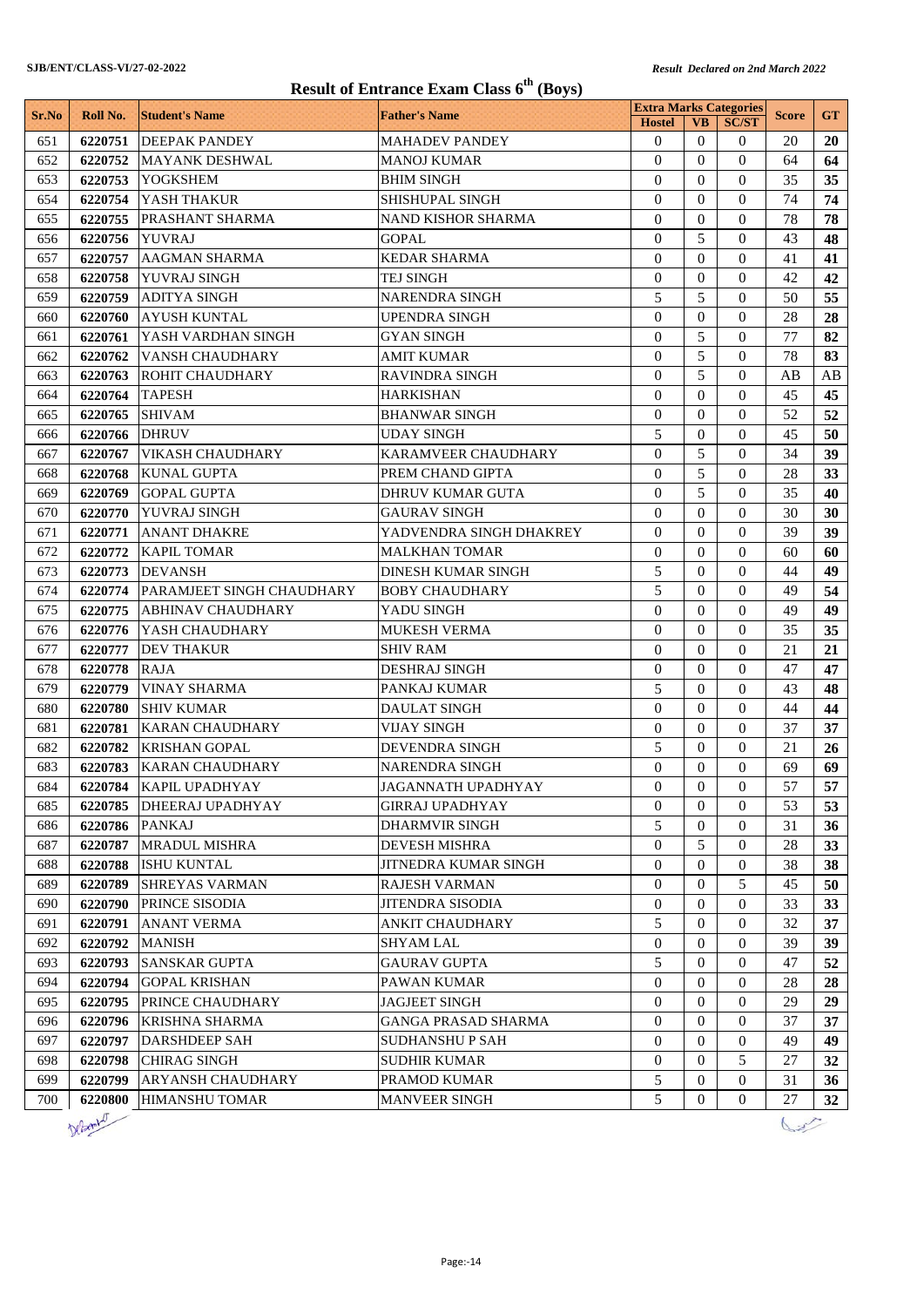| <b>Result of Entrance Exam Class 6th (Boys)</b> |          |                                               |                               |                                                |                       |                              |              |           |
|-------------------------------------------------|----------|-----------------------------------------------|-------------------------------|------------------------------------------------|-----------------------|------------------------------|--------------|-----------|
| Sr.No                                           | Roll No. | <b>Student's Name</b>                         | <b>Father's Name</b>          | <b>Extra Marks Categories</b><br><b>Hostel</b> | <b>VB</b>             | <b>SC/ST</b>                 | <b>Score</b> | <b>GT</b> |
| 701                                             | 6220801  | <b>SHAIVANSH GOSWAMI</b>                      | MUKESH GOSWAMI                | $\mathbf{0}$                                   | 5                     | $\theta$                     | 37           | 42        |
| 702                                             | 6220802  | <b>ADARSH KUMAR</b>                           | <b>AJIT SINGH</b>             | $\theta$                                       | $\Omega$              | $\Omega$                     | 29           | 29        |
| 703                                             | 6220803  | <b>MANISH GURJAR</b>                          | POORAN SINGH GURJAR           | 5                                              | $\Omega$              | $\Omega$                     | 37           | 42        |
| 704                                             | 6220804  | <b>SUSHRUT SINGH</b>                          | <b>RAJ KUMAR SINGH</b>        | $\overline{0}$                                 | $\Omega$              | 5                            | 66           | 71        |
| 705                                             | 6220805  | <b>DHRUV KRISHNA AGRAWAL</b>                  | BRAHMA NAND AGRAWAL           | $\Omega$                                       | $\Omega$              | $\Omega$                     | 35           | 35        |
| 706                                             | 6220806  | <b>MOHIT KUMAR</b>                            | <b>MUKESH KUMAR</b>           | 5                                              | $\Omega$              | $\Omega$                     | 29           | 34        |
| 707                                             | 6220807  | <b>VIKUL CHAUDHARY</b>                        | <b>CHANDRA BHAN SINGH</b>     | 5                                              | $\theta$              | $\theta$                     | 31           | 36        |
| 708                                             | 6220808  | <b>ABHISHEK KUMAR SHARMA</b>                  | <b>SANJAY SHARMA</b>          | 5                                              | $\Omega$              | $\Omega$                     | 24           | 29        |
| 709                                             | 6220809  | YATHARTH THAKUR                               | KOMAL THAKUR                  | $\theta$                                       | $\Omega$              | $\Omega$                     | 28           | 28        |
| 710                                             | 6220810  | <b>RAJAT VERMA</b>                            | VISHNU KUMAR                  | $\Omega$                                       | $\Omega$              | $\Omega$                     | 67           | 67        |
| 711                                             | 6220811  | <b>NAITIK PARASHAR</b>                        | <b>SANJAY SHARMA</b>          | $\mathbf{0}$                                   | 5                     | $\Omega$                     | 75           | 80        |
| 712                                             | 6220812  | <b>KUSHAGRA SINGH</b>                         | <b>VIMAL PRAKASH</b>          | $\theta$                                       | $\Omega$              | $\theta$                     | 40           | 40        |
| 713                                             | 6220813  | <b>KARTIKEY SHARMA</b>                        | SHIV NARAYAN SHARMA           | $\theta$                                       | $\Omega$              | $\Omega$                     | 55           | 55        |
| 714                                             | 6220814  | <b>PRINCE</b>                                 | <b>SOHAN SINGH</b>            | $\mathbf{0}$                                   | $\Omega$              | $\Omega$                     | 30           | 30        |
| 715                                             |          | 6220815   MADHAV SHARMA                       | <b>ANIL SHARMA</b>            | $\theta$                                       | $\Omega$              | $\Omega$                     | 48           | 48        |
| 716                                             |          | 6220816 SUNIL CHAUDHARY                       | <b>NAHAR SINGH</b>            | $\overline{0}$                                 | $\Omega$              | $\Omega$                     | 31           | 31        |
| 717                                             |          | 6220817 RACHIT KUMAR                          | <b>SURESH KUMAR</b>           | $\theta$                                       | $\theta$              | $\Omega$                     | 46           | 46        |
| 718                                             | 6220818  | <b>SHIVAM SHARMA</b>                          | SATYENDRA KUMAR SHARMA        | $\Omega$                                       | 5                     | $\Omega$                     | 32           | 37        |
| 719                                             | 6220819  | JEETENDRA KUMAR SHARMA                        | DHEERAJ KUMAR SHARMA          | $\mathbf{0}$                                   | $\Omega$              | $\Omega$                     | 53           | 53        |
| 720                                             | 6220820  | <b>HARDIK SHARMA</b>                          | <b>JAGDISH SHARMA</b>         | $\Omega$                                       | 5                     | $\Omega$                     | 31           | 36        |
| 721                                             | 6220821  | YASH SINSINWAR                                | <b>SANJAY KUMAR</b>           | $\mathbf{0}$                                   | $\Omega$              | $\Omega$                     | 40           | 40        |
| 722                                             | 6220822  | <b>GIRISH MEENA</b>                           | <b>MANJEET SINGH</b>          | $\theta$                                       | $\Omega$              | 5                            | 28           | 33        |
| 723                                             | 6220823  | <b>KRISHNA TOMAR</b>                          | PANKAJ SINGH                  | 5                                              | $\Omega$              | $\Omega$                     | 50           | 55        |
| 724                                             | 6220824  | <b>VIVEK GURJAR</b>                           | <b>SATYABHAN GURJAR</b>       | $\Omega$                                       | $\Omega$              | $\Omega$                     | 42           | 42        |
| 725                                             | 6220825  | <b>GOVIND SHARMA</b>                          | <b>MANISH SHARMA</b>          | $\Omega$                                       | $\Omega$              | $\Omega$                     | 56           | 56        |
| 726                                             | 6220826  | <b>KHAGESH KUMAR KUSHWAH</b>                  | DALCHAND KUSHWAH              | $\mathbf{0}$                                   | $\Omega$              | $\Omega$                     | 30           | 30        |
| 727                                             | 6220827  | <b>NITIN PATHAK</b>                           | <b>SANTOSH KUMAR</b>          | $\theta$                                       | $\theta$              | $\theta$                     | 46           | 46        |
| 728                                             | 6220828  | <b>AMAN PATHAK</b>                            | <b>SANTOSH KUMAR</b>          | $\Omega$                                       | $\Omega$              | $\Omega$                     | 42           | 42        |
| 729                                             | 6220829  | <b>ANSHUMAN GAUR</b>                          | <b>PRADEEP GAUR</b>           | $\theta$                                       | $\Omega$              | $\Omega$                     | 38           | 38        |
| 730                                             | 6220830  | <b>ROHIT</b>                                  | GAUTAM                        | $\mathbf{0}$                                   | $\Omega$              | $\Omega$                     | 33           | 33        |
| 731                                             | 6220831  | <b>HARSH KAUSHIK</b>                          | <b>BRAHMA KAUSHIK</b>         | 5                                              | $\Omega$              | $\overline{0}$               | 22           | 27        |
| 732<br>733                                      | 6220832  | <b>DEVESH KUMAR</b><br>6220833 SANKALP GAUTAM | YOGESH KUMAR<br>SHRAWAN KUMAR | $\boldsymbol{0}$                               | 5<br>$\boldsymbol{0}$ | $\theta$<br>$\boldsymbol{0}$ | 39<br>56     | 44<br>56  |
|                                                 |          | 6220834 RUDRANSH SHARMA                       | <b>SARVESH SHARMA</b>         | $\boldsymbol{0}$<br>$\overline{0}$             | $\theta$              | $\Omega$                     | 25           | 25        |
| 734<br>735                                      |          | 6220835 ANKIT SHARMA                          | ROOP KISHOR SHARMA            | 5                                              | 5                     | $\Omega$                     | 47           | 52        |
| 736                                             | 6220836  | <b>KRISHNA</b>                                | <b>CHANDRABHAN</b>            | $\theta$                                       | $\overline{0}$        | $\overline{0}$               | 31           | 31        |
| 737                                             |          | 6220837 JATIN SINGH                           | <b>BHARAT PAL SINGH</b>       | $\overline{0}$                                 | $\Omega$              | $\overline{0}$               | 29           | 29        |
| 738                                             | 6220838  | <b>DAKSH PRATAP SINGH</b>                     | <b>RAJESH KUMAR SINGH</b>     | $\overline{0}$                                 | $\Omega$              | $\overline{0}$               | 36           | 36        |
| 739                                             | 6220839  | <b>NITIN KUMAR</b>                            | HARIOM                        | 0                                              | $\overline{0}$        | $\overline{0}$               | 43           | 43        |
| 740                                             | 6220840  | <b>JATIN NARAYAN</b>                          | <b>CHANDRA SHEKHAR</b>        | $\overline{0}$                                 | 5                     | $\overline{0}$               | 34           | 39        |
| 741                                             | 6220841  | <b>MAYANK KUMAR</b>                           | <b>RAUTAN SINGH</b>           | 0                                              | $\overline{0}$        | 5                            | 36           | 41        |
| 742                                             | 6220842  | <b>RITESH KUMAR</b>                           | <b>RAJAN SINGH</b>            | 0                                              | $\overline{0}$        | 5                            | 31           | 36        |
| 743                                             | 6220843  | SHIVAM KUNTAL                                 | <b>RAKESH KUMAR</b>           | 5                                              | $\Omega$              | $\Omega$                     | 49           | 54        |
| 744                                             | 6220844  | <b>ROSHAN KUMAR</b>                           | <b>SANJEEV KUMAR</b>          | $\overline{0}$                                 | $\overline{0}$        | 5                            | 49           | 54        |
| 745                                             | 6220845  | <b>GANESH PANDEY</b>                          | MAHADEV PRASAD SHARMA         | 5                                              | 5                     | $\overline{0}$               | 67           | 72        |
| 746                                             | 6220846  | <b>PRASANT KUMAR</b>                          | SANJAY KUMAR SUMAN            | $\mathbf{0}$                                   | $\overline{0}$        | $\overline{0}$               | 56           | 56        |
| 747                                             |          | 6220847 DEVANSH KUNTAL                        | <b>BANTI SINGH</b>            | $\overline{0}$                                 | $\mathbf{0}$          | $\overline{0}$               | 64           | 64        |
| 748                                             | 6220848  | <b>DAVID SAINI</b>                            | <b>GIRISH SAINI</b>           | $\overline{0}$                                 | 5                     | $\Omega$                     | 42           | 47        |
| 749                                             | 6220849  | <b>HARIOM SHARMA</b>                          | <b>RAMDEV SHARMA</b>          | 0                                              | 5                     | $\overline{0}$               | 64           | 69        |
| 750                                             |          | 6220850 SANDEEP THAKUR                        | SATYAPAL SINGH                | $\overline{0}$                                 | 5                     | $\overline{0}$               | 44           | 49        |



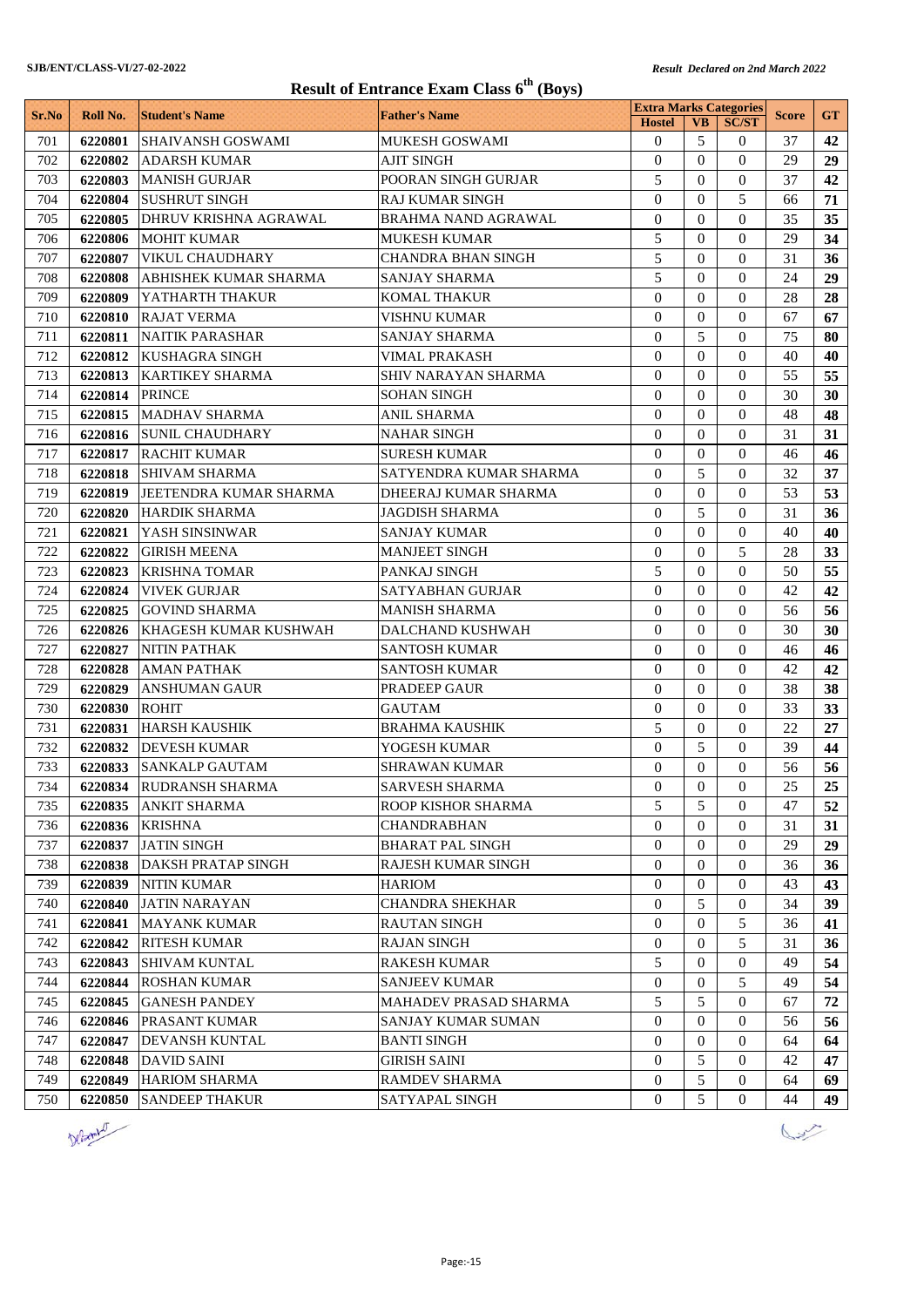| <b>Result of Entrance Exam Class 6th (Boys)</b> |          |                              |                         |                                                |                  |                  |              |           |  |
|-------------------------------------------------|----------|------------------------------|-------------------------|------------------------------------------------|------------------|------------------|--------------|-----------|--|
| Sr.No                                           | Roll No. | <b>Student's Name</b>        | <b>Father's Name</b>    | <b>Extra Marks Categories</b><br><b>Hostel</b> | <b>VB</b>        | <b>SC/ST</b>     | <b>Score</b> | <b>GT</b> |  |
| 751                                             | 6220851  | <b>KUSH YADAV</b>            | SHAILENDRA PRATAP YADAV | 5                                              | $\theta$         | 0                | 45           | 50        |  |
| 752                                             | 6220852  | <b>DHRUV KUMAR SINGH</b>     | <b>AMIT KUMAR</b>       | $\Omega$                                       | $\Omega$         | $\Omega$         | 45           | 45        |  |
| 753                                             | 6220853  | <b>KRISHNA GOPAL GOSWAMI</b> | PRADEEP GOSWAMI         | $\overline{0}$                                 | 5                | $\theta$         | 38           | 43        |  |
| 754                                             | 6220854  | <b>ARSHIT YADAV</b>          | <b>ARVIND YADAV</b>     | $\Omega$                                       | $\Omega$         | $\theta$         | 24           | 24        |  |
| 755                                             | 6220855  | <b>CHETAN SINGH</b>          | <b>MUKESH KUMAR</b>     | 5                                              | $\overline{0}$   | 0                | 35           | 40        |  |
| 756                                             | 6220856  | <b>SHASHWAT SHUKLA</b>       | PRABHAT KUMAR SHUKLA    | $\Omega$                                       | $\Omega$         | $\theta$         | 59           | 59        |  |
| 757                                             | 6220857  | <b>NAVYANSH SINGH</b>        | <b>SANDEEP KUMAR</b>    | $\Omega$                                       | $\Omega$         | $\theta$         | 49           | 49        |  |
| 758                                             | 6220858  | <b>GOPAL</b>                 | <b>PRAKASH</b>          | $\theta$                                       | $\Omega$         | $\theta$         | 56           | 56        |  |
| 759                                             | 6220859  | <b>SHIKHAR</b>               | NARENDRA                | $\theta$                                       | $\Omega$         | $\Omega$         | 31           | 31        |  |
| 760                                             | 6220860  | <b>GAURANG GANDHAR</b>       | VIKAS KUMAR             | $\Omega$                                       | $\overline{0}$   | 0                | 23           | 23        |  |
| 761                                             | 6220861  | <b>YOGENDRA</b>              | RAGHURAJ SINGH          | $\theta$                                       | $\Omega$         | 0                | 32           | 32        |  |
| 762                                             | 6220862  | <b>MADHAV SHARMA</b>         | PUSHPENDRA KUMAR        | 5                                              | $\Omega$         | $\theta$         | 56           | 61        |  |
| 763                                             | 6220863  | <b>ARADHYA TOMAR</b>         | <b>ASHOK TOMAR</b>      | $\overline{0}$                                 | $\mathbf{0}$     | $\theta$         | 41           | 41        |  |
| 764                                             | 6220864  | PARTH CHAUDHARY              | <b>PARAMBIR SINGH</b>   | $\theta$                                       | $\Omega$         | $\theta$         | 54           | 54        |  |
| 765                                             | 6220865  | <b>AADARSH KUNTAL</b>        | <b>MANESH KUMAR</b>     | $\theta$                                       | $\theta$         | $\theta$         | 45           | 45        |  |
| 766                                             | 6220866  | <b>MOHIT SAGAR</b>           | RAMJEET SINGH           | $\theta$                                       | $\theta$         | $\theta$         | 44           | 44        |  |
| 767                                             | 6220867  | KARTIK KUMAR PRAJAPATI       | <b>SURESH KUMAR</b>     | $\theta$                                       | $\theta$         | $\theta$         | 22           | 22        |  |
| 768                                             | 6220868  | <b>UMESH TOMAR</b>           | MAHARAJ SINGH TOMAR     | $\overline{0}$                                 | $\Omega$         | $\theta$         | 30           | 30        |  |
| 769                                             | 6220869  | <b>LUV UPADHYAY</b>          | <b>VIVEK KUMAR</b>      | 5                                              | $\Omega$         | $\Omega$         | 31           | 36        |  |
| 770                                             | 6220870  | VANSH SHARMA                 | VISHNU SHARMA           | $\theta$                                       | $\theta$         | 0                | 39           | 39        |  |
| 771                                             | 6220871  | <b>KRISHNA SAGAR</b>         | DEVENDRA KUMAR SINGH    | $\Omega$                                       | $\Omega$         | 0                | 44           | 44        |  |
| 772                                             | 6220872  | <b>CHITRANSH AGRAWAL</b>     | DITENDRA AGRAWAL        | $\Omega$                                       | $\theta$         | $\theta$         | 64           | 64        |  |
| 773                                             | 6220873  | <b>TANUJ KUMAR</b>           | <b>HARVIR SINGH</b>     | $\Omega$                                       | $\Omega$         | $\theta$         | 41           | 41        |  |
| 774                                             | 6220874  | <b>SHIVAM GUPTA</b>          | <b>ISHWARI PRASAD</b>   | $\theta$                                       | $\Omega$         | $\Omega$         | 37           | 37        |  |
| 775                                             | 6220875  | <b>LOVE SHARMA</b>           | VIMAL KUMAR             | 5                                              | $\overline{0}$   | 0                | 36           | 41        |  |
| 776                                             | 6220876  | <b>HARSHIT PARASHAR</b>      | TEJPAL PARASHAR         | $\Omega$                                       | $\Omega$         | 0                | 36           | 36        |  |
| 777                                             | 6220877  | LAKSHYA PARASHAR             | RAMPRAKASH PARASHAR     | $\Omega$                                       | $\Omega$         | $\theta$         | 25           | 25        |  |
| 778                                             | 6220878  | NAMAN AGRAWAL                | SUDHIR AGRAWAL          | $\theta$                                       | 5                | $\theta$         | 26           | 31        |  |
| 779                                             | 6220879  | <b>VANSHI PATHAK</b>         | MUKESH KUMAR PATHAK     | $\Omega$                                       | $\Omega$         | $\Omega$         | 31           | 31        |  |
| 780                                             | 6220880  | PRINCE AWASTHI               | AMARDEEP                | $\theta$                                       | $\overline{0}$   | 0                | 41           | 41        |  |
| 781                                             | 6220881  | <b>SARTHAK AGRAWAL</b>       | PANKAJ GUPTA            | $\mathbf{0}$                                   | $\Omega$         | 0                | 32           | 32        |  |
| 782                                             | 6220882  | <b>YASH CHAUDHARY</b>        | <b>AMIT CHAUDHARY</b>   | $\theta$                                       | 5                | $\overline{0}$   | 27           | 32        |  |
| 783                                             |          | 6220883 YAGNICK BHARDWAJ     | <b>BHARAT BHARDWAJ</b>  | $\boldsymbol{0}$                               | $\boldsymbol{0}$ | $\boldsymbol{0}$ | $\sqrt{48}$  | 48        |  |
| 784                                             | 6220884  | <b>SOURAV CHAUDHARY</b>      | <b>RAM KISHOR</b>       | $\overline{0}$                                 | $\overline{0}$   | 0                | 38           | 38        |  |
| 785                                             | 6220885  | MOHIT KUMAR                  | <b>INDRESH KUMAR</b>    | 5                                              | $\theta$         | 0                | 46           | 51        |  |
| 786                                             | 6220886  | <b>LALIT</b>                 | <b>BHAV SINGH</b>       | 5                                              | $\mathbf{0}$     | 0                | AВ           | AB        |  |
| 787                                             | 6220887  | <b>JAYANT CHOUDHARY</b>      | <b>NATWAR SINGH</b>     | 5                                              | $\theta$         | $\overline{0}$   | 60           | 65        |  |
| 788                                             | 6220888  | <b>GAURAV CHAUDHARY</b>      | RAM KISHOR CHAUDHARY    | $\overline{0}$                                 | $\mathbf{0}$     | $\Omega$         | 46           | 46        |  |
| 789                                             | 6220889  | <b>NITIN</b>                 | <b>MAHESH CHANDRA</b>   | $\overline{0}$                                 | $\mathbf{0}$     | 0                | 31           | 31        |  |
| 790                                             | 6220890  | <b>SHIVA CHAUDHARY</b>       | SATYVIR SINGH           | 5                                              | $\theta$         | 0                | 39           | 44        |  |
| 791                                             | 6220891  | <b>ABHAY DIXIT</b>           | PRAMOD DIXIT            | 5                                              | $\mathbf{0}$     | 0                | 38           | 43        |  |
| 792                                             | 6220892  | <b>PRINCE</b>                | PUSHPENDRA KUMAR        | $\boldsymbol{0}$                               | $\mathbf{0}$     | 0                | 44           | 44        |  |
| 793                                             | 6220893  | <b>MAYANK TARKAR</b>         | KUSHAL PAL              | $\overline{0}$                                 | $\mathbf{0}$     | 0                | 36           | 36        |  |
| 794                                             | 6220894  | <b>KRISHNA KUNTAL</b>        | <b>SHASHI PAL SINGH</b> | $\overline{0}$                                 | $\mathbf{0}$     | 0                | 37           | 37        |  |
| 795                                             | 6220895  | PIYUSH AGRAWAL               | SUDHIR AGRAWAL          | 0                                              | $\mathbf{0}$     | 0                | 76           | 76        |  |
| 796                                             | 6220896  | NEEL CHAUDHARY               | <b>VIKAS KUMAR</b>      | $\boldsymbol{0}$                               | $\mathbf{0}$     | 0                | 51           | 51        |  |
| 797                                             | 6220897  | <b>PRATEEK CHAUDHARY</b>     | <b>VED PRAKASH</b>      | 5                                              | $\mathbf{0}$     | $\mathbf{0}$     | 33           | 38        |  |
| 798                                             | 6220898  | <b>JATI N CHAUDHARY</b>      | PAVAN KUMAR             | $\overline{0}$                                 | $\Omega$         | $\Omega$         | 54           | 54        |  |
| 799                                             | 6220899  | OM CHAUDHARY                 | <b>MUKESH KUMAR</b>     | $\boldsymbol{0}$                               | $\mathbf{0}$     | $\mathbf{0}$     | 32           | 32        |  |
| 800                                             | 6220900  | <b>DEEPAK DESHWAR</b>        | <b>CHANDRAPAL SINGH</b> | 5                                              | 0                | 0                | 19           | 24        |  |



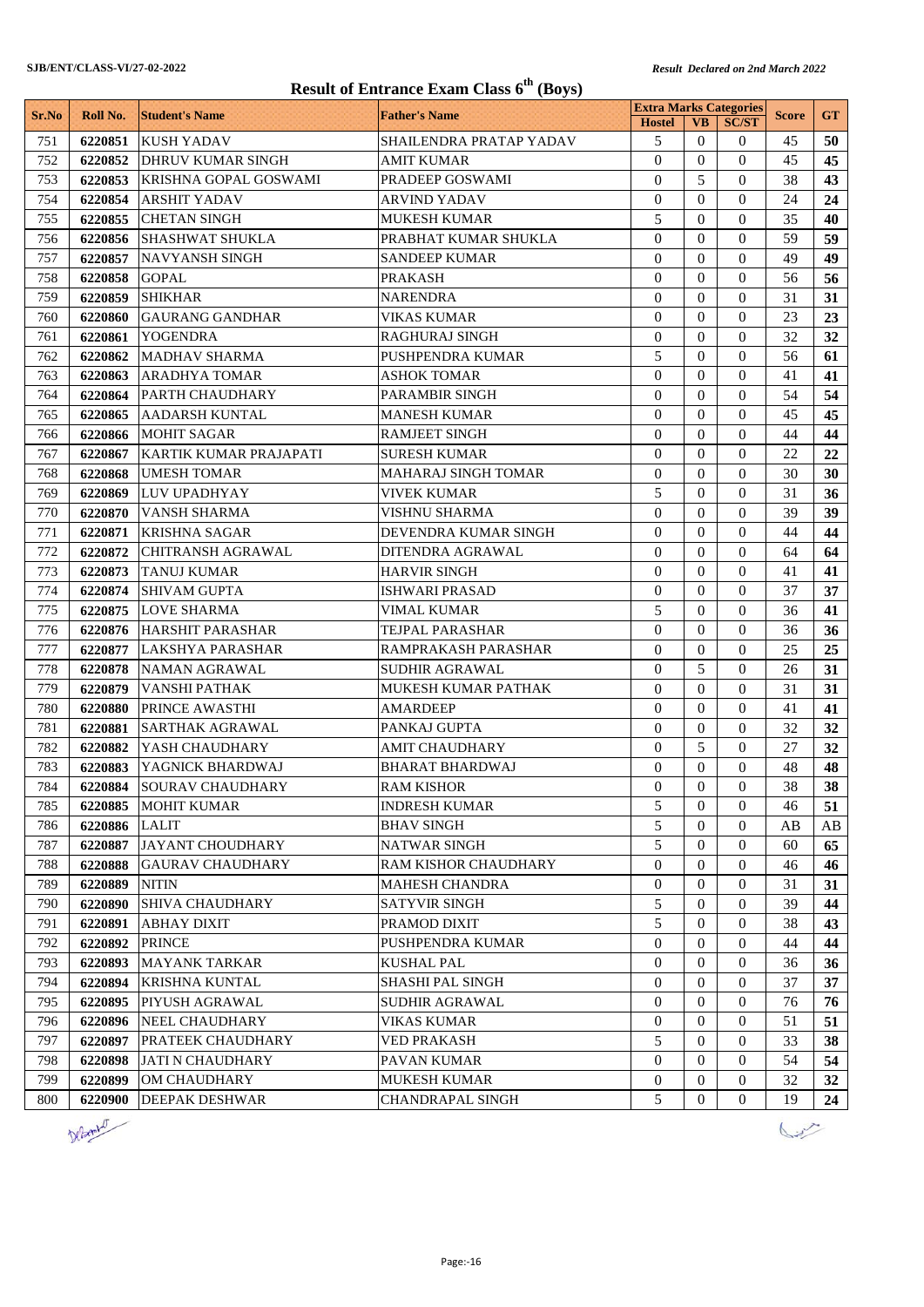|            |                    |                                       | <b>Result of Entrance Exam Class 6<sup>th</sup> (Boys)</b> |                                                |                          |                |              |           |
|------------|--------------------|---------------------------------------|------------------------------------------------------------|------------------------------------------------|--------------------------|----------------|--------------|-----------|
| Sr.No      | Roll No.           | <b>Student's Name</b>                 | <b>Father's Name</b>                                       | <b>Extra Marks Categories</b><br><b>Hostel</b> | <b>VB</b>                | <b>SC/ST</b>   | <b>Score</b> | <b>GT</b> |
| 801        | 6220901            | <b>TEJSWA PANDEY</b>                  | SHATARUDRA PANDEY                                          | $\Omega$                                       | 5                        | 0              | 44           | 49        |
| 802        | 6220902            | <b>SHIV PRAKASH PANDEY</b>            | GOPESH PANEY                                               | $\Omega$                                       | $\Omega$                 | $\Omega$       | 30           | 30        |
| 803        | 6220903            | <b>AKSHAY</b>                         | <b>KHEM SINGH</b>                                          | $\Omega$                                       | $\Omega$                 | $\Omega$       | 33           | 33        |
| 804        | 6220904            | LUCKY                                 | LAXMAN SINGH                                               | $\theta$                                       | $\Omega$                 | $\mathbf{0}$   | 33           | 33        |
| 805        | 6220905            | <b>SUMIT SIROHI</b>                   | <b>KULDEEP SINGH</b>                                       | $\Omega$                                       | 5                        | $\mathbf{0}$   | 52           | 57        |
| 806        | 6220906            | <b>AMIT SIROHI</b>                    | <b>KULDEEP SINGH</b>                                       | $\Omega$                                       | 5                        | $\mathbf{0}$   | 31           | 36        |
| 807        | 6220907            | ARJUN DIXIT                           | AMIT DIXIT                                                 | 5                                              | $\Omega$                 | $\theta$       | 59           | 64        |
| 808        | 6220908            | <b>DEV CHAUDHARY</b>                  | KARAN SINGH CHAUDAHRY                                      | $\Omega$                                       | $\Omega$                 | $\Omega$       | 27           | 27        |
| 809        | 6220909            | VIKASH GURJAR                         | <b>MUKESH</b>                                              | $\theta$                                       | $\Omega$                 | $\mathbf{0}$   | 26           | 26        |
| 810        | 6220910            | <b>SHIVAM CHAUDHARY</b>               | ARJUN SINGH                                                | $\theta$                                       | 5                        | $\Omega$       | 72           | 77        |
| 811        | 6220911            | RISHABH CHATURVEDI                    | SATYENDRA CHATURVEDI                                       | $\Omega$                                       | $\Omega$                 | $\mathbf{0}$   | 35           | 35        |
| 812        | 6220912            | MRIDUL CHAUDHARY                      | <b>CHETAN SINGH</b>                                        | $\Omega$                                       | 5                        | $\Omega$       | 49           | 54        |
| 813        | 6220913            | <b>HARSH GAUR</b>                     | <b>BHOOPESH KUMAR SHARMA</b>                               | 5                                              | 5                        | $\mathbf{0}$   | 41           | 46        |
| 814        | 6220914            | <b>LOVE GAUTAM</b>                    | NARAYAN GAUTAM                                             | $\overline{0}$                                 | 5                        | $\mathbf{0}$   | 43           | 48        |
| 815        | 6220915            | <b>AYUSH CHAUDHARY</b>                | <b>MANOJ KUMAR</b>                                         | $\Omega$                                       | $\Omega$                 | $\mathbf{0}$   | 16           | 16        |
| 816        | 6220916            | ADARSH GAUTAM                         | <b>BHOLA SHANKAR GAUTAM</b>                                | $\Omega$                                       | $\Omega$                 | $\mathbf{0}$   | 26           | 26        |
| 817        | 6220917            | <b>SHIVRAJ</b>                        | KARAN SINGH                                                | 5                                              | $\Omega$                 | $\theta$       | 36           | 41        |
| 818        | 6220918            | UTKARSH KUNTAL                        | <b>KESHAV DEV SINGH</b>                                    | 5                                              | $\Omega$                 | $\Omega$       | 33           | 38        |
| 819        | 6220919            | <b>NAKSH GAUTAM</b>                   | <b>SHIV KUMAR</b>                                          | $\Omega$                                       | $\Omega$                 | $\Omega$       | 53           | 53        |
| 820        | 6220920            | <b>KARTIK KUMAR KUNTAL</b>            | PRAMOD KUMAR                                               | $\Omega$                                       | $\Omega$                 | $\Omega$       | 48           | 48        |
| 821        | 6220921            | <b>EKANSH JINDAL</b>                  | BHUPENDRA KUMAR GUPTA                                      | $\Omega$                                       | $\Omega$                 | $\theta$       | 29           | 29        |
| 822        | 6220922            | <b>SEETA RAM PANDEY</b>               | SHYAM                                                      | $\Omega$                                       | $\Omega$                 | $\Omega$       | 33           | 33        |
| 823        | 6220923            | <b>NAMIT</b>                          | <b>LAXMI NARAYAN</b>                                       | $\Omega$                                       | $\Omega$                 | $\Omega$       | 33           | 33        |
| 824        | 6220924            | <b>SANDESH KUMAR</b>                  | <b>NEETU SINGH</b>                                         | $\mathbf{0}$                                   | $\Omega$                 | $\theta$       | 28           | 28        |
| 825        | 6220925            | <b>LUCKY RAJPUT</b>                   | RAGHUPAL SINGH RAJPUT                                      | $\Omega$                                       | $\Omega$                 | $\Omega$       | 63           | 63        |
| 826        | 6220926            | <b>KANHA KUMAR</b>                    | PAWAN KUMAR                                                | $\Omega$                                       | 5                        | $\theta$       | 49           | 54        |
| 827        | 6220927            | <b>BHANU CHAUDHARY</b>                | <b>SATISH</b>                                              | $\Omega$                                       | $\Omega$                 | $\Omega$       | 61           | 61        |
| 828        | 6220928            | <b>AYUSH YADAV</b>                    | <b>GAJENDRA SINGH</b>                                      | $\Omega$                                       | $\Omega$                 | $\Omega$       | 40           | 40        |
| 829        | 6220929            | <b>KULDEEP SINGH</b>                  | <b>VIKRAM SINGH</b>                                        | $\Omega$                                       | 5                        | $\Omega$       | 57           | 62        |
| 830        | 6220930            | <b>MOHIT VIDHURI</b>                  | <b>RAM PRAKASH</b>                                         | 5                                              | $\Omega$                 | $\Omega$       | 32           | 37        |
| 831        | 6220931            | <b>ROHIT VIDHURI</b>                  | RAM PRAKASH                                                | 5                                              | $\Omega$                 | 0              | 35           | 40        |
| 832        | 6220932            | MANOJ                                 | <b>GAJENDRA SINGH</b>                                      | $\Omega$                                       | $\Omega$                 | 0              | 72           | 72        |
| 833        |                    | 6220933 DEEPAK CHAUDHARY              | <b>HARIOM CHAUDHARY</b>                                    | $\Omega$                                       | $\Omega$                 | $\Omega$       | 32           | 32        |
| 834        |                    | <b>ANUJ KUMAR</b>                     | <b>RAJBEER SINGH</b>                                       | $\overline{0}$                                 | $\overline{0}$           | $\overline{0}$ |              |           |
| 835        | 6220934<br>6220935 |                                       | <b>RANVEER SINGH</b>                                       | 5                                              | $\Omega$                 | $\theta$       | 56<br>60     | 56        |
|            |                    | HARSH CHAUDHARY                       |                                                            | 5                                              |                          |                |              | 65        |
| 836        | 6220936            | <b>DARSH ATTRI</b><br>VANSH CHAUDHARY | SATENDRA PAL SINGH                                         |                                                | $\mathbf{0}$             | $\theta$       | 47           | 52        |
| 837        | 6220937            |                                       | YOGESH CHAUDHARY                                           | $\mathbf{0}$<br>$\mathbf{0}$                   | 5<br>$\mathbf{0}$        | $\theta$       | 27           | 32        |
| 838<br>839 | 6220938            | <b>MAAN PONIYA</b>                    | YASH PONIYA                                                |                                                |                          | $\theta$       | 46           | 46        |
|            | 6220939            | <b>GOPAL KRISHNA GUPTA</b>            | MUKESH KUMAR GUPTA                                         | $\mathbf{0}$                                   | $\mathbf{0}$<br>$\Omega$ | $\theta$       | 63           | 63        |
| 840        | 6220940            | <b>RISHANT VARSHNEY</b>               | ANURAG VARSHNEY                                            | $\mathbf{0}$                                   |                          | $\theta$       | 32           | 32        |
| 841        | 6220941            | <b>NAITIK RANA</b>                    | <b>SONVIR SINGH</b>                                        | 5                                              | $\Omega$                 | 0              | 58           | 63        |
| 842        | 6220942            | <b>RISHI MAVI</b>                     | VISARAM SINGH                                              | $\mathbf{0}$                                   | $\overline{0}$           | $\theta$       | 52           | 52        |
| 843        | 6220943            | <b>AARAV CHATURVEDI</b>               | ANUJ CHATURVEDI                                            | $\overline{0}$                                 | $\Omega$                 | $\Omega$       | 49           | 49        |
| 844        | 6220944            | <b>NIKHIL RAWAT</b>                   | MUKESH KUMAR                                               | $\mathbf{0}$                                   | $\overline{0}$           | $\mathbf{0}$   | 35           | 35        |
| 845        | 6220945            | PRIYANSHU PACHAURI                    | <b>DINESH PACHAURI</b>                                     | $\overline{0}$                                 | $\overline{0}$           | $\theta$       | 30           | 30        |
| 846        | 6220946            | DEV CHAUDHARY                         | <b>MAHIPAL</b>                                             | $\overline{0}$                                 | $\overline{0}$           | $\overline{0}$ | 31           | 31        |
| 847        | 6220947            | <b>MANISH BAGHEL</b>                  | MUKESH BAGHEL                                              | $\mathbf{0}$                                   | $\Omega$                 | $\theta$       | 26           | 26        |
| 848        | 6220948            | <b>RAJEEV</b>                         | <b>RAM SINGH</b>                                           | $\mathbf{0}$                                   | $\Omega$                 | $\mathbf{0}$   | 26           | 26        |
| 849        | 6220949            | PIYUSH RANA                           | RAJVIR SINGH RANA                                          | 5                                              | $\overline{0}$           | $\overline{0}$ | 49           | 54        |
| 850        | 6220950            | <b>SHUBH TYAGI</b>                    | <b>BRIJ BHUSHAN TYAGI</b>                                  | $\Omega$                                       | 5                        | $\overline{0}$ | 41           | 46        |
|            | Defamily           |                                       |                                                            |                                                |                          |                |              |           |

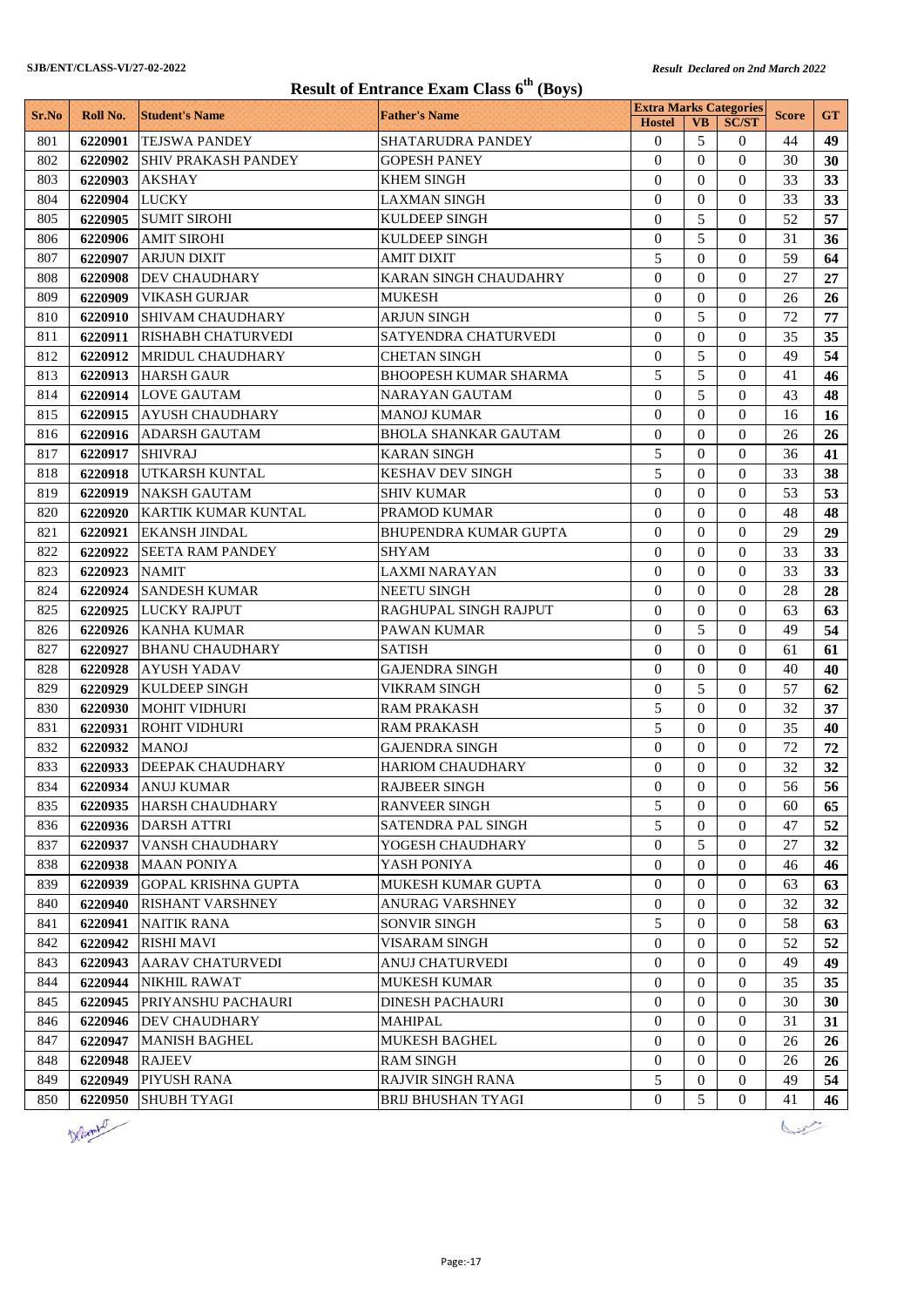| <b>Result of Entrance Exam Class 6<sup>th</sup> (Boys)</b> |          |                               |                            |                                                |                |                  |              |           |  |
|------------------------------------------------------------|----------|-------------------------------|----------------------------|------------------------------------------------|----------------|------------------|--------------|-----------|--|
| Sr.No                                                      | Roll No. | <b>Student's Name</b>         | <b>Father's Name</b>       | <b>Extra Marks Categories</b><br><b>Hostel</b> | <b>VB</b>      | <b>SC/ST</b>     | <b>Score</b> | <b>GT</b> |  |
| 851                                                        | 6220951  | <b>VIPIN PANDEY</b>           | GANGARAM PANDEY            | $\mathbf{0}$                                   | $\Omega$       | $\theta$         | 28           | 28        |  |
| 852                                                        | 6220952  | <b>SAKSHAM KUMAR SARASWAT</b> | <b>RAVI KUMAR</b>          | $\theta$                                       | $\Omega$       | $\Omega$         | 41           | 41        |  |
| 853                                                        | 6220953  | <b>SHAURYA CHAUDHARY</b>      | <b>GAGANDEEP CHAUDHARY</b> | $\theta$                                       | $\Omega$       | $\Omega$         | 50           | 50        |  |
| 854                                                        | 6220954  | RAGHAV CHAUDHARY              | <b>VISHVDEEP CHAUDHARY</b> | $\Omega$                                       | $\Omega$       | $\Omega$         | 36           | 36        |  |
| 855                                                        | 6220955  | <b>RIYANSH</b>                | <b>SANTOSH KUMAR</b>       | $\mathbf{0}$                                   | $\Omega$       | $\Omega$         | 25           | 25        |  |
| 856                                                        | 6220956  | <b>ADITYA CHAUDHARY</b>       | PUSHPENDRA KUMAR           | $\Omega$                                       | $\Omega$       | $\Omega$         | 56           | 56        |  |
| 857                                                        | 6220957  | <b>KRISHNABIR SINGH</b>       | <b>RANBIR SINGH</b>        | $\theta$                                       | $\Omega$       | $\Omega$         | 50           | 50        |  |
| 858                                                        | 6220958  | <b>AARAV CHAUDHARY</b>        | GOPAL CHAUDHARY            | $\Omega$                                       | $\Omega$       | $\Omega$         | 45           | 45        |  |
| 859                                                        | 6220959  | <b>SHIVANG CHAUDHARY</b>      | OM PRAKASH                 | $\Omega$                                       | $\Omega$       | $\Omega$         | 58           | 58        |  |
| 860                                                        | 6220960  | PRAYAG CHAUDHARY              | SATYAVIR SINGH             | 0                                              | $\Omega$       | $\Omega$         | 28           | 28        |  |
| 861                                                        | 6220961  | <b>CHHAYANK AGRAWAL</b>       | DINESH KUMAR AGRAWAL       | $\Omega$                                       | 5              | $\Omega$         | 42           | 47        |  |
| 862                                                        | 6220962  | <b>GOPAL RAWAT</b>            | <b>ASHOK KUMAR RAWAT</b>   | $\theta$                                       | 5              | $\Omega$         | 48           | 53        |  |
| 863                                                        | 6220963  | <b>DIVYANSH SHARMA</b>        | RAJKUMAR SHARMA            | $\mathbf{0}$                                   | $\Omega$       | $\Omega$         | 28           | 28        |  |
| 864                                                        | 6220964  | <b>MANOJ KUMAR</b>            | <b>MAHESH SINGH</b>        | $\overline{0}$                                 | $\Omega$       | $\Omega$         | 64           | 64        |  |
| 865                                                        | 6220965  | <b>ANMOL</b>                  | <b>CHARAN SINGH</b>        | 5                                              | $\Omega$       | $\theta$         | 34           | 39        |  |
| 866                                                        | 6220966  | <b>SHOURYA KUMAR SINGH</b>    | PRADEEP KUMAR              | $\Omega$                                       | $\theta$       | $\Omega$         | 32           | 32        |  |
| 867                                                        | 6220967  | <b>RISHAV KUMAR SINGH</b>     | PRADEEP KUMAR              | $\Omega$                                       | $\Omega$       | $\Omega$         | 29           | 29        |  |
| 868                                                        | 6220968  | <b>GARVIT</b>                 | RAM KUMAR SHARMA           | $\Omega$                                       | $\Omega$       | $\Omega$         | 43           | 43        |  |
| 869                                                        | 6220969  | <b>DIVYAJOT SINGH</b>         | PRAMOD KUMAR               | $\Omega$                                       | $\Omega$       | $\Omega$         | 29           | 29        |  |
| 870                                                        | 6220970  | PRASHIT SHARMA                | RAM BALLABH SHARMA         | 0                                              | $\Omega$       | $\Omega$         | 25           | 25        |  |
| 871                                                        | 6220971  | <b>BHAVESH KUMAR</b>          | BRAJESH YADAV              | $\mathbf{0}$                                   | $\Omega$       | $\Omega$         | 38           | 38        |  |
| 872                                                        | 6220972  | <b>DEV KUMAR</b>              | SHRIKANT YADAV             | 5                                              | $\Omega$       | $\Omega$         | 34           | 39        |  |
| 873                                                        | 6220973  | <b>SAHDEV SINGH</b>           | SATYPAL SINGH              | $\Omega$                                       | $\Omega$       | $\theta$         | 35           | 35        |  |
| 874                                                        | 6220974  | <b>MUKUL PANDEY</b>           | OM PRAKASH PANDEY          | $\theta$                                       | $\Omega$       | $\Omega$         | 42           | 42        |  |
| 875                                                        | 6220975  | <b>BHASKAR UPMANYU</b>        | CHANDRAKANT SHARMA         | $\mathbf{0}$                                   | $\theta$       | $\Omega$         | 35           | 35        |  |
| 876                                                        | 6220976  | <b>BHUVNESH KUMAR</b>         | HARESH KUMAR SINGH         | $\Omega$                                       | 5              | $\Omega$         | 44           | 49        |  |
| 877                                                        | 6220977  | <b>NAMAN AGRAWAL</b>          | BAL KISHAN AGRAWAL         | $\Omega$                                       | 5              | $\Omega$         | 58           | 63        |  |
| 878                                                        | 6220978  | <b>HARSHIT CHAUDHARY</b>      | SATENDRA KUMAR             | $\Omega$                                       | $\Omega$       | $\Omega$         | 46           | 46        |  |
| 879                                                        | 6220979  | PAWAN SHARMA                  | RAJA RAM SHARMA            | 5                                              | $\Omega$       | $\Omega$         | 39           | 44        |  |
| 880                                                        | 6220980  | <b>SHIVAM PANDEY</b>          | GANGARAM SHARMA            | 5                                              | $\Omega$       | $\Omega$         | 30           | 35        |  |
| 881                                                        | 6220981  | <b>TEJAS VARSHNEY</b>         | MANISH VARSHNEY            | 5                                              | $\Omega$       | $\Omega$         | 33           | 38        |  |
| 882                                                        | 6220982  | <b>TANUJ KUMAR</b>            | <b>SUGREEV SINGH</b>       | 5                                              | $\mathbf{0}$   | $\theta$         | 29           | 34        |  |
| 883                                                        |          | 6220983 PRIYANSHU AGRAWAL     | <b>NAVEEN KUMAR</b>        | 5                                              | $\mathfrak s$  | $\boldsymbol{0}$ | 55           | 60        |  |
| 884                                                        | 6220984  | <b>AMIT KUMAR</b>             | <b>KULDEEP KUMAR</b>       | $\overline{0}$                                 | $\Omega$       | $\Omega$         | 21           | 21        |  |
| 885                                                        | 6220985  | <b>JATIN KUMAR</b>            | <b>SHER SINGH</b>          | 0                                              | $\theta$       | $\Omega$         | 33           | 33        |  |
| 886                                                        | 6220986  | <b>KRISHNA SHARMA</b>         | <b>LOKESH SHARMA</b>       | $\theta$                                       | 5              | $\mathbf{0}$     | 44           | 49        |  |
| 887                                                        | 6220987  | <b>SHIVRAJ SINGH KUNTAL</b>   | <b>DINESH SINGH</b>        | 5                                              | $\mathbf{0}$   | $\mathbf{0}$     | 25           | 30        |  |
| 888                                                        | 6220988  | ARYA KUMAR SINGH              | KAMAL SINGH                | 5                                              | $\Omega$       | $\Omega$         | 33           | 38        |  |
| 889                                                        | 6220989  | <b>SHORYA PARASHAR</b>        | VISHNU KUMAR SHARMA        | 5                                              | $\Omega$       | $\Omega$         | 32           | 37        |  |
| 890                                                        | 6220990  | YATHARTH CHAUHAN              | AMIT CHAUHAN               | 0                                              | $\theta$       | $\theta$         | 31           | 31        |  |
| 891                                                        | 6220991  | <b>GOVIND AGRAWAL</b>         | PAWAN KUMAR AGRAWAL        | $\overline{0}$                                 | $\Omega$       | $\mathbf{0}$     | 67           | 67        |  |
| 892                                                        | 6220992  | DEV LAWANIYA                  | SUNIL LAWANIYA             | $\overline{0}$                                 | $\Omega$       | $\mathbf{0}$     | 40           | 40        |  |
| 893                                                        | 6220993  | PUSHPENDRA SINGH              | <b>NANDKISHOR</b>          | $\overline{0}$                                 | $\mathbf{0}$   | $\theta$         | 30           | 30        |  |
| 894                                                        | 6220994  | <b>SACHIN KUMAR</b>           | DEVENDRA SINGH             | $\overline{0}$                                 | $\mathbf{0}$   | $\mathbf{0}$     | 45           | 45        |  |
| 895                                                        | 6220995  | <b>JAYANT DHANGAR</b>         | BAHADUR SINGH              | 0                                              | $\mathbf{0}$   | $\mathbf{0}$     | 31           | 31        |  |
| 896                                                        | 6220996  | PRAVEEN KATARA                | BRIJ KISHOR                | $\mathbf{0}$                                   | $\mathbf{0}$   | $\mathbf{0}$     | 31           | 31        |  |
| 897                                                        | 6220997  | <b>VEER PRATAP SINGH</b>      | RADHA GOVIND               | 5                                              | 5              | $\Omega$         | 31           | 36        |  |
| 898                                                        | 6220998  | MOHIT                         | VINESH KUMAR               | $\overline{0}$                                 | $\Omega$       | $\Omega$         | 49           | 49        |  |
| 899                                                        | 6220999  | LAKSHYA CHAUDHARY             | <b>MUKESH KUMAR</b>        | 0                                              | $\overline{0}$ | $\mathbf{0}$     | 29           | 29        |  |
| 900                                                        | 6221000  | <b>DHRUV JAIN</b>             | SANDEEP KUMAR JAIN         | 0                                              | $\mathbf{0}$   | $\mathbf{0}$     | 37           | 37        |  |



Law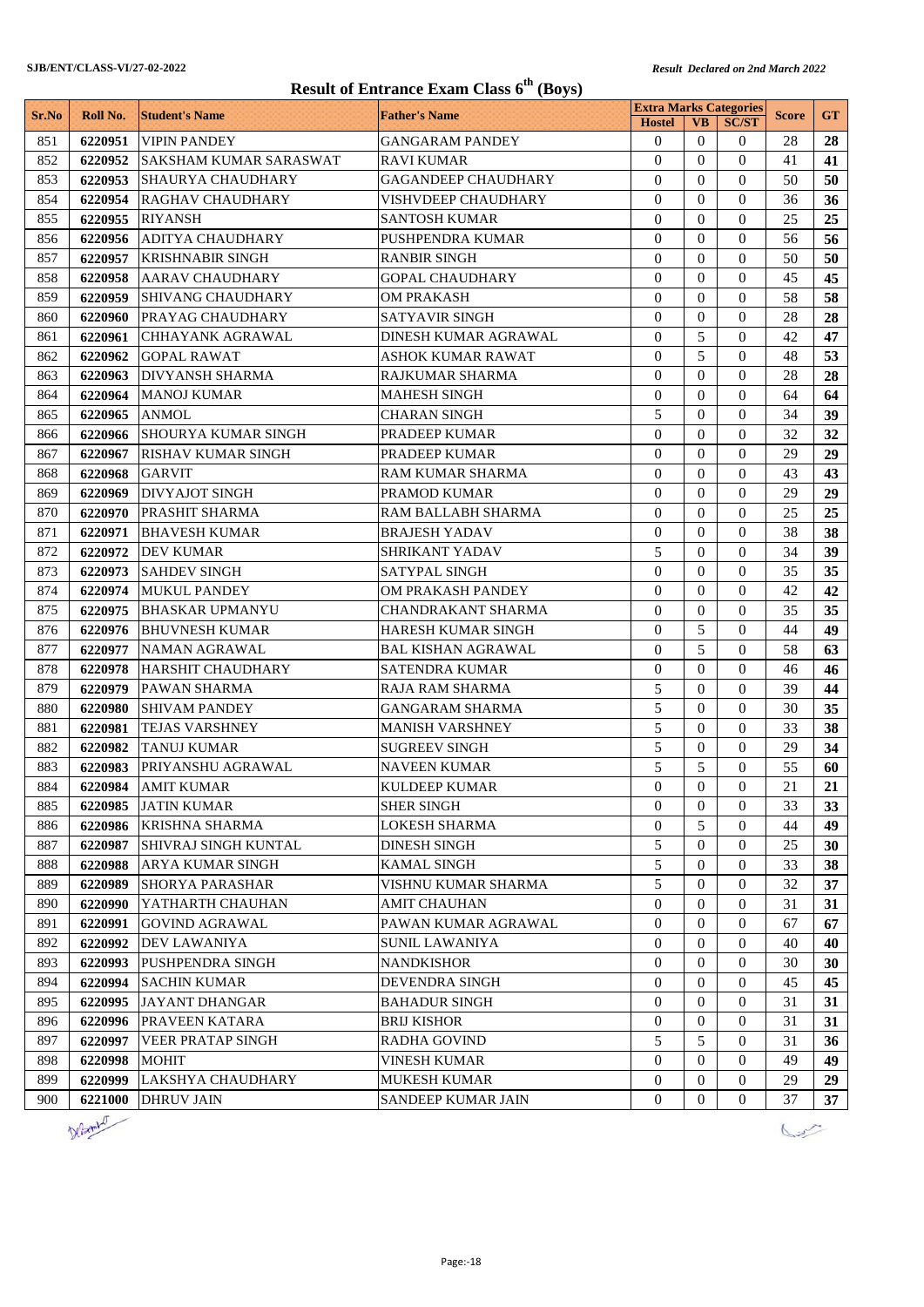# **Result of Entrance Exam Class 6th (Boys)**

|       |          |                               | Result of Entrance Exam Class 6 (DOYS) | <b>Extra Marks Categories</b> |                |                  |              |           |
|-------|----------|-------------------------------|----------------------------------------|-------------------------------|----------------|------------------|--------------|-----------|
| Sr.No | Roll No. | <b>Student's Name</b>         | <b>Father's Name</b>                   | <b>Hostel</b>                 | <b>VB</b>      | <b>SC/ST</b>     | <b>Score</b> | <b>GT</b> |
| 901   | 6221001  | <b>RAHUL GURJAR</b>           | <b>CHANDO</b>                          | $\overline{0}$                | $\Omega$       | $\Omega$         | 33           | 33        |
| 902   | 6221002  | <b>SHIVANSH SINGH</b>         | <b>RAM AVTAR</b>                       | $\overline{0}$                | $\Omega$       | $\Omega$         | 48           | 48        |
| 903   | 6221003  | <b>KRISH CHAUDHARY</b>        | <b>HARENDRA SINGH</b>                  | $\theta$                      | $\Omega$       | $\Omega$         | 27           | 27        |
| 904   | 6221004  | YASH CHAUDHARY                | <b>ANIL KUMAR</b>                      | $\theta$                      | 5              | $\Omega$         | 60           | 65        |
| 905   | 6221005  | <b>AYUSHMAN KAUSHIK</b>       | <b>AMIT KUMAR KAUSHIK</b>              | 5                             | 5              | $\Omega$         | 49           | 54        |
| 906   | 6221006  | PRATIK SINGH                  | <b>SUNIL KUMAR SINGH</b>               | $\theta$                      | 5              | $\Omega$         | 47           | 52        |
| 907   | 6221007  | ADARSH KUMAR PACHARA          | <b>MUKESH KUMAR</b>                    | $\overline{0}$                | $\Omega$       | $\Omega$         | 40           | 40        |
| 908   | 6221008  | <b>TEJPAL</b>                 | <b>KESHAV CHAUDHARY</b>                | 5                             | $\Omega$       | $\Omega$         | 35           | 40        |
| 909   | 6221009  | <b>RISHABH</b>                | <b>RAMPAL SINGH</b>                    | 5                             | $\Omega$       | $\Omega$         | 46           | 51        |
| 910   | 6221010  | <b>SHREY CHAUDHARY</b>        | <b>DINESH SINGH</b>                    | $\overline{0}$                | $\Omega$       | $\Omega$         | 50           | 50        |
| 911   | 6221011  | <b>DHARMENDRA</b>             | <b>KESHAV SINGH</b>                    | 5                             | $\Omega$       | $\Omega$         | 29           | 34        |
| 912   | 6221012  | <b>YTHARV</b>                 | <b>DINESH MAURYA</b>                   | $\overline{0}$                | $\Omega$       | 5                | 21           | 26        |
| 913   | 6221013  | <b>ADITYA KUNTAL</b>          | <b>SAMUNDRA SINGH</b>                  | $\overline{0}$                | 5              | $\Omega$         | 61           | 66        |
| 914   | 6221014  | <b>ACHAL KUNTAL</b>           | <b>SUSHIL KUNTAL</b>                   | 5                             | $\Omega$       | $\Omega$         | 47           | 52        |
| 915   | 6221015  | <b>KRISHAN KANT CHAUDHARY</b> | <b>RAMBIR SINGH</b>                    | 5                             | $\Omega$       | $\Omega$         | 40           | 45        |
| 916   | 6221016  | <b>SUJAL AGRAWAL</b>          | <b>AJAY AGRAWAL</b>                    | 5                             | $\Omega$       | $\Omega$         | 39           | 44        |
| 917   | 6221017  | DEV RAJ GUPTA                 | ALOK KUMAR GUPTA                       | $\overline{0}$                | 5              | $\Omega$         | 41           | 46        |
| 918   | 6221018  | <b>ABHINAV CHATURVEDI</b>     | RAJEEV BABU CHATURVEDI                 | $\overline{0}$                | $\Omega$       | $\Omega$         | 44           | 44        |
| 919   | 6221019  | <b>SAKSHAM KUMAR</b>          | HARENDRA SHARMA                        | $\overline{0}$                | $\Omega$       | $\Omega$         | 45           | 45        |
| 920   | 6221020  | <b>DEEPAK CHAUDHARY</b>       | <b>BANTI CHAUDHARY</b>                 | $\theta$                      | $\Omega$       | $\Omega$         | 27           | 27        |
| 921   | 6221021  | <b>YUG TIWARI</b>             | <b>GAURAV TIWARI</b>                   | $\overline{0}$                | $\Omega$       | $\Omega$         | 35           | 35        |
| 922   | 6221022  | <b>OM SHARMA</b>              | PRAMOD KUMAR SHARMA                    | $\overline{0}$                | $\Omega$       | $\Omega$         | 15           | 15        |
| 923   | 6221023  | NIKUNJ KUMAR SAMANT           | <b>HARISH KUMAR</b>                    | $\theta$                      | $\Omega$       | $\Omega$         | 42           | 42        |
| 924   | 6221024  | <b>ABHAY</b>                  | <b>VIJENDRA SINGH</b>                  | 0                             | $\Omega$       | $\Omega$         | 31           | 31        |
| 925   | 6221025  | <b>NAITIK YADAV</b>           | <b>SUSHIL KUMAR YADAV</b>              | 5                             | $\Omega$       | $\Omega$         | AB           | AB        |
| 926   | 6221026  | <b>ANKIT KUNTAL</b>           | <b>GAJENDRA SINGH</b>                  | $\overline{0}$                | $\Omega$       | $\Omega$         | 34           | 34        |
| 927   | 6221027  | <b>NIKHIL</b>                 | RAMBABAU                               | $\overline{0}$                | 5              | $\Omega$         | 42           | 47        |
| 928   | 6221028  | <b>AJAY SINGH</b>             | <b>MAHAVIR SINGH</b>                   | $\overline{0}$                | 5              | $\Omega$         | 33           | 38        |
| 929   | 6221029  | <b>DAKSH VARDHAN</b>          | MANOJ KUMAR VARDHAN                    | $\theta$                      | $\Omega$       | 5                | 37           | 42        |
| 930   | 6221030  | <b>RISHABH AGRAWAL</b>        | <b>NITESH AGRAWAL</b>                  | $\overline{0}$                | $\Omega$       | $\Omega$         | 36           | 36        |
| 931   | 6221031  | <b>SHAURYA SARASWAT</b>       | <b>RAJENDRA PRASAD</b>                 | $\overline{0}$                | $\Omega$       | $\mathbf{0}$     | 39           | 39        |
| 932   | 6221032  | <b>KRISHNA KANT BAGHEL</b>    | <b>ANIL KUMAR</b>                      | $\overline{0}$                | $\Omega$       | $\Omega$         | 30           | 30        |
| 933   | 6221033  | YASH KUMAR                    | AMIT KUMAR                             | $\overline{0}$                | $\mathbf{0}$   | $\mathbf{0}$     | 36           | 36        |
| 934   |          | 6221034 AKASH MANDAL          | <b>ALOK MANDAL</b>                     | $\mathbf{0}$                  | $\overline{0}$ | $\overline{0}$   | 46           | 46        |
| 935   | 6221035  | <b>KULDEEP SINGH</b>          | <b>NAROTTAM SINGH</b>                  | 5                             | $\Omega$       | $\Omega$         | 26           | 31        |
| 936   | 6221036  | <b>SAGAR SHARMA</b>           | <b>MUKESH KUMAR</b>                    | $\overline{0}$                | $\Omega$       | $\Omega$         | 40           | 40        |
| 937   | 6221037  | MANAV CHAUDHARY               | <b>MANISH KUMAR SINGH</b>              | 0                             | $\overline{0}$ | $\theta$         | 31           | 31        |
| 938   | 6221038  | DAKSH SINGH                   | <b>BHAGAT SINGH</b>                    | 0                             | $\Omega$       | $\Omega$         | 25           | 25        |
| 939   | 6221039  | <b>ANISH</b>                  | ANIL                                   | 0                             | $\theta$       | $\theta$         | 34           | 34        |
| 940   | 6221040  | <b>HARDIK PRATAP SINGH</b>    | <b>MANJEET SINGH</b>                   | 0                             | $\overline{0}$ | $\overline{0}$   | 47           | 47        |
| 941   | 6221041  | <b>LAV PRATAP SINGH</b>       | <b>VINAY KUMAR</b>                     | 0                             | $\overline{0}$ | $\overline{0}$   | 58           | 58        |
| 942   | 6221042  | MAYANK KUMAR                  | <b>JITENDRA SINGH</b>                  | 5                             | $\overline{0}$ | $\overline{0}$   | 49           | 54        |
| 943   | 6221043  | <b>HARDIK SHARMA</b>          | <b>SURESH CHAND SHARMA</b>             | $\overline{0}$                | $\Omega$       | $\Omega$         | 59           | 59        |
| 944   | 6221044  | <b>ANANT KUMAR</b>            | <b>BRIJ NANDAN</b>                     | 0                             | $\Omega$       | $\overline{0}$   | 42           | 42        |
| 945   | 6221045  | ADITYA CHAUDAHRY              | PUSHPENDRA SINGH                       | $\overline{0}$                | $\Omega$       | $\overline{0}$   | 32           | 32        |
| 946   | 6221046  | <b>MRIGANK GAUR</b>           | <b>GYAN PRAKASH GAUR</b>               | 5                             | $\Omega$       | $\Omega$         | 56           | 61        |
| 947   | 6221047  | <b>AMIT PANDEY</b>            | <b>MAHESH PANDEY</b>                   | 0                             | $\overline{0}$ | $\overline{0}$   | 37           | 37        |
| 948   | 6221048  | <b>BADAL</b>                  | <b>RAKESH KUMAR</b>                    | 0                             | $\Omega$       | $\theta$         | 52           | 52        |
| 949   | 6221049  | <b>SHIVAM CHAUDHARY</b>       | <b>BANVARI LAL</b>                     | 0                             | $\overline{0}$ | $\overline{0}$   | 28           | 28        |
| 950   | 6221050  | SAURABH KUMAR TANWAR          | SANAJY KUMAR                           | $\overline{0}$                | 5              | $\boldsymbol{0}$ | 35           | 40        |



Diet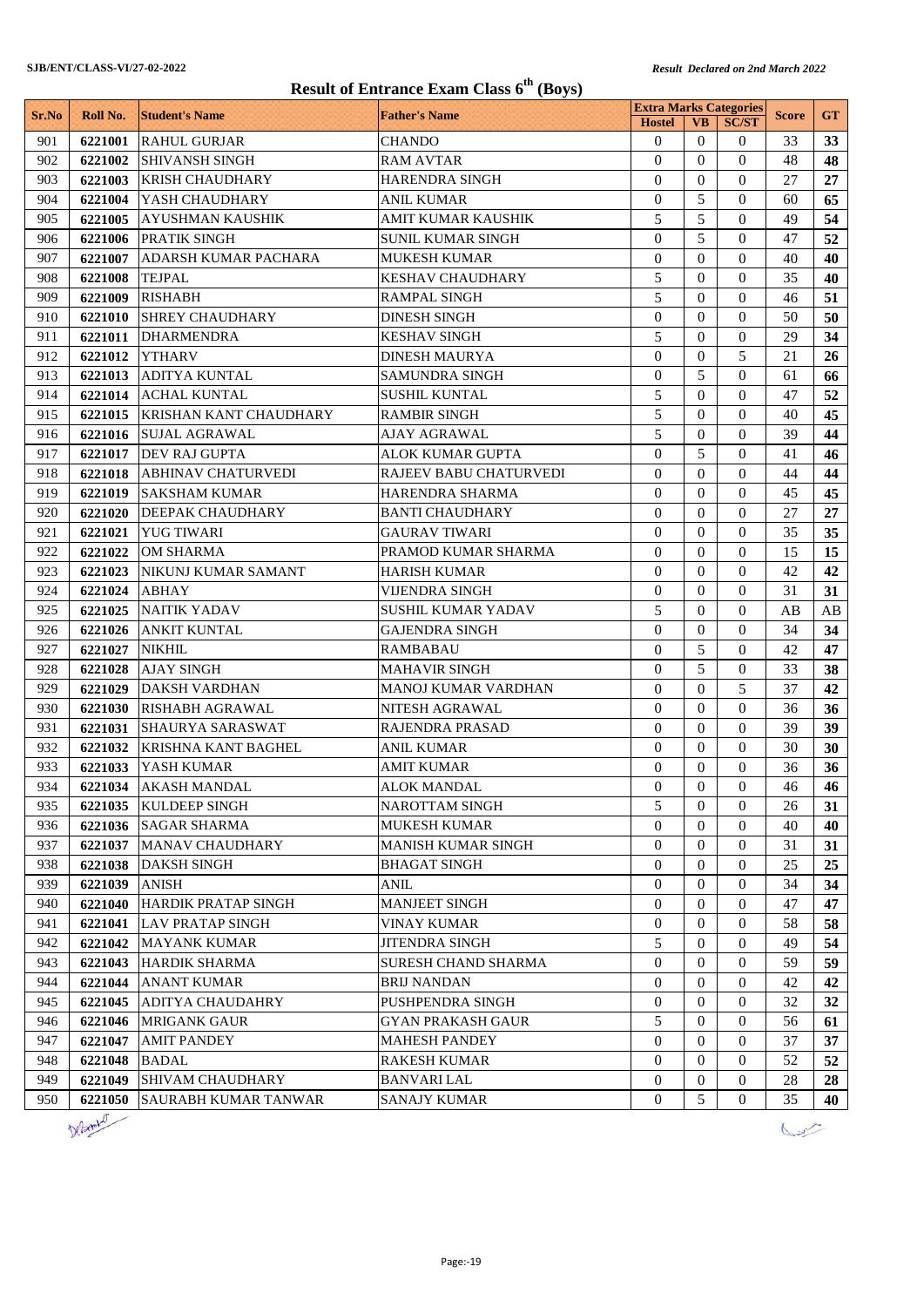|            |                |                                          | <b>Result of Entrance Exam Class 6<sup>th</sup> (Boys)</b> |                                                |                  |                  |              |           |
|------------|----------------|------------------------------------------|------------------------------------------------------------|------------------------------------------------|------------------|------------------|--------------|-----------|
| Sr.No      | Roll No.       | <b>Student's Name</b>                    | <b>Father's Name</b>                                       | <b>Extra Marks Categories</b><br><b>Hostel</b> | <b>VB</b>        | <b>SC/ST</b>     | <b>Score</b> | <b>GT</b> |
| 951        | 6221051        | <b>PRINCE</b>                            | <b>SHYAMVIR SINGH</b>                                      | $\mathbf{0}$                                   | $\Omega$         | $\Omega$         | 29           | 29        |
| 952        | 6221052        | <b>HETESH DAGUR</b>                      | YOGENDRA SINGH                                             | $\theta$                                       | $\theta$         | $\Omega$         | 34           | 34        |
| 953        |                | 6221053 ADITYA CHAUDHARY                 | <b>JAGVEER CHAUDHARY</b>                                   | $\theta$                                       | $\Omega$         | $\Omega$         | 20           | 20        |
| 954        | 6221054        | <b>ANSHUL CHAUDAHRY</b>                  | <b>MAHESH KUMAR</b>                                        | $\Omega$                                       | $\Omega$         | $\Omega$         | 21           | 21        |
| 955        | 6221055        | <b>SWASTIK VERMA</b>                     | <b>BHANU PRATAP SINGH</b>                                  | 0                                              | $\Omega$         | $\Omega$         | 25           | 25        |
| 956        | 6221056        | MANSIMAR SINGH ARORA                     | <b>JUGINDRA PAL SINGH</b>                                  | $\Omega$                                       | $\Omega$         | $\Omega$         | 45           | 45        |
| 957        | 6221057        | <b>MADHAV VERMA</b>                      | <b>UMESH VERMA</b>                                         | 5                                              | $\Omega$         | $\Omega$         | 36           | 41        |
| 958        | 6221058        | <b>KARTIKEY DUBEY</b>                    | <b>MRADUL DUBEY</b>                                        | $\theta$                                       | $\Omega$         | $\Omega$         | 58           | 58        |
| 959        | 6221059        | <b>SAMARTH AGRAWAL</b>                   | SAURABH AGRAWAL                                            | $\Omega$                                       | $\Omega$         | $\Omega$         | 43           | 43        |
| 960        | 6221060        | <b>JAI KUMAR</b>                         | <b>RAJ KUMAR</b>                                           | $\overline{0}$                                 | $\Omega$         | $\Omega$         | 40           | 40        |
| 961        | 6221061        | <b>SANSKAR GUPTA</b>                     | <b>SANJAY GUPTA</b>                                        | $\Omega$                                       | $\Omega$         | $\Omega$         | 31           | 31        |
| 962        | 6221062        | <b>KUNAL SHARMA</b>                      | <b>BHAGWAN SWAROOP</b>                                     | $\theta$                                       | 5                | $\Omega$         | 56           | 61        |
| 963        | 6221063        | <b>DARSHIL SINGH</b>                     | <b>BASANT LAL</b>                                          | $\theta$                                       | $\Omega$         | $\Omega$         | 44           | 44        |
| 964        | 6221064        | VATSAL GARG                              | <b>RITESH GARG</b>                                         | $\overline{0}$                                 | $\Omega$         | $\Omega$         | 39           | 39        |
| 965        | 6221065        | <b>CHIRAG TENGURIYA</b>                  | YOGESH KUMAR                                               | $\overline{0}$                                 | $\Omega$         | $\Omega$         | 51           | 51        |
| 966        | 6221066        | <b>NEERAJ</b>                            | <b>UMESH KUMAR</b>                                         | 5                                              | $\Omega$         | $\Omega$         | 37           | 42        |
| 967        | 6221067        | <b>VIKRAM SINGH</b>                      | <b>BABU LAL</b>                                            | $\Omega$                                       | $\Omega$         | 5                | 38           | 43        |
| 968        | 6221068        | <b>GAGAN UPADHYAY</b>                    | SHIVSHYAM UPADHYAY                                         | $\theta$                                       | $\Omega$         | $\Omega$         | 27           | 27        |
| 969        | 6221069        | <b>SAMARTH SIKARWAR</b>                  | <b>BALRAM SINGH</b>                                        | $\Omega$                                       | $\Omega$         | $\Omega$         | 41           | 41        |
| 970        | 6221070        | <b>RAJSHEKHAR</b>                        | <b>CHANDAN SINGH</b>                                       | 0                                              | $\Omega$         | $\Omega$         | 34           | 34        |
| 971        | 6221071        | ANSH AGRAWAL                             | KAPIL AGRAWAL                                              | 5                                              | $\Omega$         | $\Omega$         | 31           | 36        |
| 972        | 6221072        | <b>KANHA PANDIT</b>                      | LAXMI NARAYAN SHARMA                                       | 5                                              | 5                | $\Omega$         | 58           | 63        |
| 973        | 6221073        | <b>ATHARV VARSHNEY</b>                   | HEMANT VARSHNEY                                            | $\Omega$                                       | $\Omega$         | $\Omega$         | 25           | 25        |
| 974        | 6221074        | <b>GAURAV KUMAR</b>                      | <b>AVTAR SINGH</b>                                         | $\Omega$                                       | $\Omega$         | $\Omega$         | 42           | 42        |
| 975        |                |                                          |                                                            | 0                                              | $\Omega$         | $\Omega$         | 34           | 34        |
|            | 6221075        | <b>SAURABH</b><br><b>SAKSHAM AGRAWAL</b> | RAKESH KUMAR                                               | $\Omega$                                       | $\Omega$         | $\Omega$         |              |           |
| 976<br>977 | 6221076        | <b>MAYUKH CHAUHAN</b>                    | CHANDRAMANI AGRAWAL<br><b>VIKAS CHAUHAN</b>                | $\Omega$                                       | $\Omega$         | $\Omega$         | 26<br>26     | 26<br>26  |
| 978        | 6221077        | 6221078 SPARSH AGRAWAL                   |                                                            | $\Omega$                                       | $\Omega$         | $\Omega$         | 28           |           |
| 979        |                | <b>ABHISHEK CHAUHAN</b>                  | ASHISH AGRAWAL<br><b>GAURAV CHAUHAN</b>                    | $\Omega$                                       | $\Omega$         | $\Omega$         | 31           | 28<br>31  |
|            | 6221079        |                                          |                                                            |                                                | $\Omega$         | $\Omega$         |              |           |
| 980        | 6221080        | <b>RISHI SIROHI</b>                      | YATENDRA KUMAR                                             | 0                                              |                  |                  | 64           | 64        |
| 981        | 6221081        | HEMENDRA VAISHNAV                        | KRISHNA KUMAR SHARMA                                       | $\Omega$                                       | $\Omega$         | $\Omega$         | 34           | 34        |
| 982        | 6221082        | <b>RISHABH CHAUDHARY</b>                 | PITAM SINGH                                                | $\overline{0}$                                 | $\Omega$         | $\overline{0}$   | 30           | 30        |
| 983        |                | 6221083 KRISHNA SIROHI                   | YATENDRA KUMAR                                             | $\boldsymbol{0}$                               | $\boldsymbol{0}$ | $\boldsymbol{0}$ | 59           | 59        |
| 984        |                | 6221084 ARUN KUMAR                       | <b>HARISH KUMAR</b>                                        | $\overline{0}$                                 | $\Omega$         | $\Omega$         | 33           | 33        |
| 985        | 6221085        | <b>NARESH KUMAR</b>                      | <b>RAMVEER SINGH</b>                                       | 5                                              | $\overline{0}$   | $\Omega$         | 41           | 46        |
| 986        | 6221086        | <b>KARTIK GOYAL</b>                      | <b>AMIT AGRAWAL</b>                                        | $\overline{0}$                                 | $\mathbf{0}$     | $\overline{0}$   | 46           | 46        |
| 987        | 6221087        | <b>VEDANSH TOMAR</b>                     | PANKAJ SINGH                                               | 5                                              | $\Omega$         | $\overline{0}$   | 27           | 32        |
| 988        | 6221088        | <b>HIRDESH RAJ</b>                       | <b>DINESH KUMAR</b>                                        | 5                                              | $\mathbf{0}$     | $\overline{0}$   | 51           | 56        |
| 989        | 6221089        | <b>NISHANK YADAV</b>                     | <b>BIJENDRA SINGH YADAV</b>                                | $\boldsymbol{0}$                               | 5                | $\Omega$         | 45           | 50        |
| 990        | 6221090        | <b>CHIRAG CHAUDHARY</b>                  | LEKHRAJ SINGH                                              | 0                                              | $\overline{0}$   | 0                | 33           | 33        |
| 991        | 6221091        | <b>SURAJ GURJAR</b>                      | SATYABHAN GURJAR                                           | $\overline{0}$                                 | $\Omega$         | $\overline{0}$   | 27           | 27        |
| 992        | 6221092        | <b>ANSH RAJ SHARMA</b>                   | <b>AMIT KUMAR</b>                                          | 0                                              | $\overline{0}$   | $\overline{0}$   | 60           | 60        |
| 993        | 6221093        | SIDDHARTH KUNTAL                         | <b>NEERAJ KUMAR</b>                                        | 5                                              | $\overline{0}$   | $\overline{0}$   | 31           | 36        |
| 994        | 6221094        | YASHASVI GAUTAM                          | KESHAV KISHOR GAUTAM                                       | $\overline{0}$                                 | $\overline{0}$   | $\overline{0}$   | 39           | 39        |
| 995        | 6221095        | <b>UMANG BHARADWAJ</b>                   | CHETAN DEV SHARMA                                          | 5                                              | 5                | $\overline{0}$   | 69           | 74        |
| 996        | 6221096        | <b>ARADHAY UPADHYAY</b>                  | PRABHUKANT UPADHYAY                                        | $\overline{0}$                                 | $\mathbf{0}$     | $\overline{0}$   | 27           | 27        |
| 997        | 6221097        | <b>PRATEEK SHARMA</b>                    | <b>GOVIND SHARMA</b>                                       | $\theta$                                       | $\Omega$         | $\Omega$         | 39           | 39        |
| 998        | 6221098        | <b>GOVIND VERMA</b>                      | DEEPAK KUMAR VERMA                                         | $\overline{0}$                                 | $\Omega$         | $\overline{0}$   | 36           | 36        |
| 999        | 6221099        | MOHIT UPADHYAY                           | NARESH UPADHYAY                                            | 0                                              | $\overline{0}$   | $\overline{0}$   | 41           | 41        |
| 1000       | <b>6221100</b> | <b>MADHAV SHARMA</b>                     | KRISHNA KANT SHARMA                                        | 0                                              | $\Omega$         | 0                | 28           | 28        |
|            | Defanter       |                                          |                                                            |                                                |                  |                  | Com          |           |

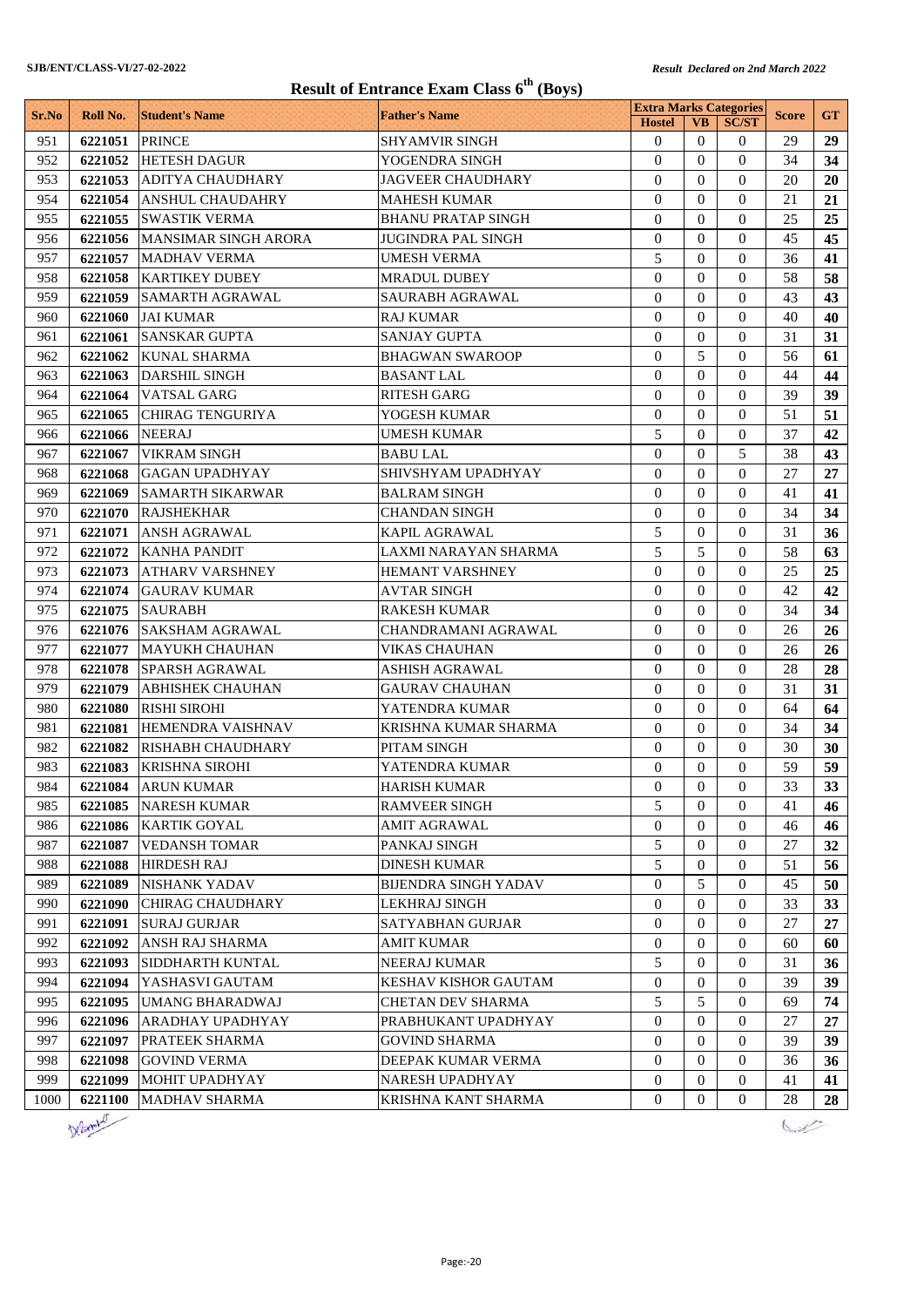|       | <b>Result of Entrance Exam Class 6<sup>th</sup> (Boys)</b> |                             |                          |                                                |                  |                  |              |           |  |
|-------|------------------------------------------------------------|-----------------------------|--------------------------|------------------------------------------------|------------------|------------------|--------------|-----------|--|
| Sr.No | Roll No.                                                   | <b>Student's Name</b>       | <b>Father's Name</b>     | <b>Extra Marks Categories</b><br><b>Hostel</b> | <b>VB</b>        | <b>SC/ST</b>     | <b>Score</b> | <b>GT</b> |  |
| 1001  | 6221101                                                    | UTSAV VASHISHTHA            | MUNESH KUMAR             | $\theta$                                       | 5                | 0                | 71           | 76        |  |
| 1002  | 6221102                                                    | NISHANT SINGH               | <b>DHARAMVEER SINGH</b>  | $\Omega$                                       | $\Omega$         | $\Omega$         | 27           | 27        |  |
| 1003  |                                                            | 6221103 LUV THAKUR          | <b>RAGHVENDRA</b>        | $\theta$                                       | $\Omega$         | $\Omega$         | 34           | 34        |  |
| 1004  | 6221104                                                    | <b>GAURAV SINGH RAGHAV</b>  | <b>SUKH DEV</b>          | $\Omega$                                       | $\Omega$         | $\Omega$         | 19           | 19        |  |
| 1005  | 6221105                                                    | <b>HARDIK SHARMA</b>        | <b>ROHIT SHARMA</b>      | $\theta$                                       | $\mathbf{0}$     | $\Omega$         | 35           | 35        |  |
| 1006  | 6221106                                                    | <b>JATIN KUMAR</b>          | <b>SATISH KUMAR</b>      | $\Omega$                                       | 5                | $\Omega$         | 36           | 41        |  |
| 1007  | 6221107                                                    | <b>VINEET KUMAR</b>         | <b>KRISHAN PAL SINGH</b> | $\Omega$                                       | $\Omega$         | $\Omega$         | 37           | 37        |  |
| 1008  | 6221108                                                    | <b>AAYUSH PATHAK</b>        | SATYAPRAKASH PATHAK      | $\theta$                                       | 5                | $\theta$         | 47           | 52        |  |
| 1009  | 6221109                                                    | <b>DEV YADAV</b>            | <b>VIKASH YADAV</b>      | $\theta$                                       | $\Omega$         | $\Omega$         | 49           | 49        |  |
| 1010  | 6221110                                                    | <b>KRISHANVEER SINGH</b>    | RAMENDRA SINGH           | $\theta$                                       | 5                | $\theta$         | 28           | 33        |  |
| 1011  | 6221111                                                    | <b>NITIN KUMAR</b>          | RADHEYSHYAM BHARTI       | $\overline{0}$                                 | $\Omega$         | 5                | 37           | 42        |  |
| 1012  |                                                            | 6221112 LAVANY PRATAP SINGH | <b>AMIT SIKARWAR</b>     | 5                                              | $\Omega$         | $\Omega$         | 35           | 40        |  |
| 1013  |                                                            | 6221113 RUDRA PRATAP SINGH  | <b>BANAI SINGH</b>       | $\theta$                                       | $\Omega$         | $\overline{0}$   | 26           | 26        |  |
| 1014  | 6221114                                                    | <b>LUCKY KUMAR</b>          | <b>DIGAMBAR SINGH</b>    | $\Omega$                                       | $\Omega$         | $\theta$         | 70           | 70        |  |
| 1015  |                                                            | 6221115 MOHIT CHAUDHARY     | <b>BAHADUR SINGH</b>     | $\theta$                                       | $\mathbf{0}$     | $\Omega$         | 49           | 49        |  |
| 1016  |                                                            | 6221116 VAIBHAV KUMAR       | SURENDRA KUMAR           | $\theta$                                       | $\Omega$         | 5                | 39           | 44        |  |
| 1017  | 6221117 SAUMY                                              |                             | <b>NIHAL SINGH</b>       | $\theta$                                       | $\Omega$         | $\Omega$         | 34           | 34        |  |
| 1018  | 6221118                                                    | <b>MUKUND BIHARI</b>        | <b>RAJPAL SINGH</b>      | $\theta$                                       | $\Omega$         | $\Omega$         | 41           | 41        |  |
| 1019  | 6221119                                                    | <b>KANHA</b>                | <b>VISHNU</b>            | $\theta$                                       | $\Omega$         | $\Omega$         | 39           | 39        |  |
| 1020  | <b>6221120</b>                                             | <b>SAURABH</b>              | <b>GOVIND SINGH</b>      | $\theta$                                       | $\Omega$         | $\Omega$         | 37           | 37        |  |
| 1021  | 6221121                                                    | <b>JAY CHAUDHARY</b>        | MANISH                   | 5                                              | $\Omega$         | $\Omega$         | 44           | 49        |  |
| 1022  | 6221122                                                    | <b>ANANT DEV</b>            | <b>RAJENDRA KUMAR</b>    | $\Omega$                                       | $\Omega$         | 5                | 27           | 32        |  |
| 1023  | 6221123                                                    | <b>PRIYANSHU</b>            | <b>LALIT MOHAN</b>       | $\Omega$                                       | $\Omega$         | 5                | 22           | 27        |  |
| 1024  | 6221124                                                    | <b>GOVIND KUMAR TIWARI</b>  | SANDEEP KUMAR TIWARI     | $\theta$                                       | $\Omega$         | $\Omega$         | 30           | 30        |  |
| 1025  | 6221125                                                    | <b>ABHAY BHARDWAJ</b>       | SHASHI KANT SHARMA       | 5                                              | $\Omega$         | $\Omega$         | 52           | 57        |  |
| 1026  | 6221126                                                    | <b>VIVEK NAGAYACH</b>       | VISHNU KUMAR SHARMA      | $\Omega$                                       | $\Omega$         | $\Omega$         | 36           | 36        |  |
| 1027  | 6221127                                                    | <b>SAURYA CHAUDHARY</b>     | SAURABH CHAUDHARY        | $\theta$                                       | $\Omega$         | $\Omega$         | 34           | 34        |  |
| 1028  | 6221128                                                    | <b>DEVA</b>                 | <b>RAJOO</b>             | 5                                              | $\Omega$         | $\theta$         | 45           | 50        |  |
| 1029  | 6221129                                                    | <b>MANISH SINGH KUNTAL</b>  | <b>RISHI KUMAR</b>       | $\theta$                                       | $\Omega$         | $\Omega$         | 28           | 28        |  |
| 1030  | 6221130                                                    | SIDDHARTH KUMAR             | YOGENDRA SINGH           | $\theta$                                       | $\mathbf{0}$     | $\Omega$         | 42           | 42        |  |
| 1031  | 6221131                                                    | <b>HARSH CHAUDHARY</b>      | PRASHANT KUMAR           | $\Omega$                                       | $\Omega$         | $\Omega$         | 29           | 29        |  |
| 1032  | 6221132                                                    | <b>RUDRANSH AGRAWAL</b>     | <b>ATUL AGRAWAL</b>      | $\theta$                                       | $\theta$         | $\theta$         | 32           | 32        |  |
| 1033  |                                                            | 6221133 ESHAN SHARMA        | HARI PRASAD SHARMA       | $\boldsymbol{0}$                               | $\boldsymbol{0}$ | $\boldsymbol{0}$ | 43           | 43        |  |
| 1034  |                                                            | 6221134 KANISHK KHANDELWAL  | KANHAIYA LAL KHANDELWAL  | $\Omega$                                       | $\Omega$         | $\Omega$         | 24           | 24        |  |
| 1035  |                                                            | 6221135 JATIN SINGH         | <b>NARAYAN SINGH</b>     | $\theta$                                       | $\theta$         | $\Omega$         | 35           | 35        |  |
| 1036  |                                                            | 6221136 NITIN CHAUDHARY     | <b>JAGVEER SINGH</b>     | 5                                              | $\mathbf{0}$     | $\mathbf{0}$     | 31           | 36        |  |
| 1037  |                                                            | 6221137 SAHITYA TIWARI      | <b>SHASHANK TIWARI</b>   | $\mathbf{0}$                                   | $\mathbf{0}$     | $\theta$         | 38           | 38        |  |
| 1038  | 6221138                                                    | <b>RUDRA PRATAP SINGH</b>   | <b>KARAN VEER SINGH</b>  | $\overline{0}$                                 | $\mathbf{0}$     | $\theta$         | 27           | 27        |  |
| 1039  | 6221139                                                    | <b>KULDEEP</b>              | RAKESH KUMAR             | $\mathbf{0}$                                   | 5                | $\mathbf{0}$     | 31           | 36        |  |
| 1040  | 6221140                                                    | KRISHNA AGRAWAL             | JITENDRA KUMAR SINGHAL   | $\boldsymbol{0}$                               | $\theta$         | 0                | 30           | 30        |  |
| 1041  | 6221141                                                    | <b>RAHUL</b>                | JAY PRAKASH              | 5                                              | $\mathbf{0}$     | 0                | 35           | 40        |  |
| 1042  |                                                            | 6221142 NISHANT SINGH       | PREM SINGH               | 5                                              | $\mathbf{0}$     | 0                | 35           | 40        |  |
| 1043  |                                                            | 6221143 GOKHLESH SINGH      | HARIVENDRA SINGH         | $\boldsymbol{0}$                               | $\mathbf{0}$     | 5                | 31           | 36        |  |
| 1044  | 6221144                                                    | <b>ANUJ DIXIT</b>           | <b>JAGDISH DIXIT</b>     | 5                                              | $\mathbf{0}$     | $\theta$         | 20           | 25        |  |
| 1045  |                                                            | 6221145   AYUSH SINGH       | <b>RAVENDRA</b>          | $\mathbf{0}$                                   | $\mathbf{0}$     | $\mathbf{0}$     | 63           | 63        |  |
| 1046  | 6221146                                                    | <b>GULSHAN KUMAR</b>        | MORMUKUT                 | $\mathbf{0}$                                   | $\overline{0}$   | $\mathbf{0}$     | 34           | 34        |  |
| 1047  |                                                            | 6221147 PRINCE KUMAR        | DEEPAK SHARMA            | 5                                              | $\mathbf{0}$     | $\theta$         | 36           | 41        |  |
| 1048  |                                                            | 6221148 PUSHPENDRA          | BALRAM                   | $\overline{0}$                                 | $\overline{0}$   | $\Omega$         | 44           | 44        |  |
| 1049  |                                                            | 6221149 ADITYA SHARMA       | GYANENDRA PRASAD SHARMA  | $\boldsymbol{0}$                               | $\overline{0}$   | $\overline{0}$   | 43           | 43        |  |
| 1050  |                                                            | 6221150 AYUSH BAGHEL        | <b>MAHESH CHAND</b>      | 5                                              | 0                | 0                | 36           | 41        |  |



 $\sqrt{2\pi}$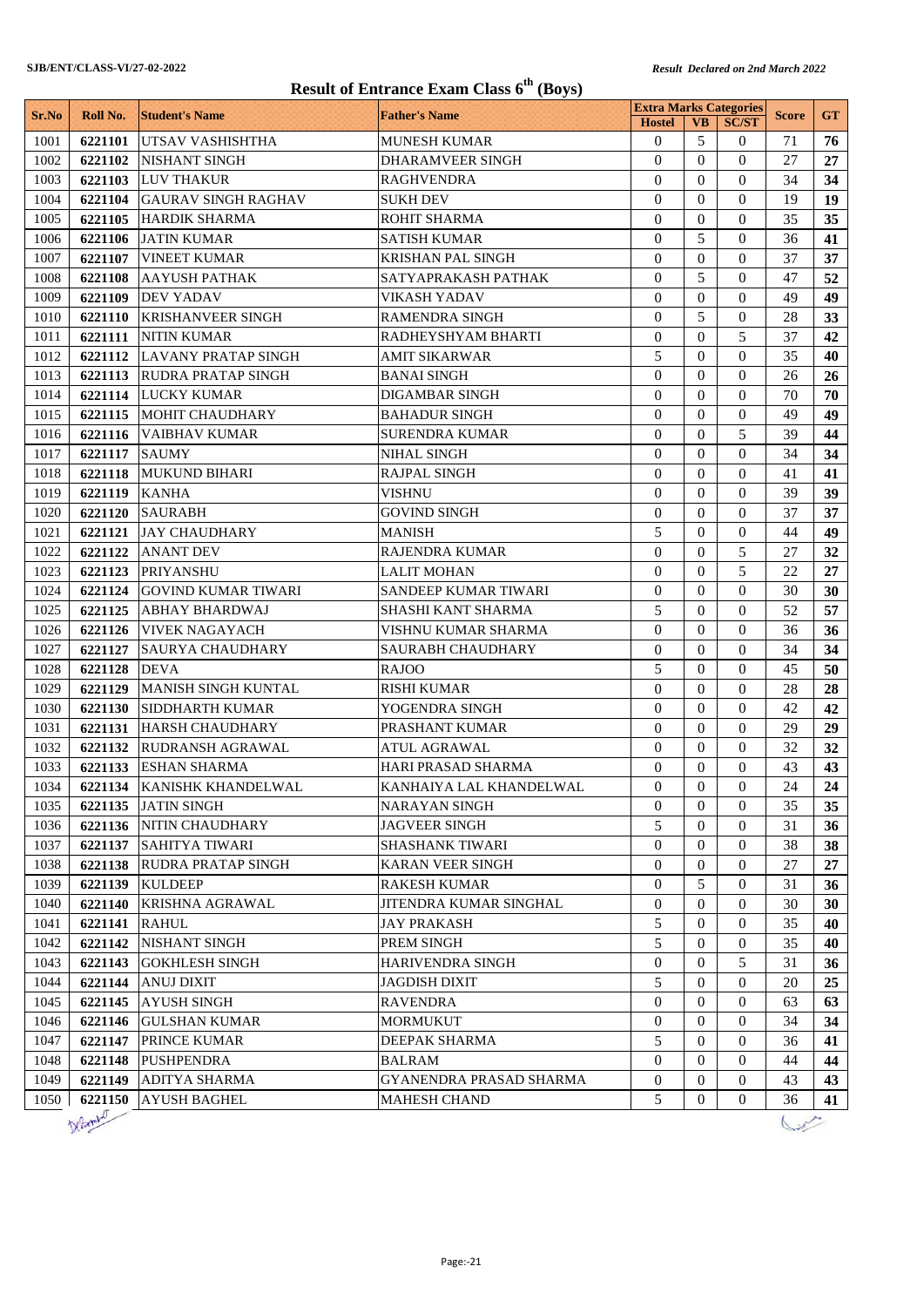| <b>Result of Entrance Exam Class 6th (Boys)</b> |                |                               |                          |                                                |                  |                  |              |           |
|-------------------------------------------------|----------------|-------------------------------|--------------------------|------------------------------------------------|------------------|------------------|--------------|-----------|
| Sr.No                                           | Roll No.       | <b>Student's Name</b>         | <b>Father's Name</b>     | <b>Extra Marks Categories</b><br><b>Hostel</b> | <b>VB</b>        | <b>SC/ST</b>     | <b>Score</b> | <b>GT</b> |
| 1051                                            | 6221151        | <b>GOURAV KUMAR</b>           | PRAVEEN KUMAR            | $\mathbf{0}$                                   | $\Omega$         | $\theta$         | 34           | 34        |
| 1052                                            |                | 6221152 PRAKHAR GUPTA         | VIMAL KUMAR GUPTA        | $\Omega$                                       | $\Omega$         | $\Omega$         | 33           | 33        |
| 1053                                            | 6221153        | LAXMI NARAYAN                 | <b>DURGA PRASAD</b>      | $\theta$                                       | $\Omega$         | $\Omega$         | 29           | 29        |
| 1054                                            | 6221154        | <b>HARSHUL SHARMA</b>         | <b>ANIL KUMAR</b>        | $\mathbf{0}$                                   | $\Omega$         | $\Omega$         | 21           | 21        |
| 1055                                            |                | 6221155 ARPIT SHARMA          | RAJEEV KUMAR SHARMA      | 5                                              | $\Omega$         | $\Omega$         | 27           | 32        |
| 1056                                            | 6221156        | IYASH SHARMA                  | PANKAJ KUMAR             | $\theta$                                       | $\Omega$         | $\Omega$         | 34           | 34        |
| 1057                                            | 6221157        | <b>NIKUNJ BHATIA</b>          | <b>HIMANSHU BHATIA</b>   | $\theta$                                       | $\theta$         | $\Omega$         | 48           | 48        |
| 1058                                            | 6221158        | <b>PRASHANT KUMAR</b>         | <b>SAURABH KUMAR</b>     | $\Omega$                                       | $\Omega$         | $\Omega$         | 32           | 32        |
| 1059                                            | 6221159        | VINAY PRATAP SINGH            | <b>MAN SINGH</b>         | $\mathbf{0}$                                   | $\Omega$         | $\Omega$         | 23           | 23        |
| 1060                                            |                | 6221160 KARTIK CHAUDHARY      | OM PRAKASH CHAUDHARY     | 5                                              | 5                | $\Omega$         | 59           | 64        |
| 1061                                            | 6221161        | <b>LUCKY SHARMA</b>           | <b>ROCKY SHARMA</b>      | $\mathbf{0}$                                   | 5                | $\Omega$         | 32           | 37        |
| 1062                                            |                | 6221162 JITENDRA CHAUDHARY    | <b>HARI OM CHAUDHARY</b> | 5                                              | $\Omega$         | $\Omega$         | 23           | 28        |
| 1063                                            | 6221163        | <b>TARUN VERMA</b>            | <b>RAKESH VERMA</b>      | $\theta$                                       | $\Omega$         | $\Omega$         | 30           | 30        |
| 1064                                            | 6221164        | <b>DEV PANDEY</b>             | RADHA KISHAN             | 5                                              | $\Omega$         | $\Omega$         | 39           | 44        |
| 1065                                            |                | 6221165 DARSH SAINI           | <b>MURLIDHAR</b>         | $\Omega$                                       | $\Omega$         | $\Omega$         | 28           | 28        |
| 1066                                            | 6221166 RISHEE |                               | <b>CHHATRPAL SINGH</b>   | $\mathbf{0}$                                   | $\Omega$         | $\Omega$         | 32           | 32        |
| 1067                                            |                | 6221167   OJASVA SINGH RAJPUT | DEVENDRA PAL SINGH       | $\theta$                                       | $\Omega$         | $\Omega$         | 68           | 68        |
| 1068                                            | 6221168        | <b>LAKSHMAN THAKUR</b>        | <b>KALICHARAN THAKUR</b> | $\Omega$                                       | 5                | $\Omega$         | 40           | 45        |
| 1069                                            | 6221169        | <b>SAGAR</b>                  | VIRENDRA SINGH           | $\mathbf{0}$                                   | $\Omega$         | $\Omega$         | 23           | 23        |
| 1070                                            |                | 6221170 RISHABH CHAHAR        | HARENDRA SINGH CHAHAR    | 5                                              | $\Omega$         | $\Omega$         | 31           | 36        |
| 1071                                            | 6221171        | <b>AYUSH FAUJDAR</b>          | <b>DHANANJAI</b>         | $\mathbf{0}$                                   | $\Omega$         | $\Omega$         | 32           | 32        |
| 1072                                            |                | 6221172 DIVYANSH SHARMA       | <b>DINESH SHARMA</b>     | $\theta$                                       | $\Omega$         | $\Omega$         | 38           | 38        |
| 1073                                            | 6221173        | <b>KANHA</b>                  | PREM SINGH               | $\theta$                                       | 5                | $\Omega$         | 38           | 43        |
| 1074                                            | 6221174        | <b>ISHU SAGAR</b>             | PREM SAGAR               | 5                                              | $\Omega$         | 5                | 32           | 37        |
| 1075                                            |                | 6221175 PRASHANT NAYAK        | VIJENDRA SINGH           | $\Omega$                                       | $\Omega$         | $\Omega$         | 39           | 39        |
| 1076                                            |                | 6221176 DEEPAK NAYAK          | <b>LAXMAN SINGH</b>      | $\mathbf{0}$                                   | $\Omega$         | $\Omega$         | 40           | 40        |
| 1077                                            | 6221177        | <b>SAMAR SIROHI</b>           | <b>SONU SINGH SIROHI</b> | $\theta$                                       | $\theta$         | $\Omega$         | 32           | 32        |
| 1078                                            | 6221178        | <b>HARSHIT CHAHAR</b>         | <b>KARMAVIR SINGH</b>    | $\Omega$                                       | $\Omega$         | $\Omega$         | 33           | 33        |
| 1079                                            | 6221179        | <b>AYUSH MISHRA</b>           | SANJAY KUMAR MISHRA      | $\mathbf{0}$                                   | $\Omega$         | $\Omega$         | 53           | 53        |
| 1080                                            |                | 6221180 PRIYANSHU VERMA       | <b>BHAGWATI VERMA</b>    | 5                                              | $\Omega$         | $\Omega$         | 25           | 30        |
| 1081                                            | 6221181        | <b>ANANT KRISHAN PATHAK</b>   | YATENDRA KUMAR PATHAK    | $\mathbf{0}$                                   | $\Omega$         | $\overline{0}$   | 35           | 35        |
| 1082                                            |                | 6221182 PURVANSH SOLANKI      | <b>SARVESH SOLANKI</b>   | $\theta$                                       | $\Omega$         | $\theta$         | 36           | 36        |
| 1083                                            |                | 6221183 UTKARSH GUPTA         | PUNEET KUMAR GUPTA       | $\boldsymbol{0}$                               | $\boldsymbol{0}$ | $\boldsymbol{0}$ | 39           | 39        |
| 1084                                            | 6221184        | <b>JAY SHARMA</b>             | NARENDRA KUMAR SHARMA    | 5                                              | $\Omega$         | $\Omega$         | 40           | 45        |
| 1085                                            | 6221185        | <b>PRIYANSHU</b>              | <b>JAWAHAR LAL</b>       | $\overline{0}$                                 | $\Omega$         | $\Omega$         | 29           | 29        |
| 1086                                            | 6221186        | <b>VANSH</b>                  | <b>BACHCHU SINGH</b>     | 5                                              | $\overline{0}$   | $\overline{0}$   | AВ           | AB        |
| 1087                                            | 6221187        | <b>AKSHAT BANSAL</b>          | <b>MUNENDRA KUMAR</b>    | $\theta$                                       | $\theta$         | $\Omega$         | 37           | 37        |
| 1088                                            | 6221188        | PAVITRA SHARMA                | NAVAL SHARMA             | 5                                              | $\Omega$         | $\overline{0}$   | 26           | 31        |
| 1089                                            | 6221189        | ADITYA PRATAP SOLANKI         | <b>BHURA SINGH</b>       | $\boldsymbol{0}$                               | $\overline{0}$   | $\overline{0}$   | 35           | 35        |
| 1090                                            | 6221190        | RAGHVENDRA SINGH              | <b>BRIJ RAJ SINGH</b>    | 5                                              | $\Omega$         | $\overline{0}$   | 29           | 34        |
| 1091                                            | 6221191        | <b>LOVE GAUTAM</b>            | <b>RAM GAUTAM</b>        | $\boldsymbol{0}$                               | 5                | $\overline{0}$   | 32           | 37        |
| 1092                                            | 6221192        | <b>BHAVYA</b>                 | <b>VIKAS SARASWAT</b>    | $\boldsymbol{0}$                               | $\overline{0}$   | $\overline{0}$   | 47           | 47        |
| 1093                                            | 6221193        | <b>DEVENDRA PANDEY</b>        | <b>VIPIN PANDEY</b>      | $\mathbf{0}$                                   | $\Omega$         | $\overline{0}$   | 41           | 41        |
| 1094                                            | 6221194        | <b>SHIVAM PACHAURI</b>        | KHANHIYA LAL PACHOURI    | $\mathbf{0}$                                   | $\overline{0}$   | $\overline{0}$   | 32           | 32        |
| 1095                                            |                | 6221195 HARSHAL MITTAL        | YATENDRA KUMAR MITTAL    | $\mathbf{0}$                                   | $\Omega$         | $\Omega$         | 36           | 36        |
| 1096                                            | 6221196        | <b>TANISHK CHAUDHARY</b>      | YATENDRA SINGH           | $\mathbf{0}$                                   | $\overline{0}$   | $\overline{0}$   | 59           | 59        |
| 1097                                            | 6221197        | <b>JIGAR THAINUAN</b>         | <b>ARVIND KUMAR</b>      | 5                                              | $\theta$         | $\overline{0}$   | 36           | 41        |
| 1098                                            | 6221198        | VANSH MOHANIYA                | SAWAYAM PRASAD           | $\overline{0}$                                 | $\Omega$         | $\Omega$         | 33           | 33        |
| 1099                                            | 6221199        | YASH PRATAP SINGH             | <b>KARANVEER SINGH</b>   | 0                                              | $\boldsymbol{0}$ | $\overline{0}$   | 38           | 38        |
| 1100                                            | 6221200        | <b>PRADUMY</b>                | <b>SUNIL PANDEY</b>      | $\overline{0}$                                 | 5                | $\overline{0}$   | 34           | 39        |

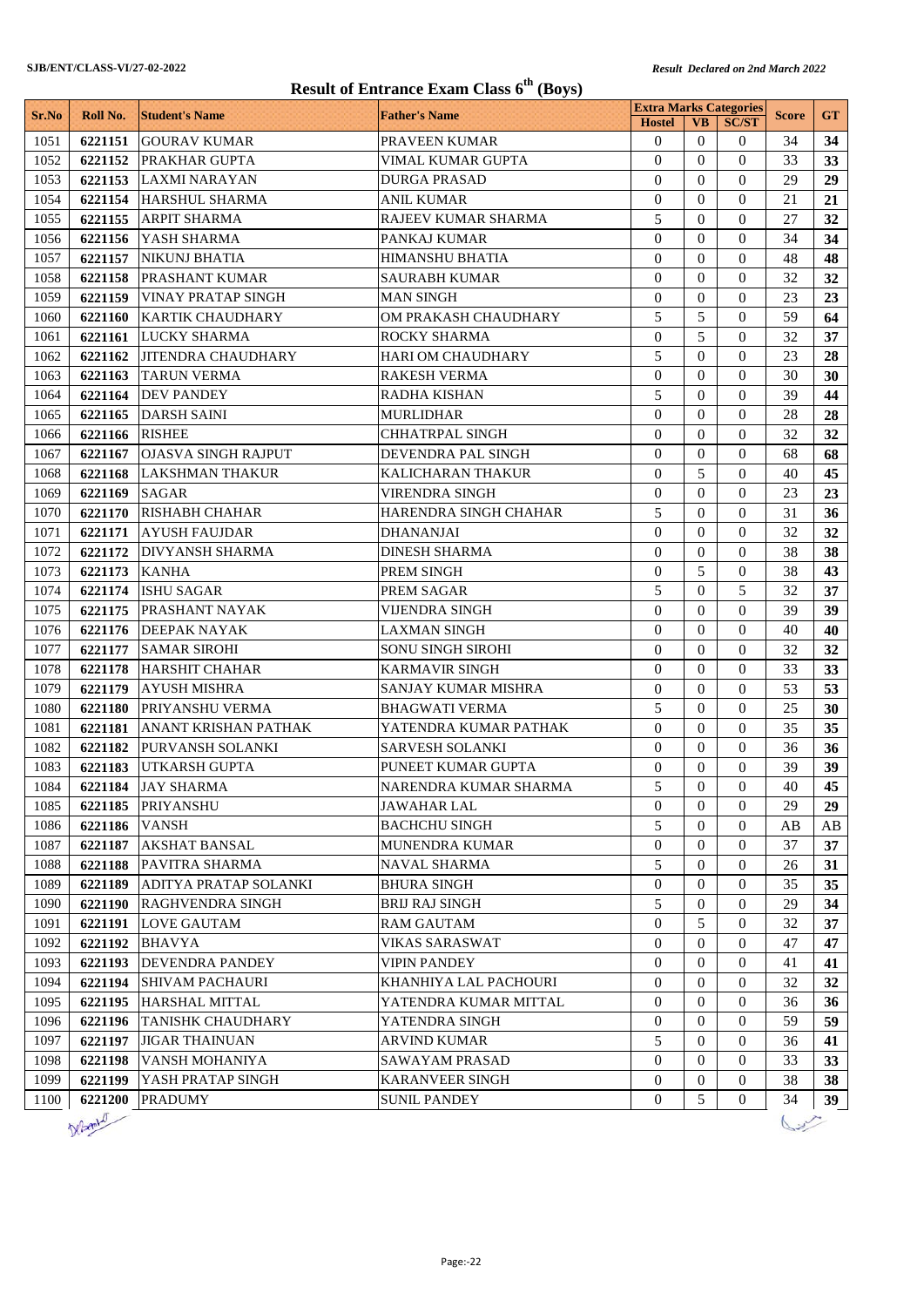|       | <b>Result of Entrance Exam Class <math>6^{th}</math> (Boys)</b> |                              |                           |                                                |                  |                  |              |                 |  |
|-------|-----------------------------------------------------------------|------------------------------|---------------------------|------------------------------------------------|------------------|------------------|--------------|-----------------|--|
| Sr.No | Roll No.                                                        | <b>Student's Name</b>        | <b>Father's Name</b>      | <b>Extra Marks Categories</b><br><b>Hostel</b> | <b>VB</b>        | <b>SC/ST</b>     | <b>Score</b> | <b>GT</b>       |  |
| 1101  | 6221201                                                         | ARADHYA SINGH                | AMIT KUMAR SINGH          | $\theta$                                       | $\Omega$         | 0                | 58           | 58              |  |
| 1102  | 6221202                                                         | <b>SANSAR CHAUDHARY</b>      | <b>JITENDRA SINGH</b>     | 5                                              | $\Omega$         | $\Omega$         | 37           | 42              |  |
| 1103  | 6221203                                                         | <b>SHAURYA RAJPOOT</b>       | NIROTTAM SINGH            | $\mathbf{0}$                                   | $\Omega$         | $\Omega$         | 47           | 47              |  |
| 1104  | 6221204                                                         | <b>RAGHAV AGRAWAL</b>        | DEEPAK AGRAWAL            | 5                                              | $\Omega$         | $\Omega$         | 42           | 47              |  |
| 1105  | 6221205                                                         | <b>KRISHNA KUMAR SHARMA</b>  | <b>SUNIL KUMAR SHARMA</b> | $\Omega$                                       | $\Omega$         | $\Omega$         | 32           | 32              |  |
| 1106  | 6221206                                                         | <b>KRISHNA SARASWAT</b>      | <b>VIJAY KUMAR</b>        | $\Omega$                                       | 5                | $\Omega$         | 50           | 55              |  |
| 1107  | 6221207                                                         | <b>SONU GURJAR</b>           | PRAHLAD SINGH             | $\theta$                                       | $\Omega$         | $\Omega$         | 31           | 31              |  |
| 1108  | 6221208                                                         | <b>PRASHANT FAUJDAR</b>      | SHAILENDRA SINGH          | $\theta$                                       | $\Omega$         | $\Omega$         | 31           | 31              |  |
| 1109  | 6221209                                                         | <b>JEETENDRA</b>             | POORAN CHAND              | $\theta$                                       | $\Omega$         | $\Omega$         | 44           | 44              |  |
| 1110  | 6221210                                                         | RAGHAV YOGI                  | VISHAV NATH YOGI          | 5                                              | $\Omega$         | $\Omega$         | 24           | 29              |  |
| 1111  | 6221211                                                         | <b>RASIK GAUD</b>            | VIPIN KUMAR SHARMA        | $\theta$                                       | $\Omega$         | $\Omega$         | 39           | 39              |  |
| 1112  | 6221212                                                         | <b>HIMANSHU AGRAWAL</b>      | OM PRAKASH AGRAWAL        | 5                                              | $\Omega$         | $\Omega$         | 28           | 33              |  |
| 1113  | 6221213                                                         | <b>ABHISHEK</b>              | <b>RAJENDRA</b>           | $\mathbf{0}$                                   | 5                | $\theta$         | 59           | 64              |  |
| 1114  | 6221214                                                         | <b>KANHA</b>                 | <b>KRISHNA GOPAL</b>      | $\Omega$                                       | $\Omega$         | $\Omega$         | 23           | 23              |  |
| 1115  | 6221215                                                         | <b>VIDANT PRATAP SINGH</b>   | <b>DHIRENDRA KUMAR</b>    | $\Omega$                                       | $\Omega$         | $\Omega$         | 20           | 20              |  |
| 1116  | 6221216                                                         | <b>ROHIT CHAUDHARY</b>       | <b>JAGVEER SINGH</b>      | $\overline{0}$                                 | $\Omega$         | $\Omega$         | 42           | 42              |  |
| 1117  | 6221217                                                         | <b>LUCKY DAGUR</b>           | <b>HARIOM SINGH DAGUR</b> | 5                                              | $\Omega$         | $\Omega$         | 35           | 40              |  |
| 1118  | 6221218                                                         | <b>UTKARSH SHARMA</b>        | PRADEEP KUMAR             | $\theta$                                       | $\Omega$         | $\Omega$         | AВ           | AВ              |  |
| 1119  | 6221219                                                         | <b>SHASHANK SINGH</b>        | <b>UMESH SINGH</b>        | $\theta$                                       | $\Omega$         | $\Omega$         | 29           | 29              |  |
| 1120  | 6221220                                                         | <b>AKASH PANDEY</b>          | POORAN CHAND SHARMA       | 5                                              | $\Omega$         | $\Omega$         | 33           | 38              |  |
| 1121  | 6221221                                                         | <b>SHIVAM SINGH</b>          | MURARI SINGH              | $\Omega$                                       | $\Omega$         | $\Omega$         | 65           | 65              |  |
| 1122  | 6221222                                                         | <b>ADITYA SIKARWAR</b>       | <b>BHANU PRATAP SINGH</b> | $\Omega$                                       | $\Omega$         | $\Omega$         | 49           | 49              |  |
| 1123  | 6221223                                                         | <b>JATIN PRATAP SINGH</b>    | <b>DARA SINGH</b>         | $\Omega$                                       | $\Omega$         | $\Omega$         | 43           | 43              |  |
| 1124  | 6221224                                                         | <b>GAURANG GOYAL</b>         | <b>JITENDRA GOYAL</b>     | $\mathbf{0}$                                   | $\Omega$         | $\Omega$         | 23           | 23              |  |
| 1125  | 6221225                                                         | <b>DAKSH GUPTA</b>           | <b>RAM GUPTA</b>          | 5                                              | $\Omega$         | $\Omega$         | 20           | 25              |  |
| 1126  | 6221226                                                         | ANANT SHARMA                 | DHANANJAY SHARMA          | $\Omega$                                       | $\Omega$         | $\Omega$         | 29           | 29              |  |
| 1127  | 6221227                                                         | MANISH SINGH DHANGAR         | PRAMOD KUMAR              | $\Omega$                                       | $\Omega$         | $\Omega$         | 57           | 57              |  |
| 1128  | 6221228                                                         | <b>ANSH KUNTAL</b>           | <b>MANOJ KUMAR</b>        | 5                                              | $\Omega$         | $\Omega$         | 24           | 29              |  |
| 1129  | 6221229                                                         | <b>ANMOL KUNTAL</b>          | <b>MANOJ KUMAR</b>        | 5                                              | $\Omega$         | $\Omega$         | 30           | 35              |  |
| 1130  | 6221230                                                         | <b>FATEH SINGH</b>           | <b>OMVIR</b>              | $\theta$                                       | $\Omega$         | $\Omega$         | 34           | 34              |  |
| 1131  | 6221231                                                         | SHAURYA CHAUDHARY            | <b>RAMKUMAR</b>           | 5                                              | $\Omega$         | $\Omega$         | 32           | 37              |  |
| 1132  | 6221232                                                         | <b>KRISHNAKANT CHAUDHARY</b> | <b>RAMKUMAR</b>           | 5                                              | $\Omega$         | $\theta$         | 29           | 34              |  |
| 1133  |                                                                 | 6221233 RAVI RAJ CHAUDHARY   | LAKHPAT CHAUDHARY         | $\boldsymbol{0}$                               | $\boldsymbol{0}$ | $\boldsymbol{0}$ | 31           | 31              |  |
| 1134  |                                                                 | 6221234 KESHAV SHARMA        | RAVI KANT SHARMA          | $\mathbf{0}$                                   | $\Omega$         | $\Omega$         | 33           | 33 <sup>2</sup> |  |
| 1135  |                                                                 | 6221235   DIRGA CHAUDHARY    | <b>MANVENDRA PAL</b>      | 5                                              | 0                | $\Omega$         | 35           | 40              |  |
| 1136  |                                                                 | 6221236 YUVRAJ KUSHWAH       | <b>KARTAR SINGH</b>       | $\mathbf{0}$                                   | $\overline{0}$   | $\theta$         | 34           | 34              |  |
| 1137  |                                                                 | 6221237 ANKIT PANDEY         | SHYAM SUNDAR PANDEY       | $\mathbf{0}$                                   | $\overline{0}$   | $\theta$         | 22           | 22              |  |
| 1138  |                                                                 | 6221238   VIVEK PANDEY       | <b>DHRUV PANDEY</b>       | $\mathbf{0}$                                   | 0                | $\Omega$         | 44           | 44              |  |
| 1139  | 6221239                                                         | <b>DEVJAIN</b>               | <b>VIPIN JAIN</b>         | 5                                              | 0                | $\overline{0}$   | 17           | 22              |  |
| 1140  | 6221240                                                         | <b>SIDDHARTH JAIN</b>        | PAWAN KUMAR JAIN          | 5                                              | $\overline{0}$   | 0                | 29           | 34              |  |
| 1141  | 6221241                                                         | <b>VANSH JAIN</b>            | <b>VIKAS JAIN</b>         | 5                                              | $\overline{0}$   | 0                | 23           | 28              |  |
| 1142  |                                                                 | 6221242 SHREYANSH JAIN       | PAWAN KUMAR JAIN          | 5                                              | $\overline{0}$   | $\overline{0}$   | 28           | 33              |  |
| 1143  |                                                                 | 6221243 GARVIT PANDEY        | <b>THAKUR LAL</b>         | $\overline{0}$                                 | 5                | $\overline{0}$   | 52           | 57              |  |
| 1144  | 6221244                                                         | <b>RAJ DVIVEDI</b>           | AMIT KUMAR DVIVEDI        | $\overline{0}$                                 | 0                | $\overline{0}$   | 27           | 27              |  |
| 1145  |                                                                 | 6221245 PARTH SHARMA         | <b>LALIT SHARMA</b>       | $\overline{0}$                                 | 0                | $\overline{0}$   | 30           | 30              |  |
| 1146  | 6221246                                                         | <b>JATIN AGRAWAL</b>         | CHANDVHAN AGRAWAL         | $\overline{0}$                                 | $\overline{0}$   | $\overline{0}$   | 45           | 45              |  |
| 1147  |                                                                 | 6221247 PRIYANSHU GOYAL      | CHANDRAPRASH GOYAL        | $\mathbf{0}$                                   | $\overline{0}$   | $\overline{0}$   | 22           | 22              |  |
| 1148  |                                                                 | 6221248 HARI OM              | <b>GANGADHAR</b>          | $\mathbf{0}$                                   | $\overline{0}$   | $\Omega$         | 33           | 33              |  |
| 1149  |                                                                 | 6221249 AMAN GOYAL           | KUNDAN                    | $\overline{0}$                                 | $\overline{0}$   | $\overline{0}$   | 45           | 45              |  |
| 1150  |                                                                 | 6221250 SHAHANWAJ KHAN       | <b>SALEEM KHAN</b>        | $\overline{0}$                                 | 0                | $\overline{0}$   | 20           | 20              |  |
|       | Defanter                                                        |                              |                           |                                                |                  |                  |              |                 |  |